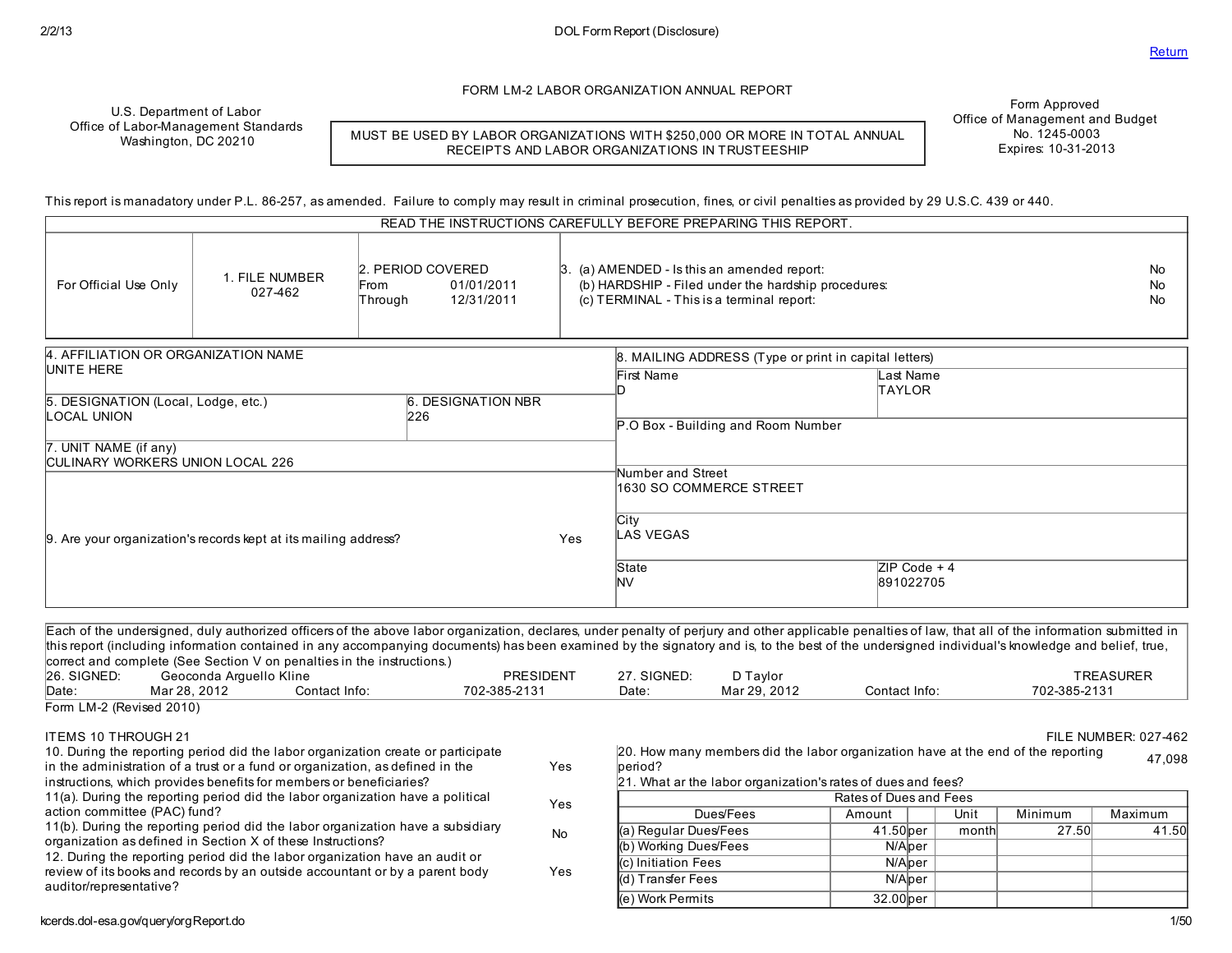| 2/2/13                                                                                                                                                                                                     |           | DOL Form Report (Disclosure) |
|------------------------------------------------------------------------------------------------------------------------------------------------------------------------------------------------------------|-----------|------------------------------|
| 13. During the reporting period did the labor organization discover any loss or<br>shortage of funds or other assets? (Answer "Yes" even if there has been<br>repayment or recovery.)                      | Yes       |                              |
| 14. What is the maximum amount recoverable under the labor organization's<br>fidelity bond for a loss caused by any officer, employee or agent of the labor<br>organization who handled union funds?       | \$500,000 |                              |
| 15. During the reporting period did the labor organization acquire or dispose<br>of any assets in a manner other than purchase or sale?                                                                    | Yes       |                              |
| 16. Were any of the labor organization's assets pledged as security or<br>encumbered in any way at the end of the reporting period?                                                                        | No        |                              |
| 17. Did the labor organization have any contingent liabilities at the end of the<br>reporting period?                                                                                                      | No        |                              |
| 18. During the reporting period did the labor organization have any changes<br>in its constitution or bylaws, other than rates of dues and fees, or in<br>practices/procedures listed in the instructions? | No        |                              |
| 19. What is the date of the labor organization's next regular election of<br>officers?                                                                                                                     | 05/2014   |                              |
| Form LM-2 (Revised 2010)                                                                                                                                                                                   |           |                              |

# STATEMENT A - ASSETS AND LIABILITIES **FILE NUMBER: 027-462**

| <b>ASSETS</b>                | Schedule | Start of Reporting Period | End of Reporting Period |  |
|------------------------------|----------|---------------------------|-------------------------|--|
|                              | Number   | (A)                       | (B)                     |  |
| $22.$ Cash                   |          | \$2,271,307               | \$7,822,703             |  |
| 23. Accounts Receivable      |          | \$2,382,484               | \$254,027               |  |
| 24. Loans Receivable         |          | \$7,557,966               | \$0                     |  |
| 25. U.S. Treasury Securities |          | \$902,096                 | \$4,226,881             |  |
| 26. Investments              |          | \$2,491,376               | \$3,074,863             |  |
| 27. Fixed Assets             | հ        | \$4,377,998               | \$4,380,341             |  |
| 28. Other Assets             |          | \$18.241                  | \$19.481                |  |
| 29. TOTAL ASSETS             |          | \$20,001,468              | \$19,778,296            |  |

LIABILITIES

ASSETS

| <b>LIABILITIES</b>    | Schedule | Start of Reporting Period | End of Reporting Period |  |  |
|-----------------------|----------|---------------------------|-------------------------|--|--|
|                       | Number   | (A)                       | (B)                     |  |  |
| 30. Accounts Payable  |          |                           | \$17,314                |  |  |
| 31. Loans Payable     |          |                           | \$24,773                |  |  |
| 32. Mortgages Payable |          | \$0                       | \$0                     |  |  |
| 33. Other Liabilities | 10       | \$1,202,299               | \$1,235,556             |  |  |
| 34. TOTAL LIABILITIES |          | \$1,202,299               | \$1,277,643             |  |  |

35. NET ASSETS \$18,500,653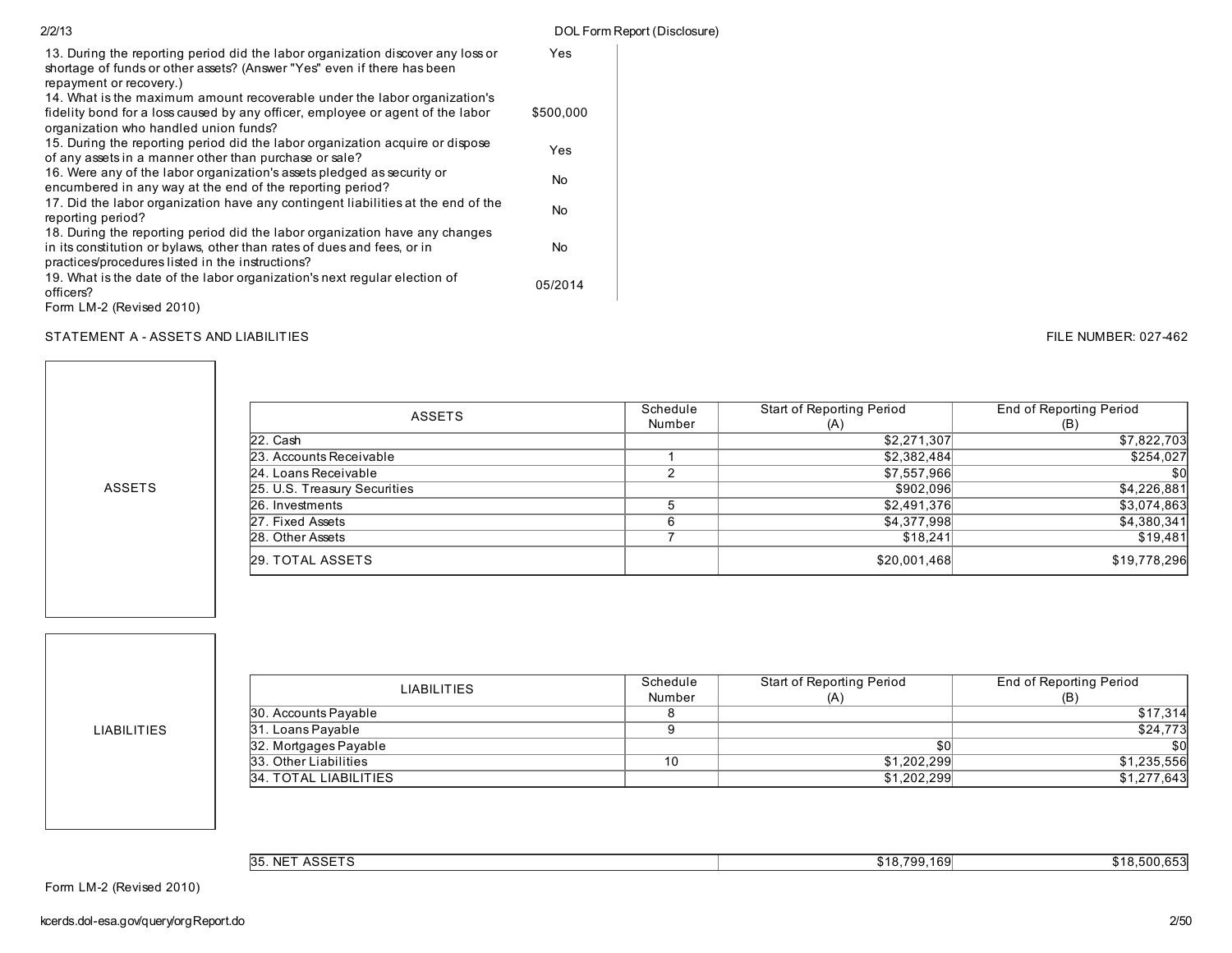### STATEMENT B - RECEIPTS AND DISBURSEMENTS FILE NUMBER: 027-462

| <b>CASH RECEIPTS</b>                                | <b>SCH</b>     | <b>AMOUNT</b> | <b>CASH DISBURSEMENTS</b>                                        |             | <b>SCH</b> | <b>AMOUNT</b>   |  |
|-----------------------------------------------------|----------------|---------------|------------------------------------------------------------------|-------------|------------|-----------------|--|
| 36. Dues and Agency Fees                            |                |               | \$22,218,890 50. Representational Activities                     |             | 15         | \$8,859,472     |  |
| 37. Per Capita Tax                                  |                |               | \$0.51. Political Activities and Lobbying                        |             | 16         | \$203,630       |  |
| 38. Fees, Fines, Assessments, Work Permits          |                |               | \$177,352 52. Contributions, Gifts, and Grants                   |             | 17         | \$166,148       |  |
| 39. Sale of Supplies                                |                |               | \$87753. General Overhead                                        |             | 18         | \$1,833,171     |  |
| 40. Interest                                        |                |               | \$143,76154. Union Administration                                |             | 19         | \$52,169        |  |
| 41. Dividends                                       |                |               | \$055. Benefits                                                  |             | 20         | \$1,692,013     |  |
| 42. Rents                                           |                |               | \$056. Per Capita Tax                                            |             |            | \$9,581,591     |  |
| 43. Sale of Investments and Fixed Assets            | 3              |               | \$3,750,000 57. Strike Benefits                                  |             |            | \$0             |  |
| 44. Loans Obtained                                  | 9              |               | \$27,41158. Fees, Fines, Assessments, etc.                       |             |            | $\overline{50}$ |  |
| 45. Repayments of Loans Made                        | $\overline{2}$ |               | \$7,557,966 59. Supplies for Resale                              |             |            | $\overline{50}$ |  |
| 46. On Behalf of Affiliates for Transmittal to Them |                |               | \$000. Purchase of Investments and Fixed Assets                  |             | 4          | \$7,795,073     |  |
| 47. From Members for Disbursement on Their Behalf   |                |               | \$458,02861. Loans Made                                          |             | 2          | \$0             |  |
| 48. Other Receipts                                  | 14             |               | \$3,167,747 62. Repayment of Loans Obtained                      |             | 9          | \$2,638         |  |
| 49. TOTAL RECEIPTS                                  |                |               | \$37,502,03263. To Affiliates of Funds Collected on Their Behalf |             |            | \$0             |  |
|                                                     |                |               | 64. On Behalf of Individual Members                              |             |            | \$483,334       |  |
|                                                     |                |               | 65. Direct Taxes                                                 |             |            | \$1,280,989     |  |
|                                                     |                |               |                                                                  |             |            |                 |  |
|                                                     |                |               | 66. Subtotal                                                     |             |            | \$31,950,228    |  |
|                                                     |                |               | 67. Withholding Taxes and Payroll Deductions                     |             |            |                 |  |
|                                                     |                |               | 67a. Total Withheld                                              | \$1,831,901 |            |                 |  |
|                                                     |                |               | 67b. Less Total Disbursed                                        | \$1,832,317 |            |                 |  |
|                                                     |                |               | 67c. Total Withheld But Not Disbursed                            |             |            |                 |  |
|                                                     |                |               | <b>68. TOTAL DISBURSEMENTS</b>                                   |             |            | \$31,950,644    |  |

Form LM-2 (Revised 2010)

SCHEDULE 1 - ACCOUNTS RECEIVABLE AGING SCHEDULE FILE NUMBER: 027-462

Entity or Individual Name (A) Total Account Receivable (B) 90-180 Days Past Due  $(C)$ 180+ Days Past Due (D) **Liquidated** Account Receivable (E) Totals from all other accounts receivable  $$9,959$  \$135  $$6,221$ TOTALS (Column (B) Total will be automatically entered in Item 23, Column (B)) \$254,027 \$254,027 \$1,280 \$155,825 \$0.027 UNITE HERE! International Union \$181,618 \$1,145 \$102,821 Milliman Actuaries and Consultants Local 54 \$7,657 \$0 \$7,657

Form LM-2 (Revised 2010)

## SCHEDULE 2 - LOANS RECEIVABLE THE SUMBER: 027-462

| List below loans to officers, employees, or members which at any time during the<br>reporting period exceeded \$250 and list all loans to business enterprises regarless of | Loans<br>Outstanding at | Loans Made<br>During Period | Cash<br>(D)(1) | Other Than Cash<br>(D)(2) | Loans<br>Outstanding at |
|-----------------------------------------------------------------------------------------------------------------------------------------------------------------------------|-------------------------|-----------------------------|----------------|---------------------------|-------------------------|
| amount.                                                                                                                                                                     | Start of Period         | (C)                         |                |                           | End of Period           |
| (A)                                                                                                                                                                         | (B)                     |                             |                |                           | (E)                     |
| Name: UNITE HERE Int'l Union<br>Purpose: Operating Loan                                                                                                                     |                         |                             |                |                           |                         |
| Security: None                                                                                                                                                              | \$7,557,966             |                             | \$7,557,966    |                           | \$0                     |
| Terms: Monthly, 40 Mos                                                                                                                                                      |                         |                             |                |                           |                         |
| Total of loans not listed above                                                                                                                                             |                         |                             |                |                           |                         |
| Total of all lines                                                                                                                                                          | \$7557966               | S <sub>0</sub>              | \$7557966      | .sol                      | .sol                    |
| kcerds.dol-esa.gov/query/orgReport.do                                                                                                                                       |                         |                             |                |                           | 3/50                    |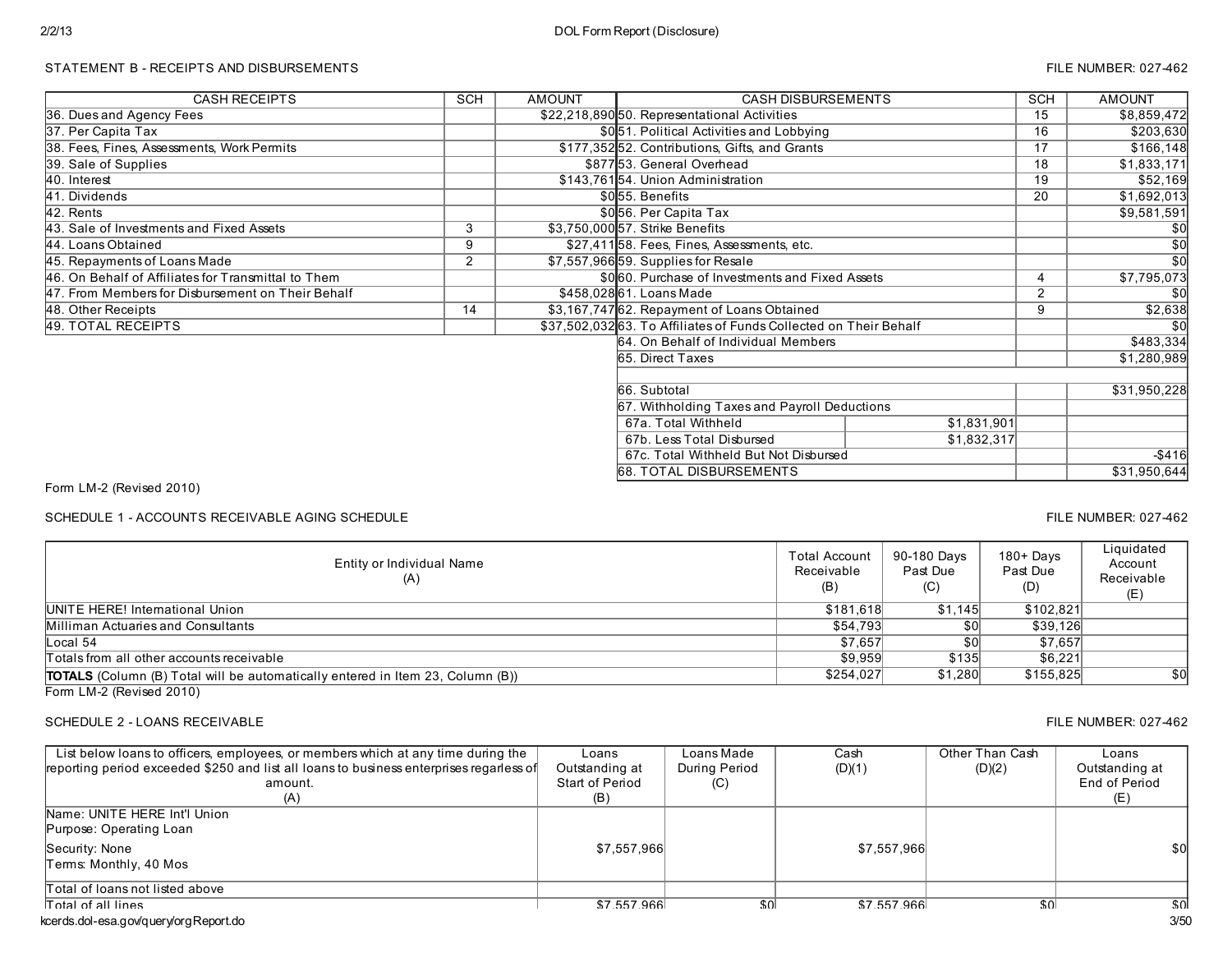| <b>UNDER UP WITHING OUT</b>                                                                                                                                         | wijuu juuu <sub>l</sub>                                                       |                          |             | w., ov., ov.,            |                  | $\mathbf{v}$<br>¥۳ |                        |
|---------------------------------------------------------------------------------------------------------------------------------------------------------------------|-------------------------------------------------------------------------------|--------------------------|-------------|--------------------------|------------------|--------------------|------------------------|
| Totals will be automatically entered in                                                                                                                             | Item 24                                                                       | Item 61                  |             | Item 45                  | Item 69          |                    | Item 24                |
| Form LM-2 (Revised 2010)                                                                                                                                            | Column (A)                                                                    |                          |             |                          | with Explanation |                    | Column (B)             |
|                                                                                                                                                                     |                                                                               |                          |             |                          |                  |                    |                        |
| SCHEDULE 3 - SALE OF INVESTMENTS AND FIXED ASSETS                                                                                                                   |                                                                               |                          |             |                          |                  |                    | FILE NUMBER: 027-462   |
| Description (if land or buildings give location)                                                                                                                    | Cost                                                                          | <b>Book Value</b>        |             | <b>Gross Sales Price</b> |                  |                    | <b>Amount Received</b> |
| (A)                                                                                                                                                                 | (B)                                                                           | (C)                      |             | (D)                      |                  |                    | (E)                    |
| <b>US Backed Securities</b>                                                                                                                                         | \$3,759,759                                                                   |                          | \$3,759,759 |                          | \$3,750,000      |                    | \$3,750,000            |
| Total of all lines                                                                                                                                                  | \$3,759,759                                                                   |                          | \$3,759,759 |                          | \$3,750,000      |                    | \$3,750,000            |
|                                                                                                                                                                     |                                                                               |                          |             | 14. Less Reinvestments   |                  |                    | \$0<br>\$3,750,000     |
| Form LM-2 (Revised 2010)                                                                                                                                            | (Net Sales total will automatically entered in Item 43) 15. Net Sales         |                          |             |                          |                  |                    |                        |
|                                                                                                                                                                     |                                                                               |                          |             |                          |                  |                    |                        |
| SCHEDULE 4 - PURCHASE OF INVESTMENTS AND FIXED ASSETS                                                                                                               |                                                                               |                          |             |                          |                  |                    | FILE NUMBER: 027-462   |
| Description (if land or buildings, give location)                                                                                                                   |                                                                               | $\overline{\text{Cost}}$ |             | <b>Book Value</b>        |                  |                    | Cash Paid              |
| (A)                                                                                                                                                                 |                                                                               | (B)                      |             | (C)                      |                  |                    | (D)                    |
| Furniture and Equipment                                                                                                                                             |                                                                               |                          | \$128,316   |                          | \$128,316        |                    | \$128,316              |
| <b>US Backed Securities</b>                                                                                                                                         |                                                                               |                          | \$7,083,269 |                          | \$7,083,269      |                    | \$7,083,269            |
| <b>Corporate Bonds and Stocks</b>                                                                                                                                   |                                                                               |                          | \$583,488   |                          | \$583,488        |                    | \$583,488              |
| Total of all lines                                                                                                                                                  |                                                                               |                          | \$7,795,073 |                          | \$7,795,073      |                    | \$7,795,073            |
|                                                                                                                                                                     |                                                                               |                          |             | 14. Less Reinvestments   |                  |                    | <b>\$0</b>             |
| Form LM-2 (Revised 2010)                                                                                                                                            | (Net Purchases total will automatically entered in Item 60) 15. Net Purchases |                          |             |                          |                  |                    | \$7,795,073            |
| <b>SCHEDULE 5 - INVESTMENTS</b>                                                                                                                                     |                                                                               |                          |             |                          |                  |                    | FILE NUMBER: 027-462   |
| Description                                                                                                                                                         |                                                                               |                          |             |                          |                  | Amount             |                        |
| (A)                                                                                                                                                                 |                                                                               |                          |             |                          |                  | (B)                |                        |
| <b>Marketable Securities</b>                                                                                                                                        |                                                                               |                          |             |                          |                  |                    |                        |
| 1. Total Cost                                                                                                                                                       |                                                                               |                          |             |                          |                  |                    | \$3,074,863            |
| <b>Total Book Value</b>                                                                                                                                             |                                                                               |                          |             |                          |                  |                    | \$3,074,863            |
| 3. List each marketable security which has a book value over \$5000 and exceeds 5% of Line 2.                                                                       |                                                                               |                          |             |                          |                  |                    |                        |
| <b>Amalgamated Bank Stock</b>                                                                                                                                       |                                                                               |                          |             |                          |                  |                    | \$1,999,672            |
| Corporate Bonds                                                                                                                                                     |                                                                               |                          |             |                          |                  |                    | \$1,068,178            |
| Other Investments                                                                                                                                                   |                                                                               |                          |             |                          |                  |                    |                        |
|                                                                                                                                                                     |                                                                               |                          |             |                          |                  |                    |                        |
| 4. Total Cost                                                                                                                                                       |                                                                               |                          |             |                          |                  |                    |                        |
| $\overline{5}$ .<br><b>Total Book Value</b>                                                                                                                         |                                                                               |                          |             |                          |                  |                    |                        |
| 6. List each other investment which has a book value over \$5,000 and exceeds 5% of Line 5. Also, list each subsidiary for which separate reports are<br>lattached. |                                                                               |                          |             |                          |                  |                    |                        |
|                                                                                                                                                                     |                                                                               |                          |             |                          |                  |                    |                        |
| 7. Total of Lines 2 and 5 (Total will be automatically entered in Item 26, Column(B))<br>Form LM-2 (Revised 2010)                                                   |                                                                               |                          |             |                          |                  |                    | \$3,074,863            |
|                                                                                                                                                                     |                                                                               |                          |             |                          |                  |                    |                        |

2/2/13 DOL Form Report (Disclosure) Total of all lines \$7,557,966 \$0 \$7,557,966 \$0 \$0

# SCHEDULE 6 - FIXED ASSETS **FILE NUMBER: 027-462**

| Description<br>(A)                  | Cost or Other Basis<br>(B) | Total Depreciation or<br>Amount Expensed<br>(C | Book Value<br>(D) | Value       |
|-------------------------------------|----------------------------|------------------------------------------------|-------------------|-------------|
| . 1630 S Commerce St, Las Vegas, NV | \$636,555                  |                                                | \$636.555         | \$3,000,000 |
| I. Cemetary Plots in Reno. NV       | \$6,630                    |                                                | \$6.630           | \$6,630     |
|                                     |                            |                                                |                   |             |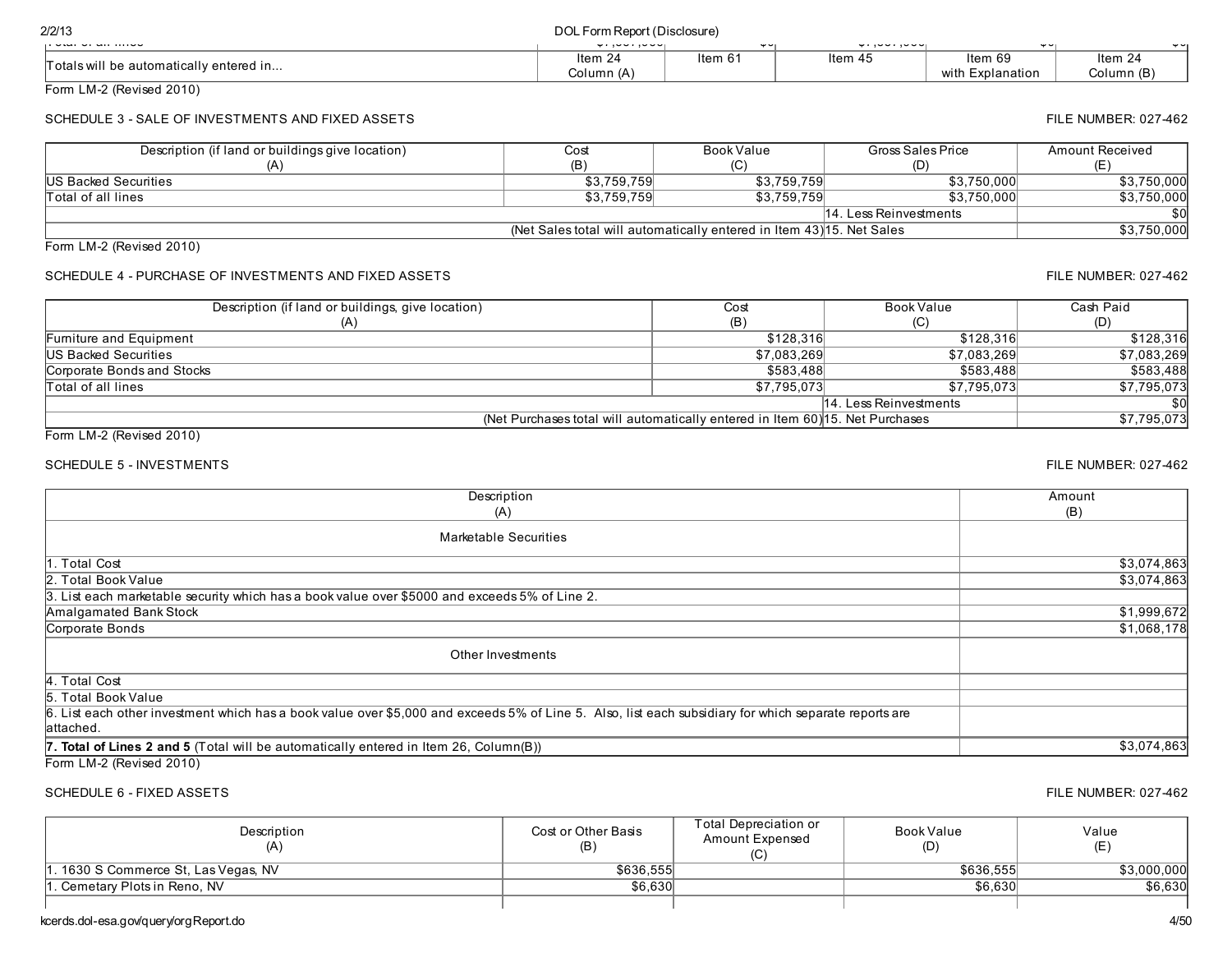Form LM-2 (Revised 2010)

# SCHEDULE 7 - OTHER ASSETS FILE NUMBER: 027-462

| Description                                                                           | Book Value |
|---------------------------------------------------------------------------------------|------------|
| (A)                                                                                   | (B)        |
| Deposit Secretary of State                                                            | \$167      |
| Security Deposit                                                                      | \$2,000    |
| Bus Tickets for Resale                                                                | \$17,314   |
| <b>Total Other Assets</b> (Total will be automatically entered in Item 28, Column(B)) | \$19,481   |
| Form $1 M-2$ (Revised $2010$ )                                                        |            |

# SCHEDULE 8 - ACCOUNTS PAYABLE AGING SCHEDULE FILE NUMBER: 027-462

| Entity or Individual Name<br>(A)                                                                    | Total Account<br>Pavable<br>(B) | 90-180 Days<br>Past Due | 180+ Days Past<br>Due<br>(D) | Liquidated<br>Account |
|-----------------------------------------------------------------------------------------------------|---------------------------------|-------------------------|------------------------------|-----------------------|
| <b>Citizens Area Transit</b>                                                                        | \$17.314                        | \$0                     |                              | \$0                   |
| Total from all other accounts payable                                                               |                                 | \$0 <sub>0</sub>        |                              | \$0                   |
| <b>Total Accounts Payable</b> (Column(B) Total will be automatically entered in Item 30, Column(D)) | \$17.314                        | \$0                     |                              | \$0                   |
| FormLM2/Dovical2010                                                                                 |                                 |                         |                              |                       |

Form LM-2 (Revised 2010)

# SCHEDULE 9 - LOANS PAYABLE 627-462

| Source of Loans Payable at Any<br>Time During the Reporting Period | Loans Owed at<br><b>Start of Period</b><br>(B) | Loans Obtained<br>During Period<br>(C) | Repayment<br>During Period<br>Cash<br>(D)(1) | Repayment<br>During Period<br>Other Than Cash<br>(D)(1) | Loans Owed at<br>End of Period<br>(E) |
|--------------------------------------------------------------------|------------------------------------------------|----------------------------------------|----------------------------------------------|---------------------------------------------------------|---------------------------------------|
| Ally Bank-Vehicle                                                  | \$0                                            | \$27,411                               | \$2,638                                      | <b>\$0</b>                                              | \$24,773                              |
| Total Loans Pavable                                                | \$0                                            | \$27.411                               | \$2.638                                      | \$0                                                     | \$24.773                              |
| Totals will be automatically entered in                            | Item 31                                        | Item 44                                | Item 62                                      | Item 69                                                 | Item 31                               |
|                                                                    | Column (C)                                     |                                        |                                              | with Explanation                                        | Column (D)                            |

Form LM-2 (Revised 2010)

# SCHEDULE 10 - OTHER LIABILITIES FILE NUMBER: 027-462

| Description                                                                                | Amount at End of Period |
|--------------------------------------------------------------------------------------------|-------------------------|
|                                                                                            |                         |
| UNITE HERE International Union Per Capita Tax                                              | \$808.797               |
| Accrued Vacation Pav                                                                       | \$426,759               |
| <b>Total Other Liabilities</b> (Total will be automatically entered in Item 33. Column(D)) | \$1,235,556             |
| Form $1 M.2$ (Revised $2010$ )                                                             |                         |

 $(E)$ Allowances Disbursed

 $(F)$ Disbursements for Official Business

 $(D)$ Gross Salary Disbursements

Form LM-2 (Revised 2010)

# SCHEDULE 11 - ALL OFFICERS AND DISBURSEMENTS TO OFFICERS

 $(A)$  (B)  $(C)$ 

| <b>FILE NUMBER: 027-462</b> |
|-----------------------------|
|-----------------------------|

TOTAL

# $(H)$

 $\overline{(G)}$ **Other** Disbursements not reported in

# 2/2/13 DOL Form Report (Disclosure)

| 3. 1630 S Commerce St. Las Vegas, NV                                                                              | \$2,307,248 |     | \$2.307.248 | \$2,307,248 |
|-------------------------------------------------------------------------------------------------------------------|-------------|-----|-------------|-------------|
| 5. Automobiles and Other Vehicles                                                                                 | \$115.759   |     | \$115,759   | \$60,000    |
| 6. Office Fumiture and Equipment                                                                                  | \$1.314.149 |     | \$1.314.149 | \$600,000   |
| 7. Other Fixed Assets                                                                                             |             |     |             |             |
| <b>8. Totals of Lines 1 through 7</b> (Column(D) Total will be automatically entered<br>$\ln$ ltem 27, Column(B)) | \$4.380.341 | \$0 | \$4.380.341 | \$5,973,878 |
| Form $M_2$ (Revised 2010)                                                                                         |             |     |             |             |

Form LM-2 (Revised 2010)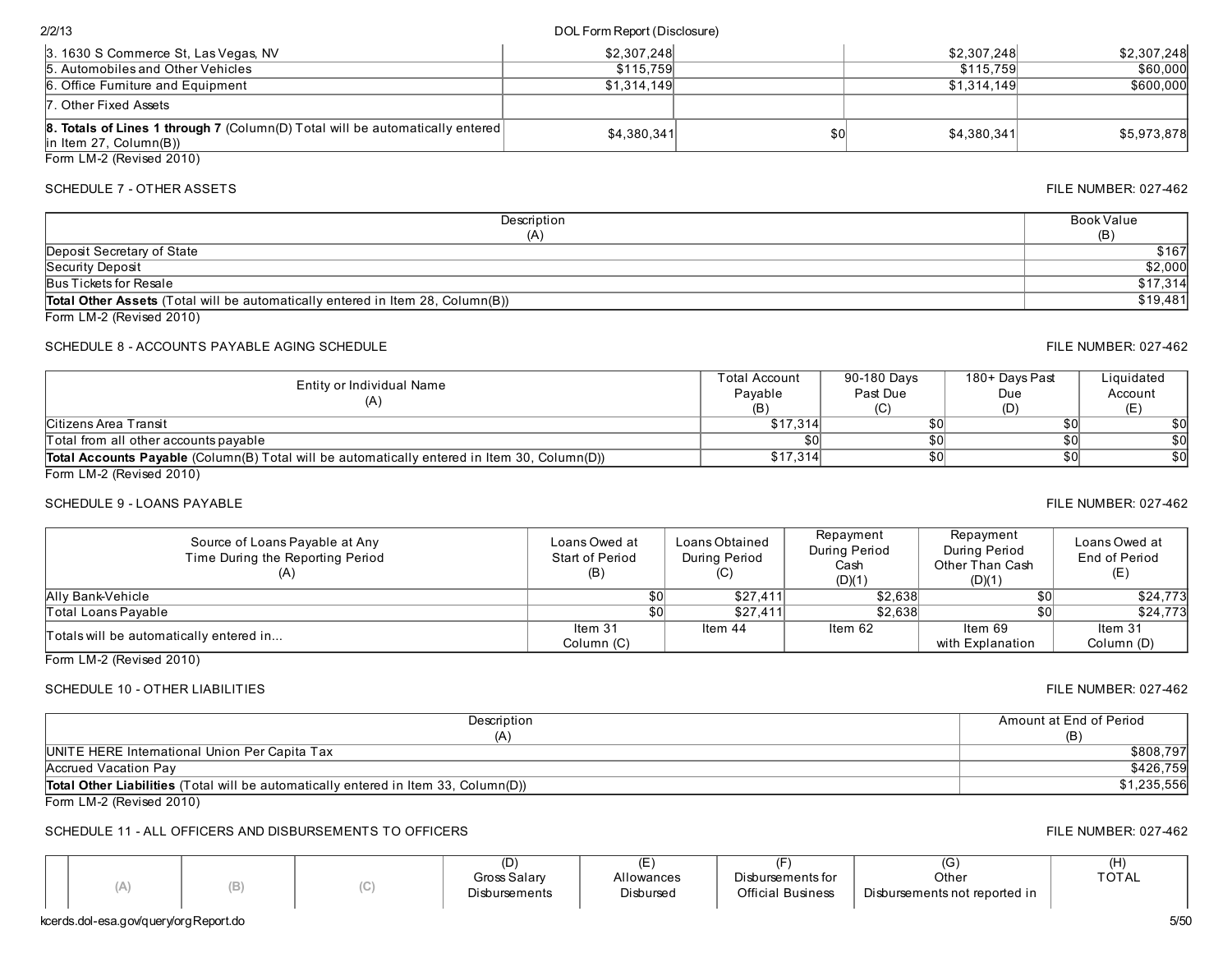|               | Name                                                  | Title<br><b>Status</b> |       |                                                     | (before any<br>deductions) |          |                              |       |                                 | $(D)$ thru $(F)$ |                               |          |
|---------------|-------------------------------------------------------|------------------------|-------|-----------------------------------------------------|----------------------------|----------|------------------------------|-------|---------------------------------|------------------|-------------------------------|----------|
| Ā<br>B<br>C   | <b>TAYLOR</b><br>ID.<br>Secretary-Treasurer<br>C      |                        |       |                                                     |                            | \$24,349 |                              |       | \$1,298                         |                  | \$1,027                       | \$26,674 |
|               | Schedule 15<br>Representational Activities            |                        | 80 %  | Schedule 16<br>Political Activities and<br>Lobbying | $0\%$                      |          | Schedule 17<br>Contributions | $0\%$ | Schedule 18<br>General Overhead | 10 %             | Schedule 19<br>Administration | 10 %     |
| A<br>B<br>C   | <b>GEOCONDA</b><br>President<br>IС                    | ARGUELLO-KLINE         |       |                                                     |                            | \$85,954 |                              |       | \$3,882                         |                  | \$3,383                       | \$93,219 |
|               | Schedule 15<br>Representational Activities            |                        | 95 %  | Schedule 16<br>Political Activities and<br>Lobbying | $0\%$                      |          | Schedule 17<br>Contributions | $0\%$ | Schedule 18<br>General Overhead | $0\%$            | Schedule 19<br>Administration | 5 %      |
| Ā<br>∣<br>c   | LEAIN VASHON<br>Vice-President<br>IС                  |                        |       |                                                     |                            | \$1,155  |                              |       | \$456                           |                  |                               | \$1,611  |
|               | Schedule 15<br>Representational Activities            |                        | $0\%$ | Schedule 16<br>Political Activities and<br>Lobbying | $0\%$                      |          | Schedule 17<br>Contributions | $0\%$ | Schedule 18<br>General Overhead | $0\%$            | Schedule 19<br>Administration | 100 %    |
| A<br> B<br> C | <b>FRITZ</b><br>POM<br>Exec Board<br>C                |                        |       |                                                     |                            | \$1,155  |                              |       |                                 |                  |                               | \$1,155  |
|               | Schedule 15<br>Representational Activities            |                        | $0\%$ | Schedule 16<br>Political Activities and<br>Lobbying | $0\%$                      |          | Schedule 17<br>Contributions | $0\%$ | Schedule 18<br>General Overhead | $0\%$            | Schedule 19<br>Administration | 100 %    |
| A<br>B<br>C   | <b>FURTADO</b><br>TERRI<br>Exec Board<br>C            |                        |       |                                                     |                            | \$750    |                              |       | \$10                            |                  |                               | \$760    |
|               | Schedule 15<br>Representational Activities            |                        | $0\%$ | Schedule 16<br>Political Activities and<br>Lobbying | $0\%$                      |          | Schedule 17<br>Contributions | $0\%$ | Schedule 18<br>General Overhead | $0\%$            | Schedule 19<br>Administration | 100 %    |
| $\frac{A}{C}$ | <b>TERRANCE</b><br><b>GETLER</b><br>Exec Board<br>lC. |                        |       |                                                     |                            | \$1,200  |                              |       |                                 |                  |                               | \$1,200  |
|               | Schedule 15<br>Representational Activities            |                        | $0\%$ | Schedule 16<br>Political Activities and<br>Lobbying | $0\%$                      |          | Schedule 17<br>Contributions | $0\%$ | Schedule 18<br>General Overhead | $0\%$            | Schedule 19<br>Administration | 100 %    |
| $\frac{A}{C}$ | RAMIREZ<br>MARTA<br>Exec Board<br>Iс                  |                        |       |                                                     |                            | \$39,844 |                              |       | \$10,550                        |                  |                               | \$50,394 |
|               | Schedule 15<br>Representational Activities            |                        | 100 % | Schedule 16<br>Political Activities and<br>Lobbying | $0\%$                      |          | Schedule 17<br>Contributions | $0\%$ | Schedule 18<br>General Overhead | 0%               | Schedule 19<br>Administration | $0\%$    |
| Ā<br> в<br> С | JOHN WALTER<br>Exec Board<br>IС                       |                        |       |                                                     |                            | \$1,065  |                              |       |                                 |                  |                               | \$1,065  |
|               | Schedule 15<br>Representational Activities            |                        | $0\%$ | Schedule 16<br>Political Activities and<br>Lobbying | $0\%$                      |          | Schedule 17<br>Contributions | $0\%$ | Schedule 18<br>General Overhead | $0\%$            | Schedule 19<br>Administration | 100 %    |
| A<br>B<br>C   | <b>BRUCKLER</b><br>PHILIP<br>Trustee<br>c             |                        |       |                                                     |                            | \$1,110  |                              |       |                                 |                  |                               | \$1,110  |
|               | Schedule 15<br>Representational Activities            |                        | $0\%$ | Schedule 16<br>Political Activities and             | 0 %                        |          | Schedule 17<br>Contributions | $0\%$ | Schedule 18<br>General Overhead | $0\%$            | Schedule 19<br>Administration | 100 %    |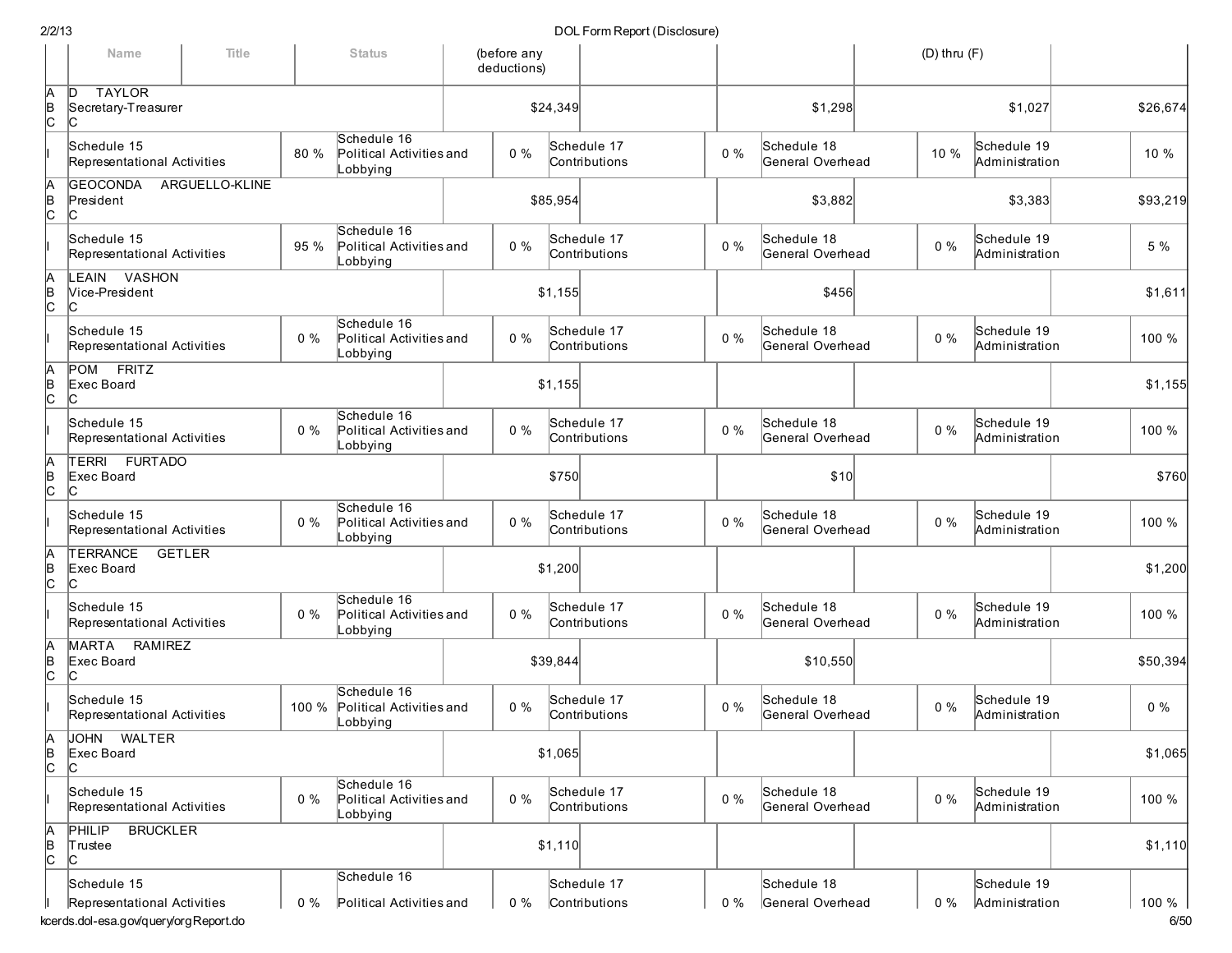| ---           |                                            |                                  |                                                     |                          |         |           | 50 Set 1 01 11 1 1 1 0 poi t ( D 1 0 0 1 0 0 0 1 1 0 1 |     |       |                                 |  |       |                               |           |
|---------------|--------------------------------------------|----------------------------------|-----------------------------------------------------|--------------------------|---------|-----------|--------------------------------------------------------|-----|-------|---------------------------------|--|-------|-------------------------------|-----------|
|               |                                            |                                  | Lobbying                                            |                          |         |           |                                                        |     |       |                                 |  |       |                               |           |
| A<br>B<br>IC. | LESLIE<br>LILLA<br>Trustee                 |                                  |                                                     |                          |         | \$1,110   |                                                        |     |       | \$80                            |  |       |                               | \$1,190   |
|               | Schedule 15<br>Representational Activities | Schedule 16<br>$0\%$<br>Lobbying |                                                     | Political Activities and | $0\%$   |           | Schedule 17<br>Contributions                           |     | 0%    | Schedule 18<br>General Overhead |  | $0\%$ | Schedule 19<br>Administration | 100 %     |
| A<br>B<br>lC. | <b>JORGE</b><br>ORTIZ<br>Trustee           |                                  |                                                     |                          | \$1,200 |           |                                                        |     |       | \$15                            |  |       |                               | \$1,215   |
|               | Schedule 15<br>Representational Activities | $0\%$                            | Schedule 16<br>Political Activities and<br>Lobbying |                          | $0\%$   |           | Schedule 17<br>Contributions                           |     | $0\%$ | Schedule 18<br>General Overhead |  | $0\%$ | Schedule 19<br>Administration | 100 %     |
|               | <b>Total Officer Disbursements</b>         |                                  |                                                     |                          |         | \$158,892 |                                                        | \$0 |       | \$16,291                        |  |       | \$4,410                       | \$179,593 |
|               | ess Deductions.                            |                                  |                                                     |                          |         |           |                                                        |     |       |                                 |  |       |                               |           |
|               | Net Disbursements                          |                                  |                                                     |                          |         |           |                                                        |     |       |                                 |  |       |                               | \$179,593 |
|               | Form LM-2 (Revised 2010)                   |                                  |                                                     |                          |         |           |                                                        |     |       |                                 |  |       |                               |           |

### SCHEDULE 12 - DISBURSEMENTS TO EMPLOYEES FILE NUMBER: 027-462

#### (A) Name (B) Title (C) Other Payer  $(D)$ Gross Salary Disbursements (before any deductions) (E) Allowances Disbursed  $(F)$ Disbursements for Official Business  $\overline{(G)}$ Other Disbursementsnot reported in (D) thru (F)  $(H)$ TOTAL A B  $\mathsf{c}$ Miladis Acanda-Monterrey Organizing-Internal-LOA N/A \$41,911 \$2,628 \$44,539 I Schedule 15 Representational Activities 100 % Schedule 16 Political Activitiesand Lobbying 0 % Schedule 17 Contributions 0 % Schedule 18 General Overhead 0 % Schedule 19 Administration 0 % A B C Rosa Leticia Acevedo Organizer-Internal N/A \$54,618 \$1,820 \$1,820 \$56,438 \$1,820 \$56,438 I Schedule 15 Representational Activities 100 % Schedule 16 Political Activitiesand Lobbying 0 % Schedule 17 Contributions 0 % Schedule 18 General Overhead 0 % Schedule 19 Administration 0 % A B  $\mathsf{c}$ Kenneth Adamson Organizer-Internal N/A \$54,215 \$1,118 \$55,333 I Schedule 15 Representational Activities 100 % Schedule 16 Political Activitiesand Lobbying 0 % Schedule 17 Contributions 0 % Schedule 18 General Overhead 0 % Schedule 19 Administration 0 % A B C Madeline Alameda Grievance Specialist N/A \$54,305 \$1,775 \$56,080 I Schedule 15 Representational Activities 100 % Schedule 16 Political Activitiesand Lobbying 0 % Schedule 17 Contributions 0 % Schedule 18 General Overhead 0 % Schedule 19 Administration 0 % A B  $\mathsf{c}% _{0}$ Carlos Alvarez Organizing-Internal-LOA N/A \$41,076 \$45,315 \$4,239 \$45,315 \$45,315 \$45,315 Schedule 15 Representational Activities 100 % Schedule 16 Political Activitiesand 0 % Schedule 17 Contributions 0 % Schedule 18 General Overhead 0 % Schedule 19 Administration 0 %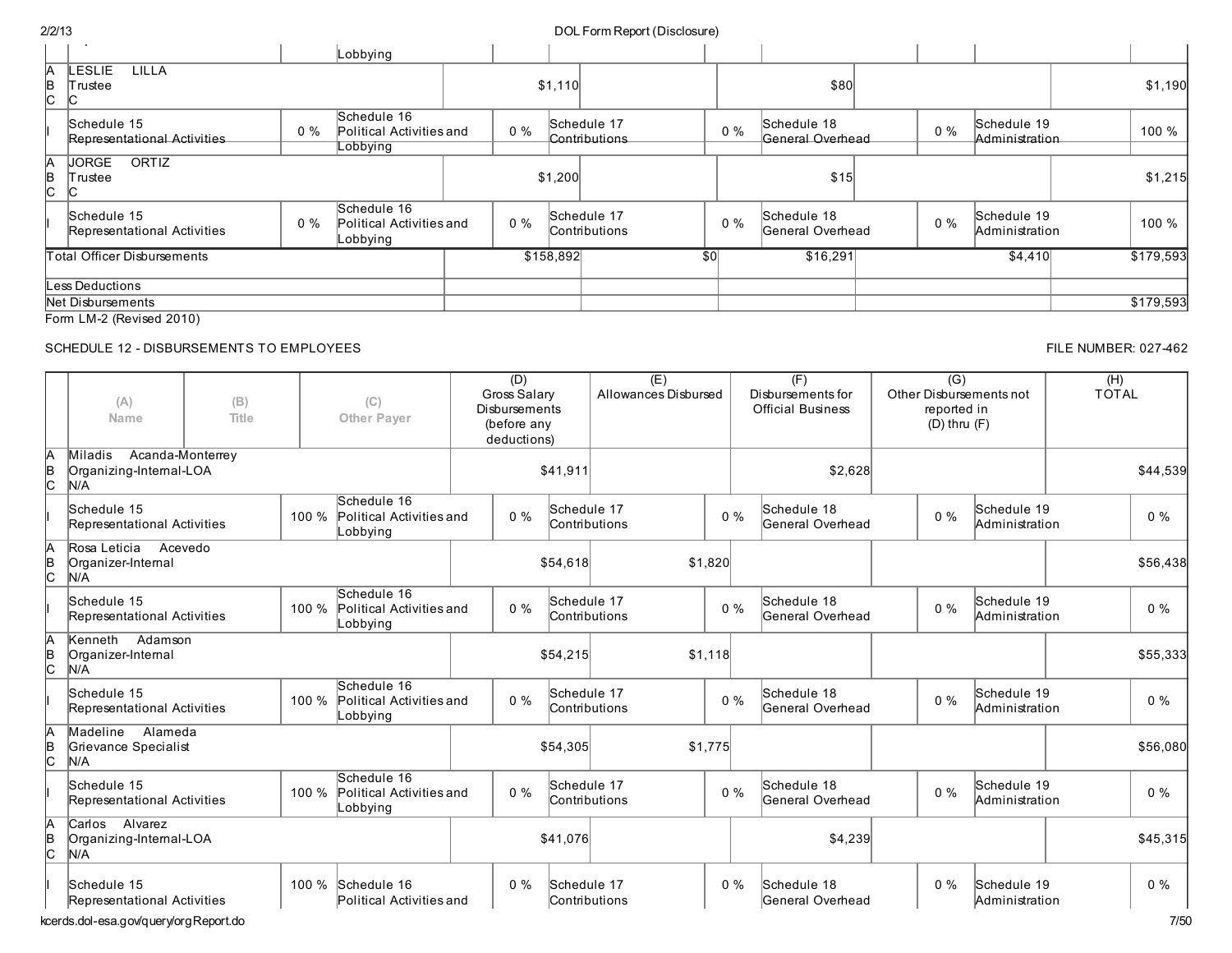|                    |                                                                            |       | Lobbying                                            |       |                              |         |       |                                 |       |                               |                           |
|--------------------|----------------------------------------------------------------------------|-------|-----------------------------------------------------|-------|------------------------------|---------|-------|---------------------------------|-------|-------------------------------|---------------------------|
| Ā<br> в<br> С      | Aquino-Barillas<br>Ovidio<br>Organizing-External-LOA<br>N/A                |       |                                                     |       | \$36,831                     |         |       | \$1,771                         |       |                               | \$38,602                  |
|                    | Schedule 15<br>Representational Activities                                 | 100 % | Schedule 16<br>Political Activities and<br>_obbying | $0\%$ | Schedule 17<br>Contributions |         | $0\%$ | Schedule 18<br>General Overhead | $0\%$ | Schedule 19<br>Administration | $0\%$                     |
| $\overline{A}_{B}$ | Cesar D Armenta                                                            |       |                                                     |       |                              |         |       |                                 |       |                               |                           |
| c                  | Organizer-Dept Head<br>N/A                                                 |       |                                                     |       | \$66,926                     | \$1,633 |       | \$759                           |       |                               | \$69,318                  |
|                    | Schedule 15<br>Representational Activities                                 | 100 % | Schedule 16<br>Political Activities and<br>_obbying | $0\%$ | Schedule 17<br>Contributions |         | $0\%$ | Schedule 18<br>General Overhead | $0\%$ | Schedule 19<br>Administration | $0\%$                     |
| A<br>B<br>C        | Arreola<br>Lizette<br>Orientation Specialist<br>N/A                        |       |                                                     |       | \$36,409                     |         |       |                                 |       |                               | \$36,409                  |
|                    | Schedule 15<br>Representational Activities                                 | 100 % | Schedule 16<br>Political Activities and<br>Lobbying | $0\%$ | Schedule 17<br>Contributions |         | $0\%$ | Schedule 18<br>General Overhead | $0\%$ | Schedule 19<br>Administration | $0\%$                     |
| A<br>B<br>C        | Noemi R Bagen<br>Organizer-External<br>N/A                                 |       |                                                     |       | \$55,044                     | \$1,500 |       |                                 |       |                               | \$56,544                  |
|                    | Schedule 15<br>Representational Activities                                 | 100 % | Schedule 16<br>Political Activities and<br>Lobbying | $0\%$ | Schedule 17<br>Contributions |         | $0\%$ | Schedule 18<br>General Overhead | $0\%$ | Schedule 19<br>Administration | 0%                        |
| A<br>B<br>C        | Leonel E Batres<br>Organizing-Internal-LOA<br>N/A                          |       |                                                     |       | \$18,743                     |         |       | \$1,347                         |       |                               | \$20,090                  |
|                    | Schedule 15<br>Representational Activities                                 | 100 % | Schedule 16<br>Political Activities and<br>Lobbying | $0\%$ | Schedule 17<br>Contributions |         | $0\%$ | Schedule 18<br>General Overhead | $0\%$ | Schedule 19<br>Administration | $0\%$                     |
| A<br>B<br>C        | Ligia O Betancourt<br>Organizer-Internal<br>N/A                            |       |                                                     |       | \$55,044                     | \$946   |       |                                 |       |                               | \$55,990                  |
|                    | Schedule 15<br>Representational Activities                                 | 100 % | Schedule 16<br>Political Activities and<br>Lobbying | $0\%$ | Schedule 17<br>Contributions |         | $0\%$ | Schedule 18<br>General Overhead | $0\%$ | Schedule 19<br>Administration | $0\%$                     |
| A<br>B<br>C        | Bitsui<br>Benson<br>Organizer-External<br>N/A                              |       |                                                     |       | \$52,346                     | \$750   |       | \$18,658                        |       |                               | \$71,754                  |
|                    | Schedule 15<br>Representational Activities                                 | 100 % | Schedule 16<br>Political Activities and<br>Lobbying | $0\%$ | Schedule 17<br>Contributions |         | $0\%$ | Schedule 18<br>General Overhead | $0\%$ | Schedule 19<br>Administration | $0\%$                     |
| A<br> B<br> C      | Blair<br>Richard<br>Organizing-Internal-LOA<br>N/A                         |       |                                                     |       | \$10,885                     |         |       | \$754                           |       |                               | \$11,639                  |
|                    | Schedule 15<br>Representational Activities                                 | 100 % | Schedule 16<br>Political Activities and<br>Lobbying | $0\%$ | Schedule 17<br>Contributions |         | $0\%$ | Schedule 18<br>General Overhead | $0\%$ | Schedule 19<br>Administration | $0\%$                     |
| A<br>B<br>C        | Cleria L Blecker<br>Organizing-External-LOA<br>N/A                         |       |                                                     |       | \$32,371                     |         |       |                                 |       |                               | \$32,371                  |
|                    | Schedule 15<br>Representational Activities<br>ong a qulquonulora Donort do | 100 % | Schedule 16<br>Political Activities and             | $0\%$ | Schedule 17<br>Contributions |         | $0\%$ | Schedule 18<br>General Overhead | $0\%$ | Schedule 19<br>Administration | $0\%$<br>0/L <sub>0</sub> |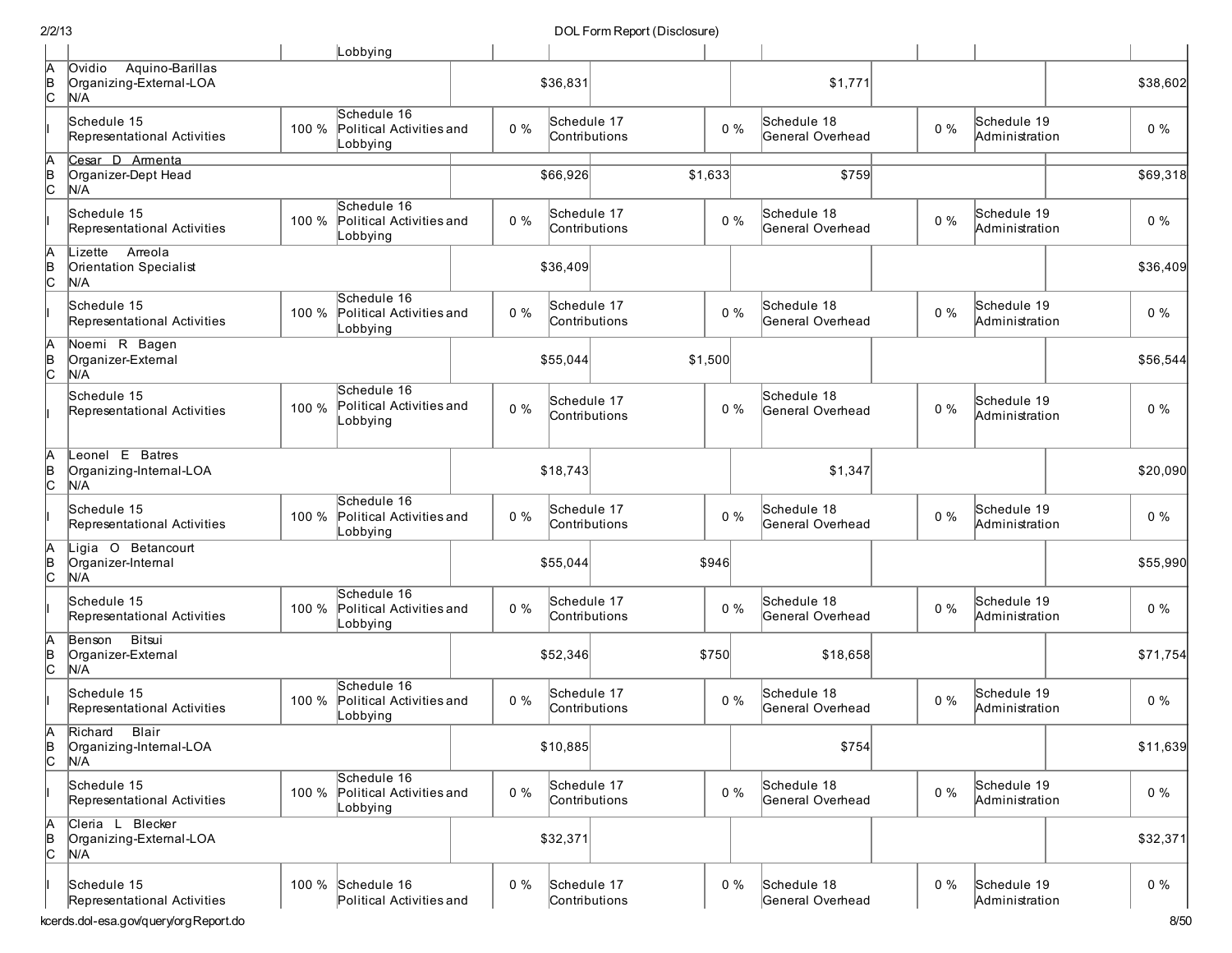|               |                                                          |       | Lobbying                                                  |       |                              |         |                                 |       |                               |          |
|---------------|----------------------------------------------------------|-------|-----------------------------------------------------------|-------|------------------------------|---------|---------------------------------|-------|-------------------------------|----------|
| А<br> в<br>С  | Bonaventure<br>James<br>Director of Legal Affairs<br>N/A |       |                                                           |       | \$91,769                     | \$977   |                                 |       |                               | \$92,746 |
|               | Schedule 15<br>Representational Activities               | 100 % | Schedule 16<br>Political Activities and<br>Lobbying       | $0\%$ | Schedule 17<br>Contributions | $0\%$   | Schedule 18<br>General Overhead | $0\%$ | Schedule 19<br>Administration | $0\%$    |
| A<br>B<br>c.  | Patrick P Boyd<br>Organizer-External<br>N/A              |       |                                                           |       | \$56,349                     | \$6,821 | \$6,497                         |       |                               | \$69,667 |
|               | Schedule 15<br>Representational Activities               | 100 % | Schedule 16<br>Political Activities and<br>Lobbying       | $0\%$ | Schedule 17<br>Contributions | $0\%$   | Schedule 18<br>General Overhead | $0\%$ | Schedule 19<br>Administration | $0\%$    |
| A<br>B<br>c.  | Luis Z Brennan<br>Research Intern<br>N/A                 |       |                                                           |       | \$17,603                     |         | \$111                           |       |                               | \$17,714 |
|               | Schedule 15<br>Representational Activities               | 100 % | Schedule 16<br>Political Activities and<br>Lobbying       | $0\%$ | Schedule 17<br>Contributions | $0\%$   | Schedule 18<br>General Overhead | $0\%$ | Schedule 19<br>Administration | $0\%$    |
| A<br>þ<br>lc. | Delores A Brown<br>Organizer-External<br>N/A             |       |                                                           |       | \$55,044                     | \$869   |                                 |       |                               | \$55,913 |
|               | Schedule 15<br>Representational Activities               | 100 % | Schedule 16<br>Political Activities and<br>Lobbying       | $0\%$ | Schedule 17<br>Contributions | $0\%$   | Schedule 18<br>General Overhead | $0\%$ | Schedule 19<br>Administration | $0\%$    |
| A<br>B<br>C   | Lydia R Brown<br>Clergy Intern<br>N/A                    |       |                                                           |       | \$23,448                     |         | \$415                           |       |                               | \$23,863 |
|               | Schedule 15<br>Representational Activities               | 100 % | Schedule 16<br>Political Activities and<br>Lobbying       | $0\%$ | Schedule 17<br>Contributions | $0\%$   | Schedule 18<br>General Overhead | $0\%$ | Schedule 19<br>Administration | $0\%$    |
| A<br> в<br> С | Lori R Brust<br>Organizer-External<br>N/A                |       |                                                           |       | \$55,044                     | \$1,471 | \$3,414                         |       |                               | \$59,929 |
|               | Schedule 15<br>Representational Activities               |       | Schedule 16<br>100 % Political Activities and<br>Lobbying | $0\%$ | Schedule 17<br>Contributions | $0\%$   | Schedule 18<br>General Overhead | $0\%$ | Schedule 19<br>Administration | $0\%$    |
| þ<br>lc.      | Shirley J Burke<br>Member Services Spec<br>N/A           |       |                                                           |       | \$55,044                     | \$1,123 |                                 |       |                               | \$56,167 |
|               | Schedule 15<br>Representational Activities               | 100 % | Schedule 16<br>Political Activities and<br>Lobbying       | $0\%$ | Schedule 17<br>Contributions | $0\%$   | Schedule 18<br>General Overhead | $0\%$ | Schedule 19<br>Administration | $0\%$    |
| A<br>B<br>lc. | Juan A Cabrera<br>Organizer-Internal<br>N/A              |       |                                                           |       | \$54,831                     | \$1.358 | \$212                           |       |                               | \$56,401 |
|               | Schedule 15<br>Representational Activities               | 100 % | Schedule 16<br>Political Activities and<br>Lobbying       | $0\%$ | Schedule 17<br>Contributions | $0\%$   | Schedule 18<br>General Overhead | $0\%$ | Schedule 19<br>Administration | $0\%$    |
| A<br>B<br>C   | Miguel A Canales Lopez<br>Organizer-External<br>N/A      |       |                                                           |       | \$55,896                     | \$2,287 | \$1,063                         |       |                               | \$59,246 |
|               | Schedule 15                                              |       | Schedule 16                                               |       | Schedule 17                  |         | Schedule 18                     |       | Schedule 19                   |          |
|               | Representational Activities                              | 100 % | Political Activities and<br>Lobbying                      | $0\%$ | Contributions                | $0\%$   | General Overhead                | $0\%$ | Administration                | $0\%$    |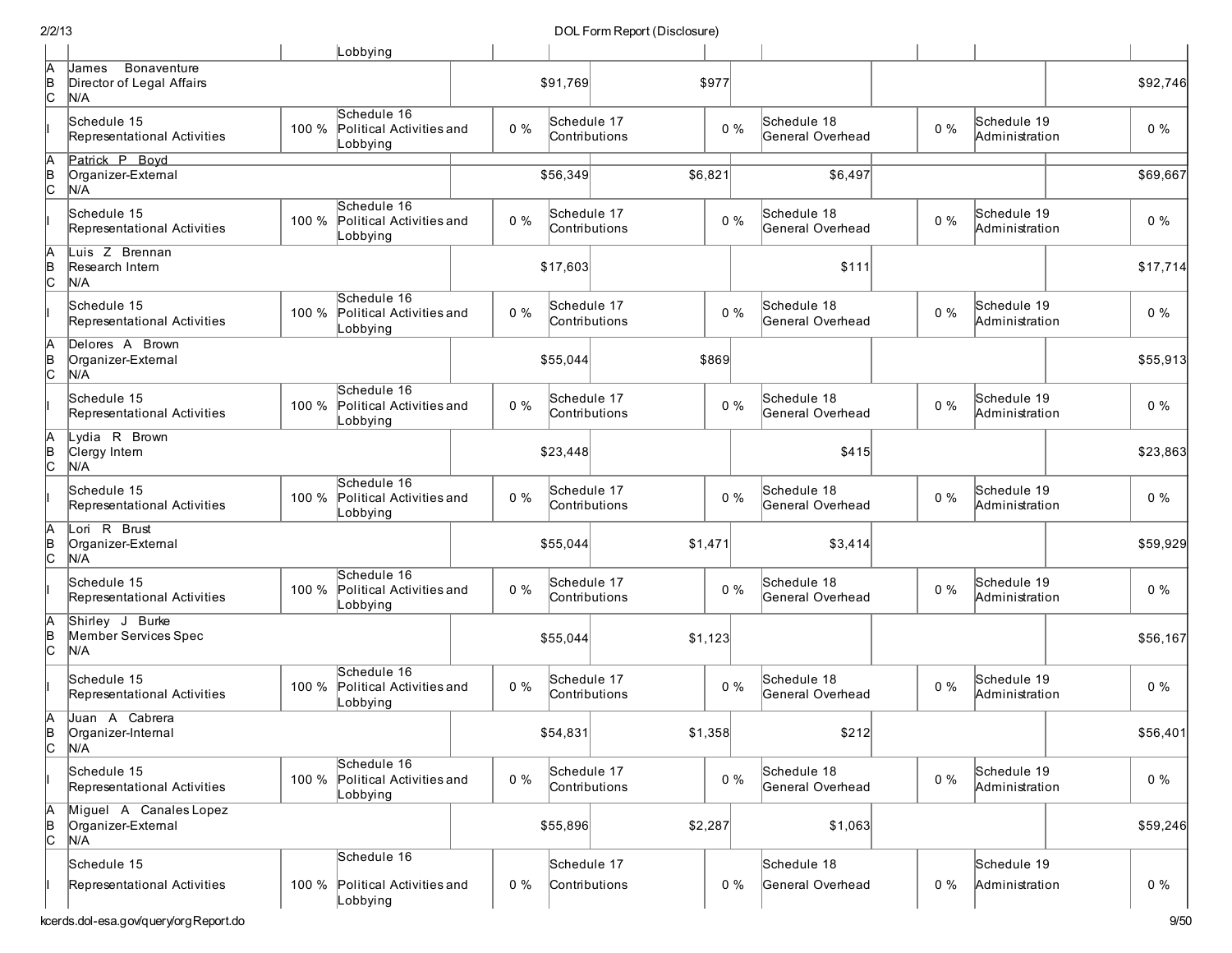DOL Form Report (Disclosure)

| A<br>B<br>C   | Yvanna D Cancela<br>Political Director<br>N/A          |       |                                                           |       | \$50,911 | \$1,500                      |       | \$6,181                         |       |                               | \$58,592 |
|---------------|--------------------------------------------------------|-------|-----------------------------------------------------------|-------|----------|------------------------------|-------|---------------------------------|-------|-------------------------------|----------|
|               | Schedule 15<br>Representational Activities             | $0\%$ | Schedule 16<br>Political Activities and<br>Lobbying       | 100 % |          | Schedule 17<br>Contributions | $0\%$ | Schedule 18<br>General Overhead | $0\%$ | Schedule 19<br>Administration | $0\%$    |
| A<br>B<br>C   | Aurelio M Carrillo<br>Member Services Spec/IWCP<br>N/A |       |                                                           |       | \$63,250 | \$2,062                      |       |                                 |       |                               | \$65,312 |
|               | Schedule 15<br>Representational Activities             | 0%    | Schedule 16<br>Political Activities and<br>_obbying       | $0\%$ |          | Schedule 17<br>Contributions | 100 % | Schedule 18<br>General Overhead | $0\%$ | Schedule 19<br>Administration | $0\%$    |
| $\frac{A}{C}$ | Deborah S Case<br>Assistant Controller<br>N/A          |       |                                                           |       | \$64,981 |                              |       | \$411                           |       |                               | \$65,392 |
|               | Schedule 15<br>Representational Activities             | $0\%$ | Schedule 16<br>Political Activities and<br>Lobbying       | $0\%$ |          | Schedule 17<br>Contributions | $0\%$ | Schedule 18<br>General Overhead | 100 % | Schedule 19<br>Administration | $0\%$    |
| A<br>B<br>C   | G Mercedes Castillo<br>Organizer-External Lead<br>N/A  |       |                                                           |       | \$57,654 | \$1,466                      |       |                                 |       |                               | \$59,120 |
|               | Schedule 15<br>Representational Activities             | 100 % | Schedule 16<br>Political Activities and<br>Lobbying       | $0\%$ |          | Schedule 17<br>Contributions | $0\%$ | Schedule 18<br>General Overhead | $0\%$ | Schedule 19<br>Administration | $0\%$    |
| A<br>B<br>C   | Castillo<br>Juana<br>Organizer-Ext-Dept Head<br>N/A    |       |                                                           |       | \$64,472 | \$1,403                      |       |                                 |       |                               | \$65,875 |
|               | Schedule 15<br>Representational Activities             | 100 % | Schedule 16<br>Political Activities and<br>Lobbying       | $0\%$ |          | Schedule 17<br>Contributions | $0\%$ | Schedule 18<br>General Overhead | $0\%$ | Schedule 19<br>Administration | $0\%$    |
| A<br>B<br>C   | Archie W Chandler<br>Organizing-Internal-LOA<br>N/A    |       |                                                           |       | \$12,342 |                              |       | \$1,386                         |       |                               | \$13,728 |
|               | Schedule 15<br>Representational Activities             | 100 % | Schedule 16<br>Political Activities and<br>Lobbying       | $0\%$ |          | Schedule 17<br>Contributions | $0\%$ | Schedule 18<br>General Overhead | $0\%$ | Schedule 19<br>Administration | $0\%$    |
| A<br>B<br>C   | Chavez<br>Anita<br>Info Desk/Switchbrd Oper<br>N/A     |       |                                                           |       | \$36,824 |                              |       |                                 |       |                               | \$36,824 |
|               | Schedule 15<br>Representational Activities             | $0\%$ | Schedule 16<br>Political Activities and<br>Lobbying       | $0\%$ |          | Schedule 17<br>Contributions | $0\%$ | Schedule 18<br>General Overhead | 100 % | Schedule 19<br>Administration | $0\%$    |
| A<br>B<br>C   | lan M Collins<br>Community Organizer<br>N/A            |       |                                                           |       | \$29,136 |                              | \$750 | \$2,351                         |       |                               | \$32,237 |
|               | Schedule 15<br>Representational Activities             |       | Schedule 16<br>100 % Political Activities and<br>Lobbying | $0\%$ |          | Schedule 17<br>Contributions | $0\%$ | Schedule 18<br>General Overhead | $0\%$ | Schedule 19<br>Administration | $0\%$    |
| $\frac{A}{C}$ | Cooper<br>Deborah<br>Accounting Specialist<br>N/A      |       |                                                           |       | \$46,209 |                              |       |                                 |       |                               | \$46,209 |
|               | Schedule 15<br>Representational Activities             | $0\%$ | Schedule 16<br>Political Activities and<br>Lobbying       | $0\%$ |          | Schedule 17<br>Contributions | $0\%$ | Schedule 18<br>General Overhead | 100 % | Schedule 19<br>Administration | $0\%$    |
| А<br>R        | David C Cordova<br>Grievance Snecialie                 |       |                                                           |       | \$3195   |                              |       |                                 |       |                               | \$3195   |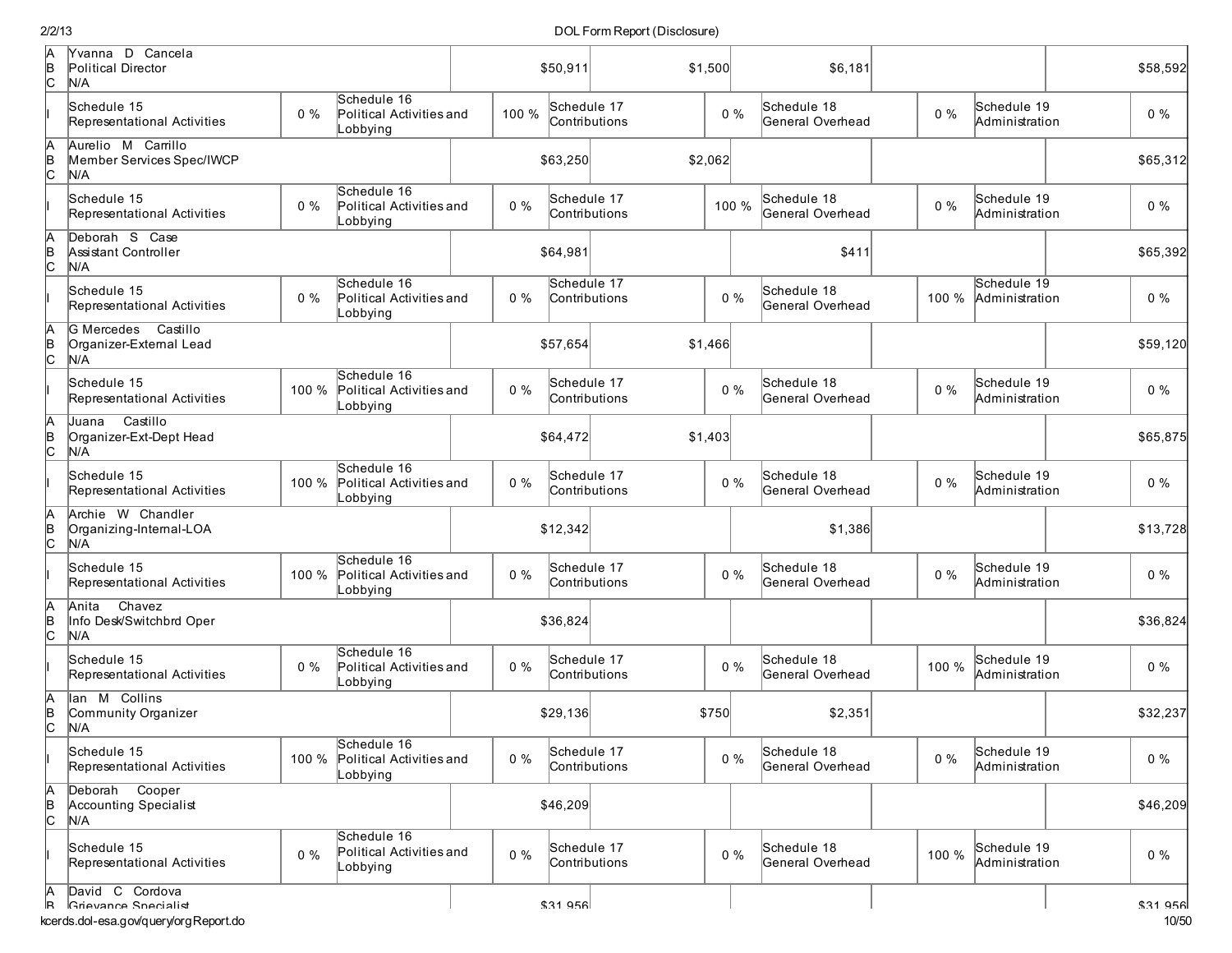| c              | <b>UNGVANUE UPEURNA</b><br>N/A                           |       |                                                           |       | 401,000  |                              |         |                                 |       |                               | 401,000  |
|----------------|----------------------------------------------------------|-------|-----------------------------------------------------------|-------|----------|------------------------------|---------|---------------------------------|-------|-------------------------------|----------|
|                | Schedule 15<br>Representational Activities               | 100 % | Schedule 16<br>Political Activities and<br>Lobbying       | $0\%$ |          | Schedule 17<br>Contributions | $0\%$   | Schedule 18<br>General Overhead | $0\%$ | Schedule 19<br>Administration | $0\%$    |
| A<br> в<br> С  | Dalton<br>Johanna<br>Organizer-Dept Head<br>N/A          |       |                                                           |       | \$63,484 |                              | \$1,608 | \$217                           |       |                               | \$65,309 |
|                | Schedule 15<br>Representational Activities               | 100 % | Schedule 16<br>Political Activities and<br>Lobbying       | $0\%$ |          | Schedule 17<br>Contributions | $0\%$   | Schedule 18<br>General Overhead | $0\%$ | Schedule 19<br>Administration | $0\%$    |
| Α<br>B<br>C    | Davies-Eldon<br>Michaela<br>Data Entry Specialist<br>N/A |       |                                                           |       | \$36,622 |                              |         | \$275                           |       |                               | \$36,897 |
|                | Schedule 15<br>Representational Activities               | $0\%$ | Schedule 16<br>Political Activities and<br>Lobbying       | $0\%$ |          | Schedule 17<br>Contributions | $0\%$   | Schedule 18<br>General Overhead | 100 % | Schedule 19<br>Administration | $0\%$    |
| A<br> в<br> C  | Asela D De Martinez<br>Organizer-Internal<br>N/A         |       |                                                           |       | \$56,960 |                              | \$1,176 |                                 |       |                               | \$58,136 |
|                | Schedule 15<br>Representational Activities               | 100 % | Schedule 16<br>Political Activities and<br>_obbying       | $0\%$ |          | Schedule 17<br>Contributions | $0\%$   | Schedule 18<br>General Overhead | 0%    | Schedule 19<br>Administration | $0\%$    |
| А<br> B<br> C  | Sharon L Decosta<br>Payroll Specialist<br>N/A            |       |                                                           |       | \$42,800 |                              |         |                                 |       |                               | \$42,800 |
|                | Schedule 15<br>Representational Activities               | $0\%$ | Schedule 16<br>Political Activities and<br>Lobbying       | $0\%$ |          | Schedule 17<br>Contributions | $0\%$   | Schedule 18<br>General Overhead | 100 % | Schedule 19<br>Administration | $0\%$    |
| A<br> в<br> C  | Nicolaza C Dela-Puente<br>Organizer-Internal<br>N/A      |       |                                                           |       | \$55,044 |                              | \$1,413 | \$550                           |       |                               | \$57,007 |
|                | Schedule 15<br>Representational Activities               | 100 % | Schedule 16<br>Political Activities and<br>Lobbying       | $0\%$ |          | Schedule 17<br>Contributions | $0\%$   | Schedule 18<br>General Overhead | $0\%$ | Schedule 19<br>Administration | $0\%$    |
| A<br> B<br> C  | Tina M DeValle<br>Organizing-Internal-LOA<br>N/A         |       |                                                           |       | \$25,794 |                              |         | \$4,194                         |       |                               | \$29,988 |
|                | Schedule 15<br>Representational Activities               | 100 % | Schedule 16<br>Political Activities and<br>Lobbying       | $0\%$ |          | Schedule 17<br>Contributions | $0\%$   | Schedule 18<br>General Overhead | $0\%$ | Schedule 19<br>Administration | $0\%$    |
| A<br> в<br> C  | <b>Diaz</b><br>Ostar<br>Organizer-External<br>N/A        |       |                                                           |       | \$50,627 |                              | \$1,608 | \$3,485                         |       |                               | \$55,720 |
|                | Schedule 15<br>Representational Activities               |       | Schedule 16<br>100 % Political Activities and<br>Lobbying | $0\%$ |          | Schedule 17<br>Contributions | $0\%$   | Schedule 18<br>General Overhead | $0\%$ | Schedule 19<br>Administration | $0\%$    |
| A<br>B<br>C    | John P Dicillo<br>Organizer-Internal<br>N/A              |       |                                                           |       | \$55,044 |                              | \$1,936 |                                 |       |                               | \$56,980 |
|                | Schedule 15<br>Representational Activities               | 100 % | Schedule 16<br>Political Activities and<br>Lobbying       | $0\%$ |          | Schedule 17<br>Contributions | $0\%$   | Schedule 18<br>General Overhead | $0\%$ | Schedule 19<br>Administration | $0\%$    |
| А              | Beatrice A Duran                                         |       |                                                           |       |          |                              |         |                                 |       |                               |          |
| $\overline{C}$ | Grievance Specialist<br>N/A                              |       |                                                           |       | \$55,044 |                              | \$1,498 | \$124                           |       |                               | \$56,666 |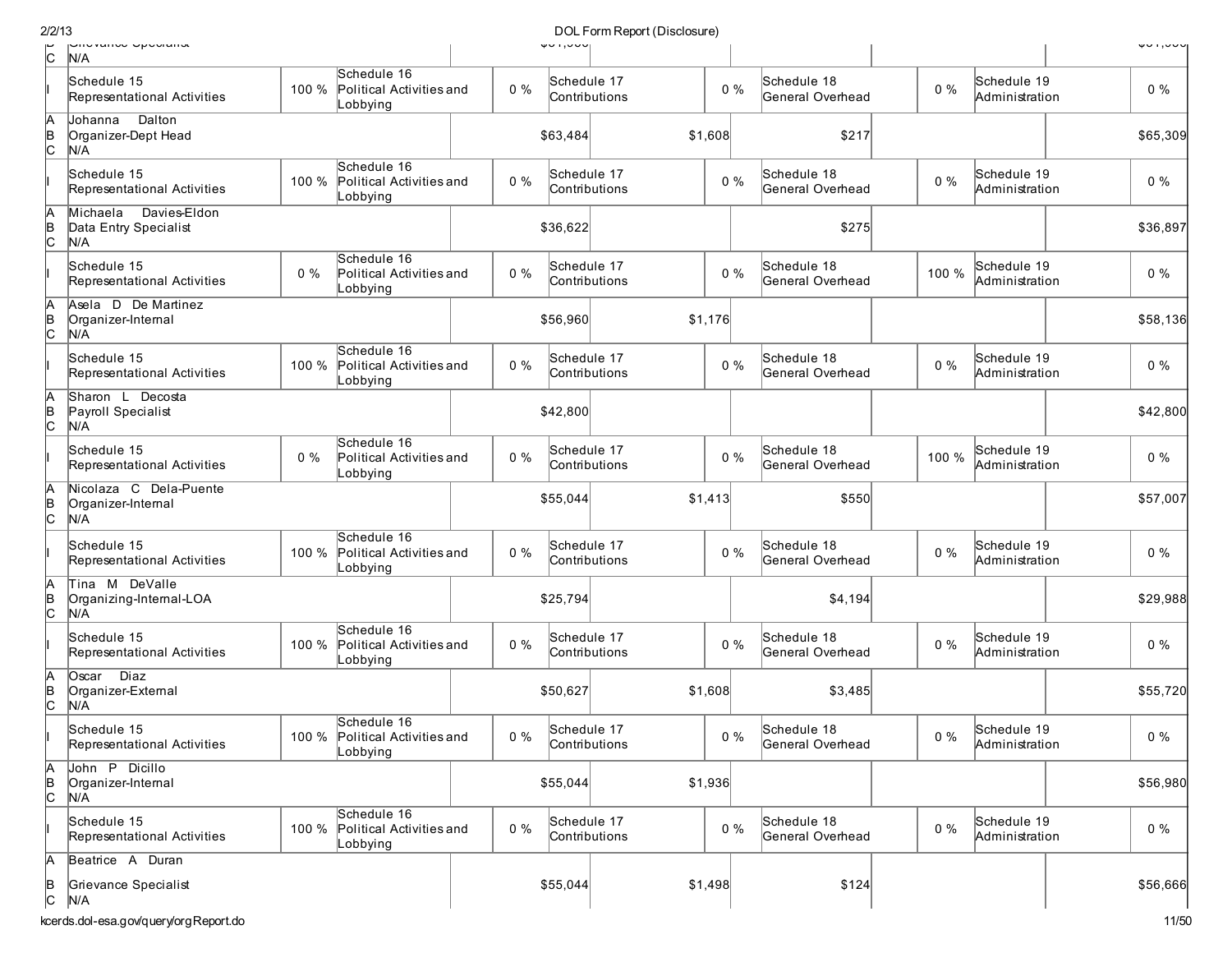|                      | Schedule 15<br>Representational Activities         | 100 % | Schedule 16<br>Political Activities and<br>Lobbying | $0\%$ | Schedule 17<br>Contributions    |         | $0\%$ | Schedule 18<br>General Overhead | $0\%$ | Schedule 19<br>Administration | 0%       |
|----------------------|----------------------------------------------------|-------|-----------------------------------------------------|-------|---------------------------------|---------|-------|---------------------------------|-------|-------------------------------|----------|
| $A$ <sub>B</sub> $C$ | Esther D Dyer<br>Grievance Specialist<br>N/A       |       |                                                     |       | \$56,099                        | \$2,250 |       |                                 |       |                               | \$58,349 |
|                      | Schedule 15<br>Representational Activities         | 100 % | Schedule 16<br>Political Activities and<br>Lobbying | $0\%$ | Schedule 17<br>Contributions    |         | $0\%$ | Schedule 18<br>General Overhead | $0\%$ | Schedule 19<br>Administration | $0\%$    |
| A<br>B<br>C          | Erck<br>Lenore<br>Office Clerk-Part Time<br>N/A    |       |                                                     |       | \$25,142                        |         |       |                                 |       |                               | \$25,142 |
|                      | Schedule 15<br>Representational Activities         | $0\%$ | Schedule 16<br>Political Activities and<br>Lobbying | $0\%$ | Schedule 17<br>Contributions    |         | $0\%$ | Schedule 18<br>General Overhead | 100 % | Schedule 19<br>Administration | $0\%$    |
| A<br>B<br>C          | Jose A Escobar<br>Grievance Intake<br>N/A          |       |                                                     |       | \$40,196                        |         |       |                                 |       |                               | \$40,196 |
|                      | Schedule 15<br>Representational Activities         | 100 % | Schedule 16<br>Political Activities and<br>Lobbying | $0\%$ | Schedule 17<br>Contributions    |         | $0\%$ | Schedule 18<br>General Overhead | $0\%$ | Schedule 19<br>Administration | 0%       |
| A<br>B<br>C          | Santos A Farias<br>Organizer-Internal<br>N/A       |       |                                                     |       | \$56,114                        | \$1,500 |       |                                 |       |                               | \$57,614 |
|                      | Schedule 15<br>Representational Activities         | 100 % | Schedule 16<br>Political Activities and<br>Lobbying | $0\%$ | Schedule 17<br>Contributions    |         | $0\%$ | Schedule 18<br>General Overhead | $0\%$ | Schedule 19<br>Administration | $0\%$    |
| A<br>B<br>C          | Margarita E Farmer<br>Executive Secretary<br>N/A   |       |                                                     |       | \$58,125                        |         |       |                                 |       |                               | \$58,125 |
|                      | Schedule 15<br>Representational Activities         | 90 %  | Schedule 16<br>Political Activities and<br>Lobbying | $0\%$ | Schedule 17<br>Contributions    |         | $0\%$ | Schedule 18<br>General Overhead | $0\%$ | Schedule 19<br>Administration | 10 %     |
| Ā<br>$\overline{c}$  | Mauricio Fonseca<br>Organizer-External<br>N/A      |       |                                                     |       | \$55,044                        | \$1,997 |       | \$0                             |       |                               | \$57,041 |
|                      | Schedule 15<br>Representational Activities         | 100 % | Schedule 16<br>Political Activities and<br>Lobbying | $0\%$ | Schedule 17<br>Contributions    |         | $0\%$ | Schedule 18<br>General Overhead | $0\%$ | Schedule 19<br>Administration | $0\%$    |
| A<br>B<br>C          | Gadue<br>Marisa<br>Organizer-External<br>N/A       |       |                                                     |       | \$56,114                        | \$1,279 |       |                                 |       |                               | \$57,393 |
|                      | Schedule 15<br>Representational Activities         | 100 % | Schedule 16<br>Political Activities and<br>Lobbying | $0\%$ | Schedule 17<br>Contributions    |         | $0\%$ | Schedule 18<br>General Overhead | $0\%$ | Schedule 19<br>Administration | 0%       |
| А<br>$\frac{B}{C}$   | Gandulla<br>Corine<br>Data Entry Specialist<br>N/A |       |                                                     |       | \$36,895                        |         |       |                                 |       |                               | \$36,895 |
|                      | Schedule 15<br>Representational Activities         | $0\%$ | Schedule 16<br>Political Activities and<br>Lobbying | $0\%$ | Schedule 17<br>Contributions    |         | $0\%$ | Schedule 18<br>General Overhead | 100 % | Schedule 19<br>Administration | $0\%$    |
| A<br>B               | Santos Garcia<br>Organizing-Internal-LOA           |       |                                                     |       | \$20,331                        |         |       | \$1,991                         |       |                               | \$22,322 |
| Įс                   | N/A                                                |       | Schedule 16                                         |       |                                 |         |       |                                 |       |                               |          |
|                      | R<br>kcerds.dol-esa.gov/query/orgReport.do         |       |                                                     |       | $\mathsf{R}_{\mathsf{chodula}}$ |         |       | $l$                             |       | $0.4$                         | 12/50    |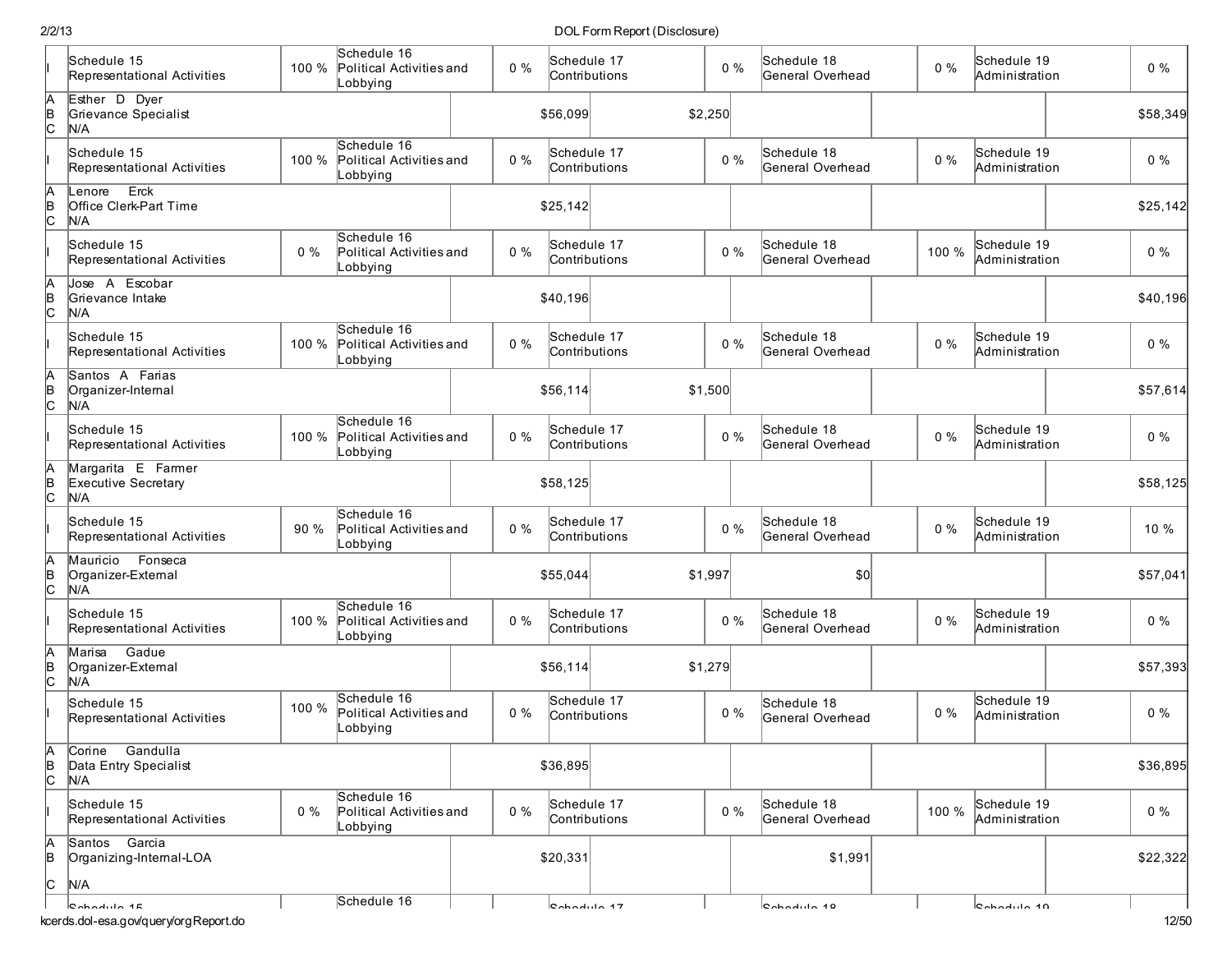| 2/2/13        |                                                        |       |                                                     |       |          | DOL Form Report (Disclosure) |         |       |                                        |       |                               |          |
|---------------|--------------------------------------------------------|-------|-----------------------------------------------------|-------|----------|------------------------------|---------|-------|----------------------------------------|-------|-------------------------------|----------|
|               | <b>PCHEQUIE 15</b><br>Representational Activities      |       | 100 % Political Activities and<br>Lobbying          |       | $0\%$    | pcnequie 17<br>Contributions |         | $0\%$ | <b>Schedule 18</b><br>General Overhead | $0\%$ | pcneuule 19<br>Administration | $0\%$    |
| A<br>B<br>C   | Frank R Gaskill<br>Building Maintenance<br>N/A         |       |                                                     |       | \$36,967 |                              |         |       |                                        |       |                               | \$36,967 |
|               | Schedule 15<br>Representational Activities             | $0\%$ | Schedule 16<br>Political Activities and<br>Lobbying | $0\%$ |          | Schedule 17<br>Contributions |         | $0\%$ | Schedule 18<br>General Overhead        | 100 % | Schedule 19<br>Administration | $0\%$    |
| A<br>B<br>C   | Gatti<br>Grace<br>Executive Secretary<br>N/A           |       |                                                     |       | \$43,347 |                              |         |       |                                        |       |                               | \$43,347 |
|               | Schedule 15<br>Representational Activities             | 100 % | Schedule 16<br>Political Activities and<br>Lobbying | $0\%$ |          | Schedule 17<br>Contributions |         | $0\%$ | Schedule 18<br>General Overhead        | $0\%$ | Schedule 19<br>Administration | $0\%$    |
| $\frac{A}{C}$ | Dawne L Gerhart<br>Secretary<br>N/A                    |       |                                                     |       | \$38,830 |                              |         |       |                                        |       |                               | \$38,830 |
|               | Schedule 15<br>Representational Activities             | 100 % | Schedule 16<br>Political Activities and<br>Lobbying | $0\%$ |          | Schedule 17<br>Contributions |         | $0\%$ | Schedule 18<br>General Overhead        | $0\%$ | Schedule 19<br>Administration | $0\%$    |
| A<br>B<br>C   | lGuillermina<br>Godinez<br>Secretary<br>N/A            |       |                                                     |       | \$38,943 |                              |         |       |                                        |       |                               | \$38,943 |
|               | Schedule 15<br>Representational Activities             | 100 % | Schedule 16<br>Political Activities and<br>Lobbying | $0\%$ |          | Schedule 17<br>Contributions |         | $0\%$ | Schedule 18<br>General Overhead        | $0\%$ | Schedule 19<br>Administration | $0\%$    |
| A<br>B<br>C   | Jacob C Goldberg<br>Researcher II<br>N/A               |       |                                                     |       | \$42,543 |                              | \$1,500 |       | \$381                                  |       |                               | \$44,424 |
|               | Schedule 15<br>Representational Activities             | 100 % | Schedule 16<br>Political Activities and<br>Lobbying |       | $0\%$    | Schedule 17<br>Contributions |         | $0\%$ | Schedule 18<br>General Overhead        | $0\%$ | Schedule 19<br>Administration | $0\%$    |
| A<br>B<br>C   | Ana B Gomez<br>Organizer-Internal<br>N/A               |       |                                                     |       | \$58,218 |                              | \$1,582 |       |                                        |       |                               | \$59,800 |
|               | Schedule 15<br>Representational Activities             | 100 % | Schedule 16<br>Political Activities and<br>Lobbying | $0\%$ |          | Schedule 17<br>Contributions |         | $0\%$ | Schedule 18<br>General Overhead        | $0\%$ | Schedule 19<br>Administration | $0\%$    |
| A<br>B<br>C   | Leonardo<br>Gonzales<br>Organizing-Internal-LOA<br>N/A |       |                                                     |       | \$19,355 |                              |         |       | \$2,379                                |       |                               | \$21,734 |
|               | Schedule 15<br>Representational Activities             | 100 % | Schedule 16<br>Political Activities and<br>Lobbying | $0\%$ |          | Schedule 17<br>Contributions |         | $0\%$ | Schedule 18<br>General Overhead        | 0%    | Schedule 19<br>Administration | $0\%$    |
| A<br>B<br>C   | Katherine Y Grigg<br>Grievance Intake<br>N/A           |       |                                                     |       | \$27,201 |                              |         |       |                                        |       |                               | \$27,201 |
|               | Schedule 15<br>Representational Activities             | 100 % | Schedule 16<br>Political Activities and<br>Lobbying |       | $0\%$    | Schedule 17<br>Contributions |         | $0\%$ | Schedule 18<br>General Overhead        | $0\%$ | Schedule 19<br>Administration | $0\%$    |
| A<br>B<br>C   | Gilberto Guereque<br>Organizer-External Lead<br>N/A    |       |                                                     |       | \$59,793 |                              | \$1,500 |       |                                        |       |                               | \$61,293 |
|               | Schedule 15<br>Representational Activities             | 100 % | Schedule 16<br>Political Activities and<br>Lobbying |       | $0\%$    | Schedule 17<br>Contributions |         | $0\%$ | Schedule 18<br>General Overhead        | $0\%$ | Schedule 19<br>Administration | $0\%$    |
|               | kcerds.dol-esa.gov/query/orgReport.do                  |       |                                                     |       |          |                              |         |       |                                        |       |                               | 13/50    |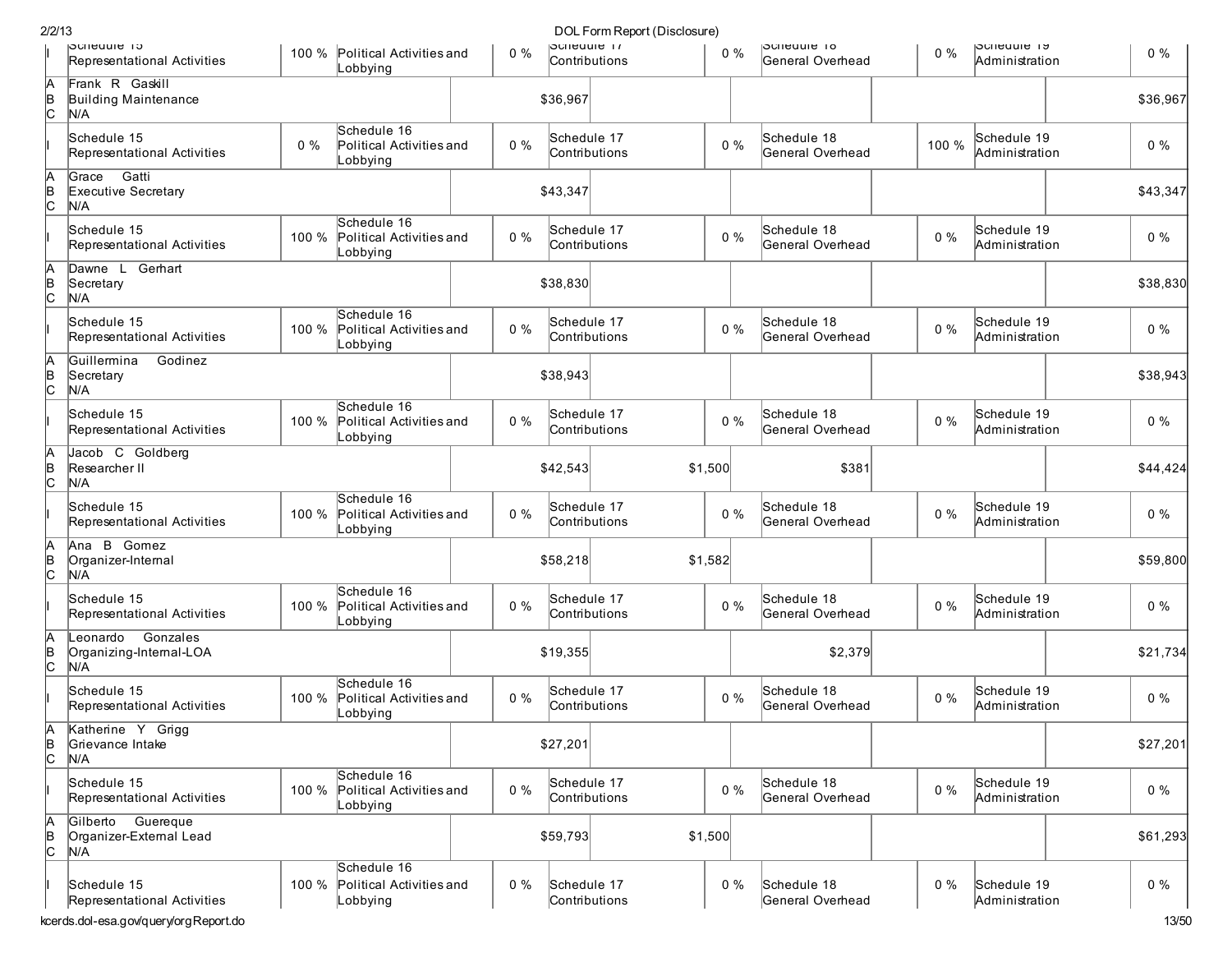|--|

| А<br> B<br> C        | lelina Y Guevara<br>Organizing-Community-LOA<br>N/A    |         |                                                     |       | \$19,326                     |               |         | \$251                           |       |                               | \$19,577 |
|----------------------|--------------------------------------------------------|---------|-----------------------------------------------------|-------|------------------------------|---------------|---------|---------------------------------|-------|-------------------------------|----------|
|                      | Schedule 15<br>Representational Activities             | $40 \%$ | Schedule 16<br>Political Activities and<br>Lobbying | 60%   | Schedule 17<br>Contributions |               | $0\%$   | Schedule 18<br>General Overhead | o %   | Schedule 19<br>Administration | $0\%$    |
| IA<br>$\overline{B}$ | Elizabeth Gutierrez<br>Clerk-Translation-PBX<br>N/A    |         |                                                     |       | \$28,775                     |               |         |                                 |       |                               | \$28,775 |
|                      | Schedule 15<br>Representational Activities             | $0\%$   | Schedule 16<br>Political Activities and<br>Lobbying | $0\%$ | Schedule 17<br>Contributions |               | $0\%$   | Schedule 18<br>General Overhead | 100 % | Schedule 19<br>Administration | $0\%$    |
| A<br>$\overline{B}$  | Edith<br>Guzman-Lazo<br>Organizing-Internal-LOA<br>N/A |         |                                                     |       | \$10,150                     |               |         |                                 |       |                               | \$10,150 |
|                      | Schedule 15<br>Representational Activities             | 100 %   | Schedule 16<br>Political Activities and<br>Lobbying | $0\%$ | Schedule 17<br>Contributions |               | $0\%$   | Schedule 18<br>General Overhead | $0\%$ | Schedule 19<br>Administration | $0\%$    |
| A<br>B<br>C          | Donell Henderson<br>Organizer-Internal Lead<br>N/A     |         |                                                     |       | \$59,884                     |               | \$1,660 |                                 |       |                               | \$61,544 |
|                      | Schedule 15<br>Representational Activities             | 100 %   | Schedule 16<br>Political Activities and<br>_obbying | $0\%$ | Schedule 17<br>Contributions |               | $0\%$   | Schedule 18<br>General Overhead | $0\%$ | Schedule 19<br>Administration | $0\%$    |
| A<br>B<br>C          | Wanda L Henry<br>Director of Operations<br>N/A         |         |                                                     |       | \$63,250                     |               | \$694   |                                 |       |                               | \$63,944 |
|                      | Schedule 15<br>Representational Activities             | $0\%$   | Schedule 16<br>Political Activities and<br>Lobbying | $0\%$ | Schedule 17<br>Contributions |               | $0\%$   | Schedule 18<br>General Overhead | 100 % | Schedule 19<br>Administration | $0\%$    |
| ΙA<br>B<br>C         | Gloria E Hernandez<br>Organizer-External<br>N/A        |         |                                                     |       | \$57,174                     |               | \$1,326 | \$34                            |       |                               | \$58,534 |
|                      | Schedule 15<br>Representational Activities             | 100 %   | Schedule 16<br>Political Activities and<br>Lobbying | $0\%$ | Schedule 17<br>Contributions |               | $0\%$   | Schedule 18<br>General Overhead | $0\%$ | Schedule 19<br>Administration | $0\%$    |
| A<br>$\overline{c}$  | Lenis J Hemandez<br>Secretary/General Office<br>N/A    |         |                                                     |       | \$15,544                     |               |         |                                 |       |                               | \$15,544 |
|                      | Schedule 15<br>Representational Activities             | 30 %    | Schedule 16<br>Political Activities and<br>Lobbying | $0\%$ | Schedule 17<br>Contributions |               | $0\%$   | Schedule 18<br>General Overhead | 70 %  | Schedule 19<br>Administration | $0\%$    |
| $\frac{1}{2}$        | Martha S Hernandez<br>Organizing-Internal-LOA<br>N/A   |         |                                                     |       | \$10,043                     |               |         | \$376                           |       |                               | \$10,419 |
|                      | Schedule 15<br>Representational Activities             | 100 %   | Schedule 16<br>Political Activities and<br>_obbying | $0\%$ | Schedule 17                  | Contributions | $0\%$   | Schedule 18<br>General Overhead | $0\%$ | Schedule 19<br>Administration | $0\%$    |
| $\overline{C}$       | Maya S Holmes<br>Researcher VI<br>N/A                  |         |                                                     |       | \$49,160                     |               | \$1,275 | \$2,239                         |       |                               | \$52,674 |
|                      | Schedule 15                                            | 100 %   | Schedule 16<br>Political Activities and             | $0\%$ | Schedule 17                  |               | $0\%$   | Schedule 18                     | $0\%$ | Schedule 19                   | $0\%$    |
|                      | Representational Activities                            |         | _obbying                                            |       | Contributions                |               |         | General Overhead                |       | Administration                |          |

A Heidi G Hughes

т

т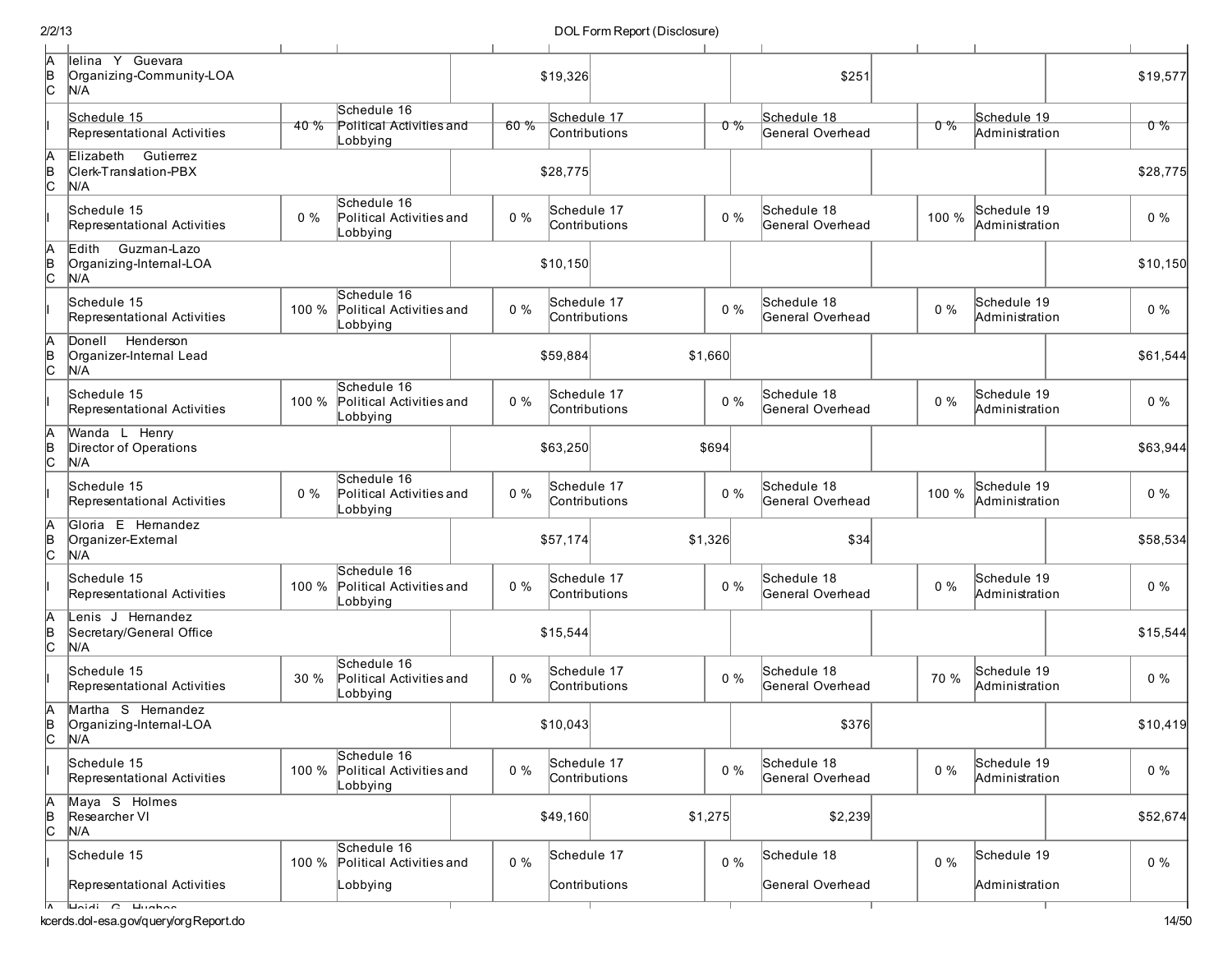| reign G Hugnes<br>Schedule 16 |                                                                                                                                                                                                                                                                                                                                                                                                                                                                                                                                                                                                                                                                                                                                                                                                                                                                  |                         |                            |                                                                                                                                                                                                                                                                            |      |                                                                                                                        |                                                                                                                                                                                                                                                                                              |                                                     | \$1,903                                                                       |                                                                                             |  | \$22,296                                                                     |                                                                                                                                                                                                                                                                                                       |
|-------------------------------|------------------------------------------------------------------------------------------------------------------------------------------------------------------------------------------------------------------------------------------------------------------------------------------------------------------------------------------------------------------------------------------------------------------------------------------------------------------------------------------------------------------------------------------------------------------------------------------------------------------------------------------------------------------------------------------------------------------------------------------------------------------------------------------------------------------------------------------------------------------|-------------------------|----------------------------|----------------------------------------------------------------------------------------------------------------------------------------------------------------------------------------------------------------------------------------------------------------------------|------|------------------------------------------------------------------------------------------------------------------------|----------------------------------------------------------------------------------------------------------------------------------------------------------------------------------------------------------------------------------------------------------------------------------------------|-----------------------------------------------------|-------------------------------------------------------------------------------|---------------------------------------------------------------------------------------------|--|------------------------------------------------------------------------------|-------------------------------------------------------------------------------------------------------------------------------------------------------------------------------------------------------------------------------------------------------------------------------------------------------|
|                               | 100 %                                                                                                                                                                                                                                                                                                                                                                                                                                                                                                                                                                                                                                                                                                                                                                                                                                                            | Lobbying                |                            | $0\%$                                                                                                                                                                                                                                                                      |      |                                                                                                                        |                                                                                                                                                                                                                                                                                              |                                                     | Schedule 18<br>General Overhead                                               |                                                                                             |  |                                                                              | $0\%$                                                                                                                                                                                                                                                                                                 |
|                               |                                                                                                                                                                                                                                                                                                                                                                                                                                                                                                                                                                                                                                                                                                                                                                                                                                                                  |                         |                            |                                                                                                                                                                                                                                                                            |      |                                                                                                                        |                                                                                                                                                                                                                                                                                              |                                                     | \$284                                                                         |                                                                                             |  |                                                                              | \$63,534                                                                                                                                                                                                                                                                                              |
|                               | 5 %                                                                                                                                                                                                                                                                                                                                                                                                                                                                                                                                                                                                                                                                                                                                                                                                                                                              | Schedule 16<br>Lobbying |                            | $0\%$                                                                                                                                                                                                                                                                      |      |                                                                                                                        |                                                                                                                                                                                                                                                                                              |                                                     | General Overhead                                                              |                                                                                             |  |                                                                              | $0\%$                                                                                                                                                                                                                                                                                                 |
|                               |                                                                                                                                                                                                                                                                                                                                                                                                                                                                                                                                                                                                                                                                                                                                                                                                                                                                  |                         |                            |                                                                                                                                                                                                                                                                            |      |                                                                                                                        |                                                                                                                                                                                                                                                                                              |                                                     | \$44                                                                          |                                                                                             |  |                                                                              | \$54,887                                                                                                                                                                                                                                                                                              |
|                               | 100 %                                                                                                                                                                                                                                                                                                                                                                                                                                                                                                                                                                                                                                                                                                                                                                                                                                                            | Schedule 16<br>Lobbying |                            | $0\%$                                                                                                                                                                                                                                                                      |      |                                                                                                                        |                                                                                                                                                                                                                                                                                              |                                                     | General Overhead                                                              |                                                                                             |  |                                                                              | $0\%$                                                                                                                                                                                                                                                                                                 |
|                               |                                                                                                                                                                                                                                                                                                                                                                                                                                                                                                                                                                                                                                                                                                                                                                                                                                                                  |                         |                            |                                                                                                                                                                                                                                                                            |      |                                                                                                                        |                                                                                                                                                                                                                                                                                              |                                                     | \$631                                                                         |                                                                                             |  |                                                                              | \$63,109                                                                                                                                                                                                                                                                                              |
|                               | 100 %                                                                                                                                                                                                                                                                                                                                                                                                                                                                                                                                                                                                                                                                                                                                                                                                                                                            | Lobbying                |                            | $0\%$                                                                                                                                                                                                                                                                      |      |                                                                                                                        |                                                                                                                                                                                                                                                                                              |                                                     | General Overhead                                                              |                                                                                             |  |                                                                              | $0\%$                                                                                                                                                                                                                                                                                                 |
|                               |                                                                                                                                                                                                                                                                                                                                                                                                                                                                                                                                                                                                                                                                                                                                                                                                                                                                  |                         |                            |                                                                                                                                                                                                                                                                            |      |                                                                                                                        |                                                                                                                                                                                                                                                                                              |                                                     |                                                                               |                                                                                             |  |                                                                              | \$65,235                                                                                                                                                                                                                                                                                              |
|                               | 100 %                                                                                                                                                                                                                                                                                                                                                                                                                                                                                                                                                                                                                                                                                                                                                                                                                                                            | _obbying                |                            | $0\%$                                                                                                                                                                                                                                                                      |      |                                                                                                                        |                                                                                                                                                                                                                                                                                              |                                                     | Schedule 18<br>General Overhead                                               |                                                                                             |  |                                                                              | $0\%$                                                                                                                                                                                                                                                                                                 |
|                               |                                                                                                                                                                                                                                                                                                                                                                                                                                                                                                                                                                                                                                                                                                                                                                                                                                                                  |                         |                            |                                                                                                                                                                                                                                                                            |      |                                                                                                                        |                                                                                                                                                                                                                                                                                              |                                                     |                                                                               |                                                                                             |  |                                                                              | \$47,880                                                                                                                                                                                                                                                                                              |
|                               | 100 %                                                                                                                                                                                                                                                                                                                                                                                                                                                                                                                                                                                                                                                                                                                                                                                                                                                            | Schedule 16<br>Lobbying |                            | $0\%$                                                                                                                                                                                                                                                                      |      |                                                                                                                        |                                                                                                                                                                                                                                                                                              |                                                     | General Overhead                                                              |                                                                                             |  |                                                                              | $0\%$                                                                                                                                                                                                                                                                                                 |
|                               |                                                                                                                                                                                                                                                                                                                                                                                                                                                                                                                                                                                                                                                                                                                                                                                                                                                                  |                         |                            |                                                                                                                                                                                                                                                                            |      |                                                                                                                        |                                                                                                                                                                                                                                                                                              |                                                     | \$70                                                                          |                                                                                             |  |                                                                              | \$18,609                                                                                                                                                                                                                                                                                              |
|                               | 50 %                                                                                                                                                                                                                                                                                                                                                                                                                                                                                                                                                                                                                                                                                                                                                                                                                                                             | Schedule 16<br>Lobbying |                            |                                                                                                                                                                                                                                                                            |      |                                                                                                                        |                                                                                                                                                                                                                                                                                              |                                                     | Schedule 18<br>General Overhead                                               |                                                                                             |  |                                                                              | $0\%$                                                                                                                                                                                                                                                                                                 |
| Kline                         |                                                                                                                                                                                                                                                                                                                                                                                                                                                                                                                                                                                                                                                                                                                                                                                                                                                                  |                         |                            |                                                                                                                                                                                                                                                                            |      |                                                                                                                        |                                                                                                                                                                                                                                                                                              |                                                     | \$3,395                                                                       |                                                                                             |  |                                                                              | \$27,541                                                                                                                                                                                                                                                                                              |
|                               |                                                                                                                                                                                                                                                                                                                                                                                                                                                                                                                                                                                                                                                                                                                                                                                                                                                                  | Schedule 16<br>_obbying |                            | $0\%$                                                                                                                                                                                                                                                                      |      |                                                                                                                        |                                                                                                                                                                                                                                                                                              |                                                     |                                                                               |                                                                                             |  |                                                                              | $0\%$                                                                                                                                                                                                                                                                                                 |
|                               |                                                                                                                                                                                                                                                                                                                                                                                                                                                                                                                                                                                                                                                                                                                                                                                                                                                                  |                         |                            |                                                                                                                                                                                                                                                                            |      |                                                                                                                        |                                                                                                                                                                                                                                                                                              |                                                     |                                                                               |                                                                                             |  |                                                                              | \$64,750                                                                                                                                                                                                                                                                                              |
|                               |                                                                                                                                                                                                                                                                                                                                                                                                                                                                                                                                                                                                                                                                                                                                                                                                                                                                  | Schedule 16             |                            | $0\%$                                                                                                                                                                                                                                                                      |      |                                                                                                                        |                                                                                                                                                                                                                                                                                              |                                                     | Schedule 18                                                                   |                                                                                             |  |                                                                              | $0\%$                                                                                                                                                                                                                                                                                                 |
|                               |                                                                                                                                                                                                                                                                                                                                                                                                                                                                                                                                                                                                                                                                                                                                                                                                                                                                  | Lobbying                |                            |                                                                                                                                                                                                                                                                            |      |                                                                                                                        |                                                                                                                                                                                                                                                                                              |                                                     | General Overhead                                                              |                                                                                             |  |                                                                              |                                                                                                                                                                                                                                                                                                       |
|                               | Staff Director-Detroit<br>N/A<br>Schedule 15<br>Representational Activities<br>Robyn D Hughes<br>Finance Director<br>N/A<br>Schedule 15<br>Representational Activities<br>Jeannine L lannuzzi<br>Organizer-Internal<br>N/A<br>Schedule 15<br>Representational Activities<br>Michaelina M Ituarte<br>Dispatcher-Banquets<br>N/A<br>Schedule 15<br>Representational Activities<br>Linda M Janz<br>Grievance Specialist<br>N/A<br>Schedule 15<br>Representational Activities<br>Judy G Kelly<br>Grievance Specialist<br>N/A<br>Schedule 15<br>Representational Activities<br>Cristina Kline<br>Organizing-Community-LOA<br>N/A<br>Schedule 15<br>Representational Activities<br>Kevin<br>Organizer-Ext-Dept Head<br>N/A<br>Schedule 15<br>Representational Activities<br>Norbert Kubiak<br>Organizer-Dept Head<br>N/A<br>Schedule 15<br>Representational Activities | 100 %<br>100 %          | Schedule 16<br>Schedule 16 | Political Activities and<br>Political Activities and<br>Political Activities and<br>Political Activities and<br>Political Activities and<br>Political Activities and<br>Political Activities and<br>Political Activities and<br>Political Activities and<br>$V_{\text{t}}$ | 50 % | \$20,393<br>\$63,250<br>\$53,434<br>\$62,478<br>\$63,983<br>\$46,380<br>\$18,539<br>\$22,343<br>\$63,250<br>$A \cup A$ | Schedule 17<br>Contributions<br>Schedule 17<br>Contributions<br>Schedule 17<br>Contributions<br>Schedule 17<br>Contributions<br>Schedule 17<br>Contributions<br>Schedule 17<br>Contributions<br>Schedule 17<br>Contributions<br>Schedule 17<br>Contributions<br>Schedule 17<br>Contributions | \$1,409<br>\$1,252<br>\$1,500<br>\$1,803<br>\$1,500 | $0\%$<br>$0\%$<br>$0\%$<br>$0\%$<br>$0\%$<br>$0\%$<br>$0\%$<br>$0\%$<br>$0\%$ | Schedule 18<br>Schedule 18<br>Schedule 18<br>Schedule 18<br>Schedule 18<br>General Overhead |  | $0\%$<br>95 %<br>$0\%$<br>$0\%$<br>$0\%$<br>$0\%$<br>$0\%$<br>$0\%$<br>$0\%$ | Schedule 19<br>Administration<br>Schedule 19<br>Administration<br>Schedule 19<br>Administration<br>Schedule 19<br>Administration<br>Schedule 19<br>Administration<br>Schedule 19<br>Administration<br>Schedule 19<br>Administration<br>Schedule 19<br>Administration<br>Schedule 19<br>Administration |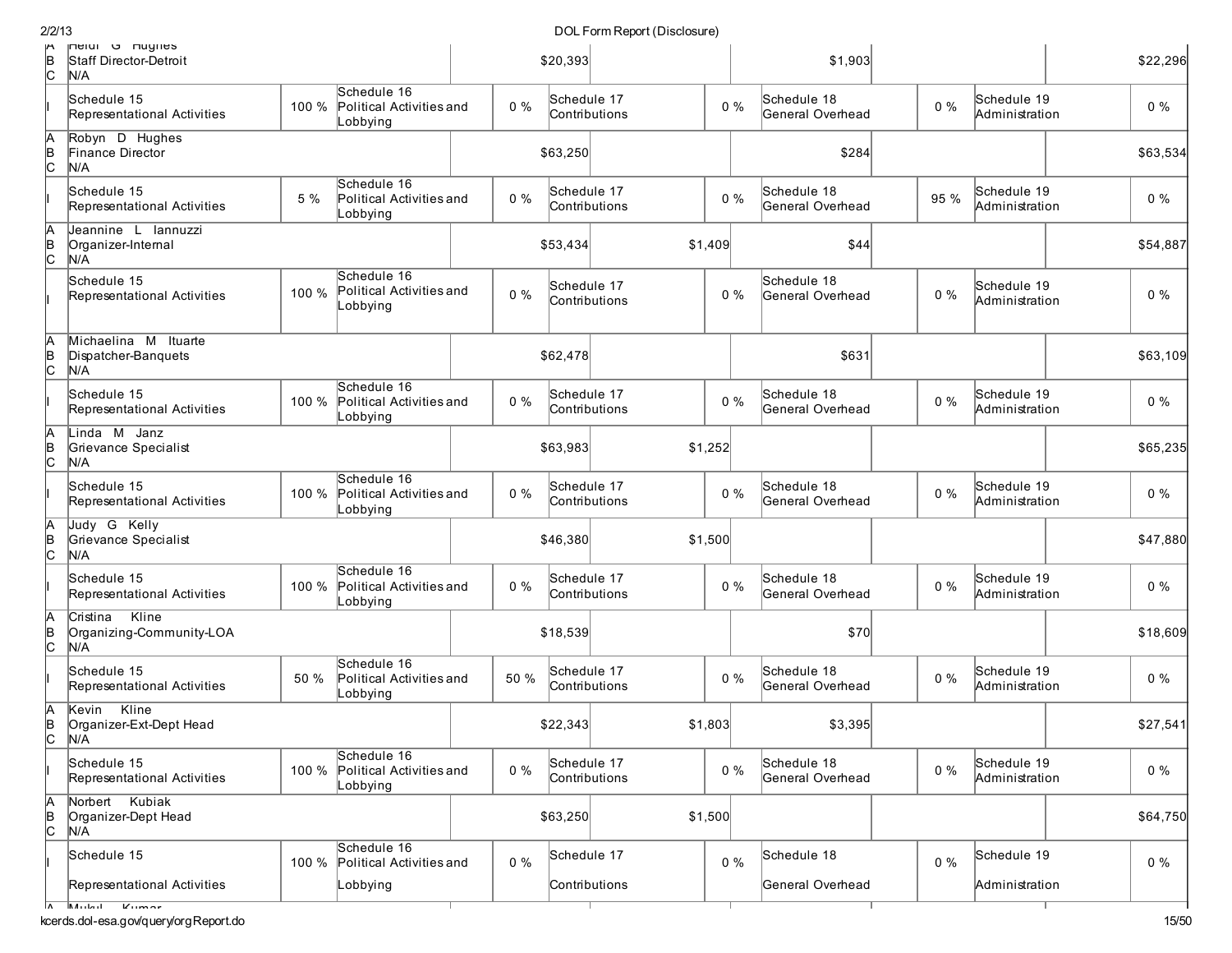| 2/2/13             |                                                                                    |       |                                                     |       |                              | DOL Form Report (Disclosure) |         |       |                                 |       |                               |                   |
|--------------------|------------------------------------------------------------------------------------|-------|-----------------------------------------------------|-------|------------------------------|------------------------------|---------|-------|---------------------------------|-------|-------------------------------|-------------------|
| ۳<br>в<br>С        | <b>IIVI UKUI</b><br>numar<br>Researcher IV<br>N/A                                  |       |                                                     |       | \$35,877                     |                              | \$750   |       | \$70                            |       |                               | \$36,697          |
|                    | Schedule 15<br>Representational Activities                                         | 100 % | Schedule 16<br>Political Activities and<br>Lobbying | $0\%$ | Schedule 17<br>Contributions |                              |         | $0\%$ | Schedule 18<br>General Overhead | $0\%$ | Schedule 19<br>Administration | $0\%$             |
| A<br>B<br>C        | April M Leuzzi<br>Accounting Specialist<br>N/A                                     |       |                                                     |       | \$37,610                     |                              |         |       | \$196                           |       |                               | \$37,806          |
|                    | Schedule 15<br>Representational Activities                                         | $0\%$ | Schedule 16<br>Political Activities and<br>Lobbying | 0%    | Schedule 17<br>Contributions |                              |         | $0\%$ | Schedule 18<br>General Overhead | 100 % | Schedule 19<br>Administration | $0\%$             |
| A<br>B<br>C        | Michael J Lewis<br>Controller/IT Director<br>N/A                                   |       |                                                     |       | \$22,343                     |                              | \$1,035 |       | \$368                           |       |                               | \$23,746          |
|                    | Schedule 15<br>Representational Activities                                         | 20 %  | Schedule 16<br>Political Activities and<br>Lobbying | $0\%$ | Schedule 17<br>Contributions |                              |         | $0\%$ | Schedule 18<br>General Overhead | 80 %  | Schedule 19<br>Administration | $0\%$             |
| A<br>B<br>C        | Ken K Liu<br>Researcher VI<br>N/A                                                  |       |                                                     |       | \$57,878                     |                              | \$1,535 |       | \$7,300                         |       |                               | \$66,713          |
|                    | Schedule 15<br>Representational Activities                                         | 100 % | Schedule 16<br>Political Activities and<br>Lobbying | $0\%$ | Schedule 17<br>Contributions |                              |         | $0\%$ | Schedule 18<br>General Overhead | $0\%$ | Schedule 19<br>Administration | $0\%$             |
| Ā<br>B<br>C        | Guy A Locatelli<br>Organizer-Internal<br>N/A                                       |       |                                                     |       | \$55,044                     |                              | \$313   |       |                                 |       |                               | \$55,357          |
|                    | Schedule 15<br>Representational Activities                                         | 100 % | Schedule 16<br>Political Activities and<br>Lobbying | $0\%$ | Schedule 17<br>Contributions |                              |         | $0\%$ | Schedule 18<br>General Overhead | $0\%$ | Schedule 19<br>Administration | $0\%$             |
| A<br>B<br>C        | Jesus Lopez<br>Organizing-Internal-LOA<br>N/A                                      |       |                                                     |       | \$31,233                     |                              |         |       | \$567                           |       |                               | \$31,800          |
|                    | Schedule 15<br>Representational Activities                                         | 100 % | Schedule 16<br>Political Activities and<br>Lobbying | $0\%$ | Schedule 17<br>Contributions |                              |         | $0\%$ | Schedule 18<br>General Overhead | $0\%$ | Schedule 19<br>Administration | $0\%$             |
| A<br> в<br> С      | Vincent Louis<br>Organizing-Internal-LOA<br>N/A                                    |       |                                                     |       | \$11,160                     |                              |         |       | \$989                           |       |                               | \$12,149          |
|                    | Schedule 15<br>Representational Activities                                         | 100 % | Schedule 16<br>Political Activities and<br>Lobbying | 0%    | Schedule 17<br>Contributions |                              |         | $0\%$ | Schedule 18<br>General Overhead | $0\%$ | Schedule 19<br>Administration | $0\%$             |
| A<br>$\frac{1}{2}$ | Jimmy D Love<br>Organizer-Internal<br>N/A                                          |       |                                                     |       | \$56,324                     |                              | \$1,639 |       |                                 |       |                               | \$57,963          |
|                    | Schedule 15<br>Representational Activities                                         | 100 % | Schedule 16<br>Political Activities and<br>Lobbying | $0\%$ | Schedule 17<br>Contributions |                              |         | $0\%$ | Schedule 18<br>General Overhead | $0\%$ | Schedule 19<br>Administration | $0\%$             |
| A<br>B<br>C        | Maria Luna<br>Orientation Specialist<br>N/A                                        |       |                                                     |       | \$36,904                     |                              |         |       |                                 |       |                               | \$36,904          |
|                    | Schedule 15<br>Representational Activities                                         | 100 % | Schedule 16<br>Political Activities and<br>Lobbying | 0%    | Schedule 17<br>Contributions |                              |         | $0\%$ | Schedule 18<br>General Overhead | $0\%$ | Schedule 19<br>Administration | $0\%$             |
| А<br>B             | Jamie A Macias<br>Organizing-Internal-LOA<br>conde del con a oulourniora Donort de |       |                                                     |       | \$27,115                     |                              |         |       | \$1,341                         |       |                               | \$28,456<br>4Q/EN |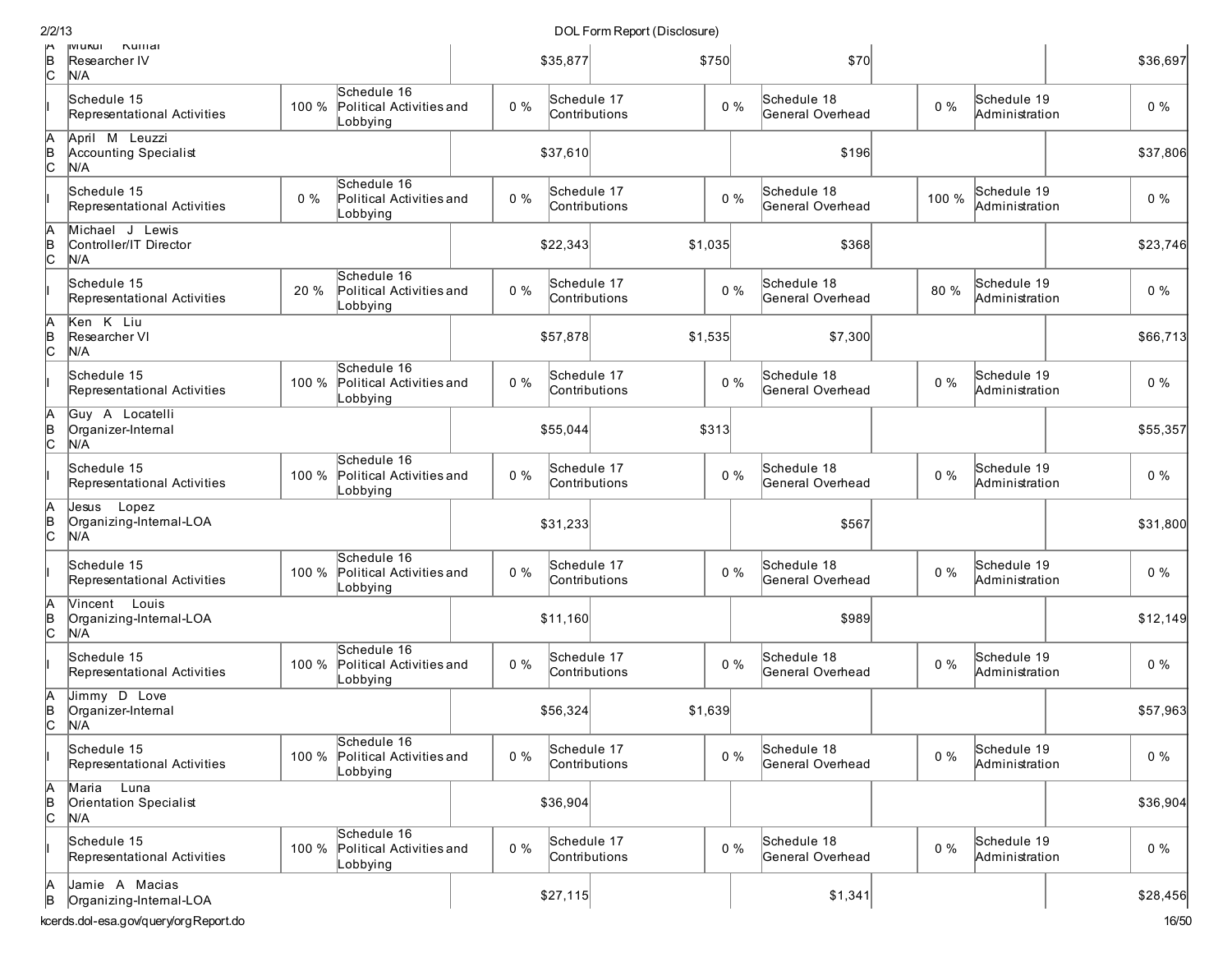| c             | N/A                                                             |       |                                                      |       |                              |         |                                 |       |                               |          |
|---------------|-----------------------------------------------------------------|-------|------------------------------------------------------|-------|------------------------------|---------|---------------------------------|-------|-------------------------------|----------|
|               | Schedule 15<br>Representational Activities                      | 100 % | Schedule 16<br>Political Activities and<br>Lobbying  | $0\%$ | Schedule 17<br>Contributions | $0\%$   | Schedule 18<br>General Overhead | $0\%$ | Schedule 19<br>Administration | $0\%$    |
| $\frac{A}{C}$ | <b>Macias Rivera</b><br>Jose<br>Organizing-Community-LOA<br>N/A |       |                                                      |       | \$11,430                     |         | \$45                            |       |                               | \$11,475 |
|               | Schedule 15<br>Representational Activities                      | 100 % | Schedule 16<br>Political Activities and<br>Lobbying  | $0\%$ | Schedule 17<br>Contributions | $0\%$   | Schedule 18<br>General Overhead | $0\%$ | Schedule 19<br>Administration | $0\%$    |
| Ā<br> в<br>С  | Guadalupe<br>Maciel<br>Organizer-Internal<br>N/A                |       |                                                      |       | \$42,490                     |         | \$1,475                         |       |                               | \$43,965 |
|               | Schedule 15<br>Representational Activities                      | 100 % | Schedule 16<br>Political Activities and<br>Lobbying  | $0\%$ | Schedule 17<br>Contributions | $0\%$   | Schedule 18<br>General Overhead | $0\%$ | Schedule 19<br>Administration | $0\%$    |
| Ā<br>∣e<br> C | Madrid<br>Rosa<br>Organizer-Ext-Dept Head<br>N/A                |       |                                                      |       | \$63,250                     | \$1,913 |                                 |       |                               | \$65,163 |
|               | Schedule 15<br>Representational Activities                      | 100 % | Schedule 16<br>Political Activities and<br>Lobbying  | $0\%$ | Schedule 17<br>Contributions | $0\%$   | Schedule 18<br>General Overhead | $0\%$ | Schedule 19<br>Administration | $0\%$    |
| A<br>в<br>С   | Maria P Mares<br>Organizing-Internal-LOA<br>N/A                 |       |                                                      |       | \$19,701                     |         | \$796                           |       |                               | \$20,497 |
|               | Schedule 15<br>Representational Activities                      | 100 % | Schedule 16<br>Political Activities and<br>Lobbying  | $0\%$ | Schedule 17<br>Contributions | $0\%$   | Schedule 18<br>General Overhead | $0\%$ | Schedule 19<br>Administration | $0\%$    |
| Α<br> B<br> C | Anthony J Martin<br>Grievance Specialist<br>N/A                 |       |                                                      |       | \$55,044                     | \$1,547 |                                 |       |                               | \$56,591 |
|               | Schedule 15<br>Representational Activities                      | 100 % | Schedule 16<br>Political Activities and<br>Lobbying  | $0\%$ | Schedule 17<br>Contributions | $0\%$   | Schedule 18<br>General Overhead | 0%    | Schedule 19<br>Administration | $0\%$    |
| A<br> в<br> С | Martinez<br>Josefina<br>Organizing-Internal-LOA<br>N/A          |       |                                                      |       | \$19,319                     |         | \$2,541                         |       |                               | \$21,860 |
|               | Schedule 15<br>Representational Activities                      | 100 % | Schedule 16<br>Political Activities and<br>Lobbying  | 0%    | Schedule 17<br>Contributions | $0\%$   | Schedule 18<br>General Overhead | $0\%$ | Schedule 19<br>Administration | $0\%$    |
| A<br>∣e<br> C | Martinez-Silva<br>Ramon<br>Organizing-Internal-LOA<br>N/A       |       |                                                      |       | \$15,079                     |         | \$1,209                         |       |                               | \$16,288 |
|               | Schedule 15<br>Representational Activities                      | 100 % | Schedule 16<br>Political Activities and<br>∣Lobbying | $0\%$ | Schedule 17<br>Contributions | $0\%$   | Schedule 18<br>General Overhead | $0\%$ | Schedule 19<br>Administration | $0\%$    |
| A<br>B<br>C   | Eleni H Marzola<br>Secretary<br>N/A                             |       |                                                      |       | \$49,004                     |         |                                 |       |                               | \$49,004 |
|               | Schedule 15<br>Representational Activities                      | 100 % | Schedule 16<br>Political Activities and<br>Lobbying  | $0\%$ | Schedule 17<br>Contributions | $0\%$   | Schedule 18<br>General Overhead | $0\%$ | Schedule 19<br>Administration | $0\%$    |
| А             | Claudette Mason                                                 |       |                                                      |       |                              |         |                                 |       |                               |          |
| B<br> C       | Organizing-Internal-LOA<br>N/A                                  |       |                                                      |       | \$21,435                     |         | \$580                           |       |                               | \$22,015 |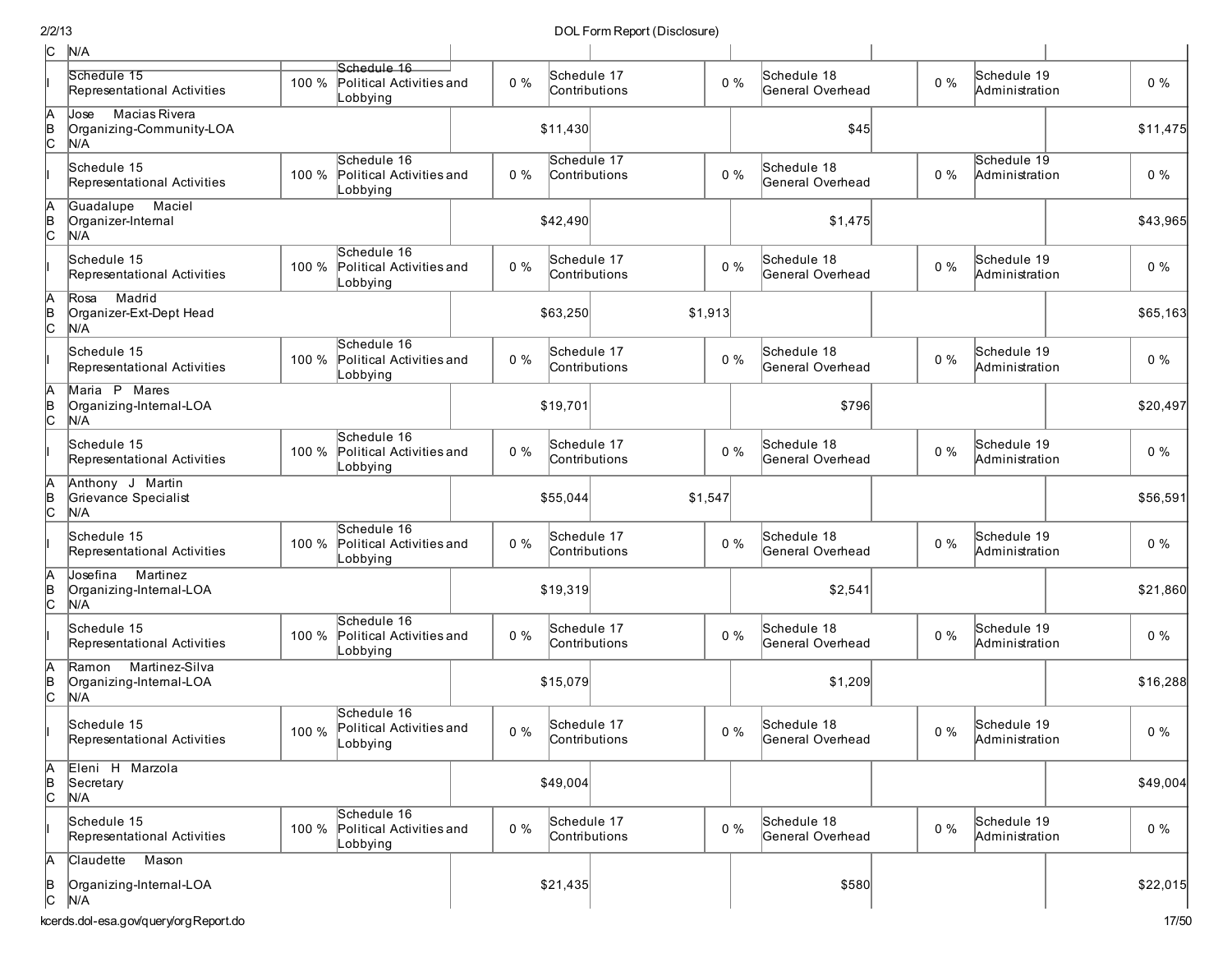|                      | Schedule 15<br>Representational Activities                                          | Schedule 16<br>100 %<br>Political Activities and             | $0\%$ | Schedule 17<br>Contributions | $0\%$   | Schedule 18<br>General Overhead | $0\%$ | Schedule 19<br>Administration | $0\%$          |
|----------------------|-------------------------------------------------------------------------------------|--------------------------------------------------------------|-------|------------------------------|---------|---------------------------------|-------|-------------------------------|----------------|
| A<br>B<br>C          | Luz C Medina<br>Organizing-Internal-LOA<br>N/A                                      | Lobbying                                                     |       | \$10,503                     |         | \$435                           |       |                               | \$10,938       |
|                      | Schedule 15<br>Representational Activities                                          | Schedule 16<br>100 %<br>Political Activities and<br>Lobbying | $0\%$ | Schedule 17<br>Contributions | $0\%$   | Schedule 18<br>General Overhead | $0\%$ | Schedule 19<br>Administration | $0\%$          |
| $\frac{A}{C}$        | Mario A Medina<br>Organizing-External-LOA<br>N/A                                    |                                                              |       | \$34,451                     |         | \$4,499                         |       |                               | \$38,950       |
|                      | Schedule 15<br>Representational Activities                                          | Schedule 16<br>100 %<br>Political Activities and<br>Lobbying | $0\%$ | Schedule 17<br>Contributions | $0\%$   | Schedule 18<br>General Overhead | $0\%$ | Schedule 19<br>Administration | $0\%$          |
| A<br>B<br>C          | Jose O Mendoza<br>Organizing-External-LOA<br>N/A                                    |                                                              |       | \$37,677                     |         | \$610                           |       |                               | \$38,287       |
|                      | Schedule 15<br>Representational Activities                                          | Schedule 16<br>100 %<br>Political Activities and<br>Lobbying | $0\%$ | Schedule 17<br>Contributions | $0\%$   | Schedule 18<br>General Overhead | $0\%$ | Schedule 19<br>Administration | $0\%$          |
| $\frac{A}{C}$        | Carlos Menjivar<br>Organizing-Internal-LOA<br>N/A                                   |                                                              |       | \$39,361                     |         |                                 |       |                               | \$39,361       |
|                      | Schedule 15<br>Representational Activities                                          | Schedule 16<br>100 %<br>Political Activities and<br>Lobbying | $0\%$ | Schedule 17<br>Contributions | $0\%$   | Schedule 18<br>General Overhead | $0\%$ | Schedule 19<br>Administration | $0\%$          |
| $A$ <sub>B</sub> $C$ | Carlos E Menjivar<br>Security<br>N/A                                                |                                                              |       | \$44,974                     |         | \$8,031                         |       |                               | \$53,005       |
|                      | Schedule 15<br>Representational Activities                                          | Schedule 16<br>$0\%$<br>Political Activities and<br>Lobbying | $0\%$ | Schedule 17<br>Contributions | $0\%$   | Schedule 18<br>General Overhead | 100 % | Schedule 19<br>Administration | $0\%$          |
| A<br>B<br>C          | Jose A Meza-Torres<br>Organizer-External<br>N/A                                     |                                                              |       | \$49,116                     | \$1,574 | \$1,189                         |       |                               | \$51,879       |
|                      | Schedule 15<br>Representational Activities                                          | Schedule 16<br>100 %<br>Political Activities and<br>Lobbying | $0\%$ | Schedule 17<br>Contributions | $0\%$   | Schedule 18<br>General Overhead | $0\%$ | Schedule 19<br>Administration | $0\%$          |
| $\frac{A}{C}$        | Maria E Mitchell<br>Organizer-External<br>N/A                                       |                                                              |       | \$55,044                     |         | \$136                           |       |                               | \$55,180       |
|                      | Schedule 15<br>Representational Activities                                          | Schedule 16<br>100 %<br>Political Activities and<br>Lobbying | $0\%$ | Schedule 17<br>Contributions | $0\%$   | Schedule 18<br>General Overhead | $0\%$ | Schedule 19<br>Administration | $0\%$          |
| β<br> в<br> С        | Patti A Moseley<br>Member Services Spec<br>N/A                                      |                                                              |       | \$46,939                     |         |                                 |       |                               | \$46,939       |
|                      | Schedule 15<br>Representational Activities                                          | Schedule 16<br>100 %<br>Political Activities and<br>Lobbying | $0\%$ | Schedule 17<br>Contributions | $0\%$   | Schedule 18<br>General Overhead | $0\%$ | Schedule 19<br>Administration | $0\%$          |
| A<br>B<br>C          | Muniz<br>Elodia<br>Organizer-Internal<br>N/A                                        |                                                              |       | \$53,173                     | \$1,006 |                                 |       |                               | \$54,179       |
|                      | Schedule 15<br>Danracantational Activitiae<br>kcerds.dol-esa.gov/query/orgReport.do | Schedule 16<br>100 % Political Activities and                | $0\%$ | Schedule 17<br>Contributione | $0\%$   | Schedule 18<br>Canaral Ovarhaad | $0\%$ | Schedule 19<br>Adminictration | $0\%$<br>18/50 |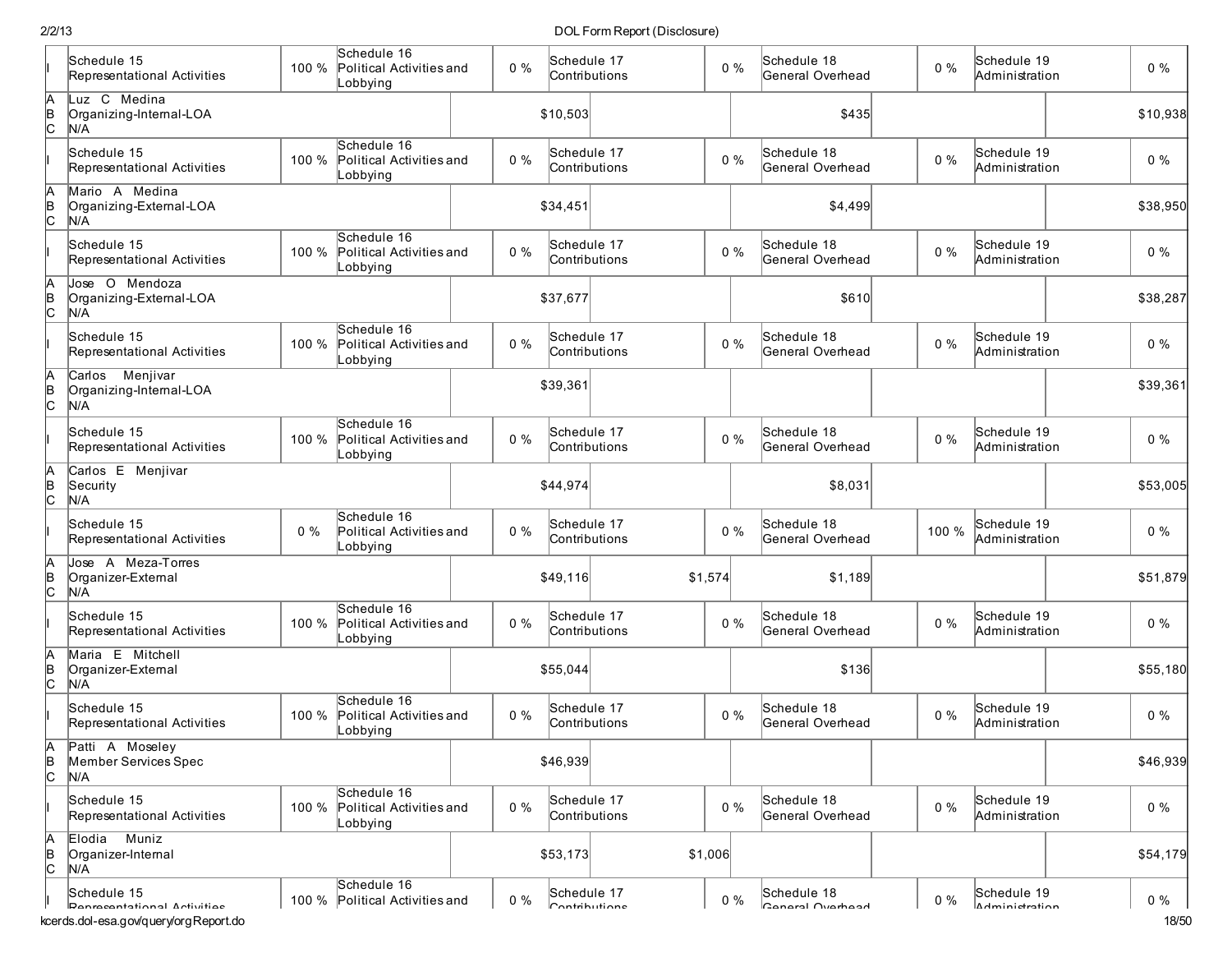| 2/2/13              |                                                         |       |                                                     |       |       |                              | DOL Form Report (Disclosure) |         |       |                                 |       |                                     |          |
|---------------------|---------------------------------------------------------|-------|-----------------------------------------------------|-------|-------|------------------------------|------------------------------|---------|-------|---------------------------------|-------|-------------------------------------|----------|
|                     | περιεχειπατιστιαι Αστινιτιες                            |       | Lobbying                                            |       |       | <b>UUIIIIIDUUUIIS</b>        |                              |         |       | peneral Ovenicau                |       | <b>MUILLILLING</b>                  |          |
| IA<br> в<br> С      | Murillo<br>Felicia<br>Grievance Specialist<br>N/A       |       |                                                     |       |       | \$55,044                     |                              | \$1,620 |       | \$9                             |       |                                     | \$56,673 |
|                     | Schedule 15<br>Representational Activities              | 100 % | Schedule 16<br>Political Activities and<br>Lobbying |       | $0\%$ | Schedule 17<br>Contributions |                              |         | $0\%$ | Schedule 18<br>General Overhead | $0\%$ | Schedule 19<br>Administration       | $0\%$    |
| A<br> B<br> C       | Norma L Myles<br>Organizing-Internal-LOA<br>N/A         |       |                                                     |       |       | \$19,144                     |                              |         |       | \$1,686                         |       |                                     | \$20,830 |
|                     | Schedule 15<br>Representational Activities              | 100 % | Schedule 16<br>Political Activities and<br>Lobbying |       | $0\%$ | Schedule 17<br>Contributions |                              |         | $0\%$ | Schedule 18<br>General Overhead | $0\%$ | Schedule 19<br>Administration       | $0\%$    |
| A<br> B<br> C       | Ramiro J Navas<br>Organizer-External<br>N/A             |       |                                                     |       |       | \$55,035                     |                              | \$1,070 |       |                                 |       |                                     | \$56,105 |
|                     | Schedule 15<br>Representational Activities              | 100 % | Schedule 16<br>Political Activities and<br>Lobbying |       | $0\%$ | Schedule 17<br>Contributions |                              |         | $0\%$ | Schedule 18<br>General Overhead | $0\%$ | Schedule 19<br>Administration       | $0\%$    |
| A<br> в<br> С       | Samual E Neylon<br>Research Intern<br>N/A               |       |                                                     |       |       | \$12,416                     |                              |         |       |                                 |       |                                     | \$12,416 |
|                     | Schedule 15<br>Representational Activities              | 100 % | Schedule 16<br>Political Activities and<br>Lobbying | $0\%$ |       | Schedule 17<br>Contributions |                              |         | $0\%$ | Schedule 18<br>General Overhead | $0\%$ | Schedule 19<br>Administration       | $0\%$    |
| A<br> в<br> С       | Normand<br>Kim<br>Organizer-Internal<br>N/A             |       |                                                     |       |       | \$41,792                     |                              | \$1,820 |       |                                 |       |                                     | \$43.612 |
|                     | Schedule 15<br>Representational Activities              | 100 % | Schedule 16<br>Political Activities and<br>Lobbying |       | $0\%$ | Schedule 17<br>Contributions |                              |         | $0\%$ | Schedule 18<br>General Overhead | $0\%$ | Schedule 19<br>Administration       | $0\%$    |
| A<br> в<br> С       | Barbara L Nunez<br>Organizing-Community-LOA<br>N/A      |       |                                                     |       |       | \$12,460                     |                              |         |       | \$171                           |       |                                     | \$12,631 |
|                     | Schedule 15<br>Representational Activities              | 100 % | Schedule 16<br>Political Activities and<br>Lobbying |       | $0\%$ | Schedule 17<br>Contributions |                              |         | $0\%$ | Schedule 18<br>General Overhead | $0\%$ | Schedule 19<br>Administration       | $0\%$    |
| IA<br>∣<br> B       | Jacqueline<br>O'Brien<br>Organizer-Internal Lead<br>N/A |       |                                                     |       |       | \$57,654                     |                              | \$1,764 |       |                                 |       |                                     | \$59,418 |
|                     | Schedule 15<br>Representational Activities              | 100 % | Schedule 16<br>Political Activities and<br>Lobbying |       | $0\%$ | Schedule 17<br>Contributions |                              |         | 0%    | Schedule 18<br>General Overhead | $0\%$ | Schedule 19<br>Administration       | $0\%$    |
| A<br>∣<br>C         | Maria G Ocampo<br>Organizing-Internal-LOA<br>N/A        |       |                                                     |       |       | \$19,459                     |                              |         |       | \$496                           |       |                                     | \$19,955 |
|                     | Schedule 15<br>Representational Activities              | 100 % | Schedule 16<br>Political Activities and<br>Lobbying |       | $0\%$ | Schedule 17<br>Contributions |                              |         | $0\%$ | Schedule 18<br>General Overhead | $0\%$ | Schedule 19<br>Administration       | $0\%$    |
| A<br>$\overline{a}$ | Ordaz<br>Yrene<br>IT Support Specialist<br>N/A          |       |                                                     |       |       | \$40,221                     |                              |         |       |                                 |       |                                     | \$40,221 |
|                     | Schedule 15<br>Representational Activities              | $0\%$ | Schedule 16<br>Political Activities and<br>Lobbying |       | $0\%$ | Schedule 17<br>Contributions |                              |         | $0\%$ | Schedule 18<br>General Overhead |       | Schedule 19<br>100 % Administration | $0\%$    |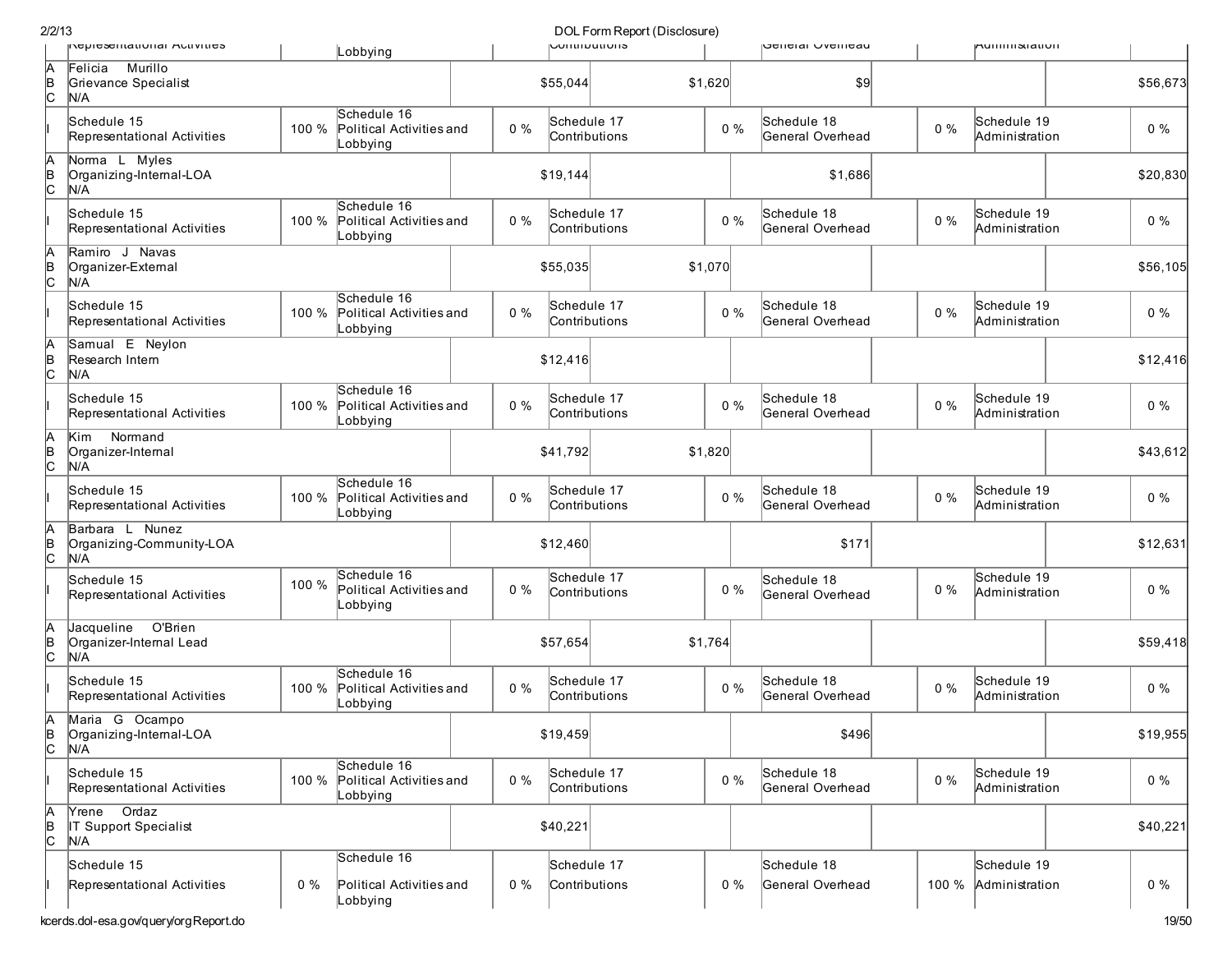| A<br>B<br>C   | Maria C Ordinario<br>Member Services Spec/Comm<br>N/A  |       |                                                     | \$41,621 |       |                              |         |       |             |                  |       | \$41,621                      |          |
|---------------|--------------------------------------------------------|-------|-----------------------------------------------------|----------|-------|------------------------------|---------|-------|-------------|------------------|-------|-------------------------------|----------|
|               | Schedule 15<br>Representational Activities             | 100 % | Schedule 16<br>Political Activities and<br>_obbying |          | $0\%$ | Schedule 17<br>Contributions |         | $0\%$ | Schedule 18 | General Overhead | $0\%$ | Schedule 19<br>Administration | $0\%$    |
| A<br>B<br>C   | Orozco<br>Lorena<br>Translator<br>N/A                  |       |                                                     |          |       | \$41,129                     |         |       |             |                  |       |                               | \$41,129 |
|               | Schedule 15<br>Representational Activities             | $0\%$ | Schedule 16<br>Political Activities and<br>_obbying |          | $0\%$ | Schedule 17<br>Contributions |         | $0\%$ | Schedule 18 | General Overhead | 100 % | Schedule 19<br>Administration | $0\%$    |
| A<br>B<br>C   | Josefa A Osorio Garcia<br>Organizer-Internal<br>N/A    |       |                                                     |          |       | \$55,044                     | \$1,820 |       |             |                  |       |                               | \$56,864 |
|               | Schedule 15<br>Representational Activities             | 100 % | Schedule 16<br>Political Activities and<br>_obbying |          | $0\%$ | Schedule 17<br>Contributions |         | $0\%$ | Schedule 18 | General Overhead | $0\%$ | Schedule 19<br>Administration | $0\%$    |
| A<br>B<br>C   | Mark J Owens<br>Data Entry Specialist<br>N/A           |       |                                                     |          |       | \$43,011                     |         |       |             |                  |       |                               | \$43,011 |
|               | Schedule 15<br>Representational Activities             | 20 %  | Schedule 16<br>Political Activities and<br>obbying  |          | $0\%$ | Schedule 17<br>Contributions |         | $0\%$ | Schedule 18 | General Overhead | 80 %  | Schedule 19<br>Administration | $0\%$    |
| $\frac{A}{C}$ | Manuel F Ozambela<br>Organizing-Internal-LOA<br>N/A    |       |                                                     |          |       | \$41,227                     |         |       |             | \$119            |       |                               | \$41,346 |
|               | Schedule 15<br>Representational Activities             | 100 % | Schedule 16<br>Political Activities and<br>_obbying |          | $0\%$ | Schedule 17<br>Contributions |         | $0\%$ | Schedule 18 | General Overhead | $0\%$ | Schedule 19<br>Administration | $0\%$    |
| A<br>B<br>C   | Ted K Pappageorge<br>Staff Director<br>N/A             |       |                                                     |          |       | \$84,354                     | \$1,215 |       |             | \$3,673          |       |                               | \$89,242 |
|               | Schedule 15<br>Representational Activities             | 100 % | Schedule 16<br>Political Activities and<br>Lobbying |          | $0\%$ | Schedule 17<br>Contributions |         | $0\%$ | Schedule 18 | General Overhead | $0\%$ | Schedule 19<br>Administration | $0\%$    |
| A<br>B<br>C   | Evangelina<br>Pena<br>Switchbrd Oper/Gen Office<br>N/A |       |                                                     |          |       | \$46,399                     |         |       |             |                  |       |                               | \$46,399 |
|               | Schedule 15<br>Representational Activities             | 70 %  | Schedule 16<br>Political Activities and<br>Lobbying |          | $0\%$ | Schedule 17<br>Contributions |         | $0\%$ | Schedule 18 | General Overhead | 30 %  | Schedule 19<br>Administration | $0\%$    |
| A<br>B<br>C   | Susan K Pettit<br>Organizing-Internal-LOA<br>N/A       |       |                                                     |          |       | \$19,370                     |         |       |             | \$450            |       |                               | \$19,820 |
|               | Schedule 15<br>Representational Activities             | 100 % | Schedule 16<br>Political Activities and<br>_obbying |          | 0%    | Schedule 17<br>Contributions |         | 0%    | Schedule 18 | General Overhead | $0\%$ | Schedule 19<br>Administration | $0\%$    |
| A<br>B<br>C   | Irwin J Pimentel<br>IT-Network Administrator<br>N/A    |       |                                                     |          |       | \$53,149                     |         |       |             | \$271            |       |                               | \$53,420 |
|               | Schedule 15<br>Representational Activities             | 0%    | Schedule 16<br>Political Activities and<br>Lobbying |          | $0\%$ | Schedule 17<br>Contributions |         | 0%    | Schedule 18 | General Overhead | 100 % | Schedule 19<br>Administration | $0\%$    |
| A             | Pineda<br>$\bigcup$ ose $\bigcup$                      |       |                                                     |          |       |                              |         |       |             |                  |       |                               |          |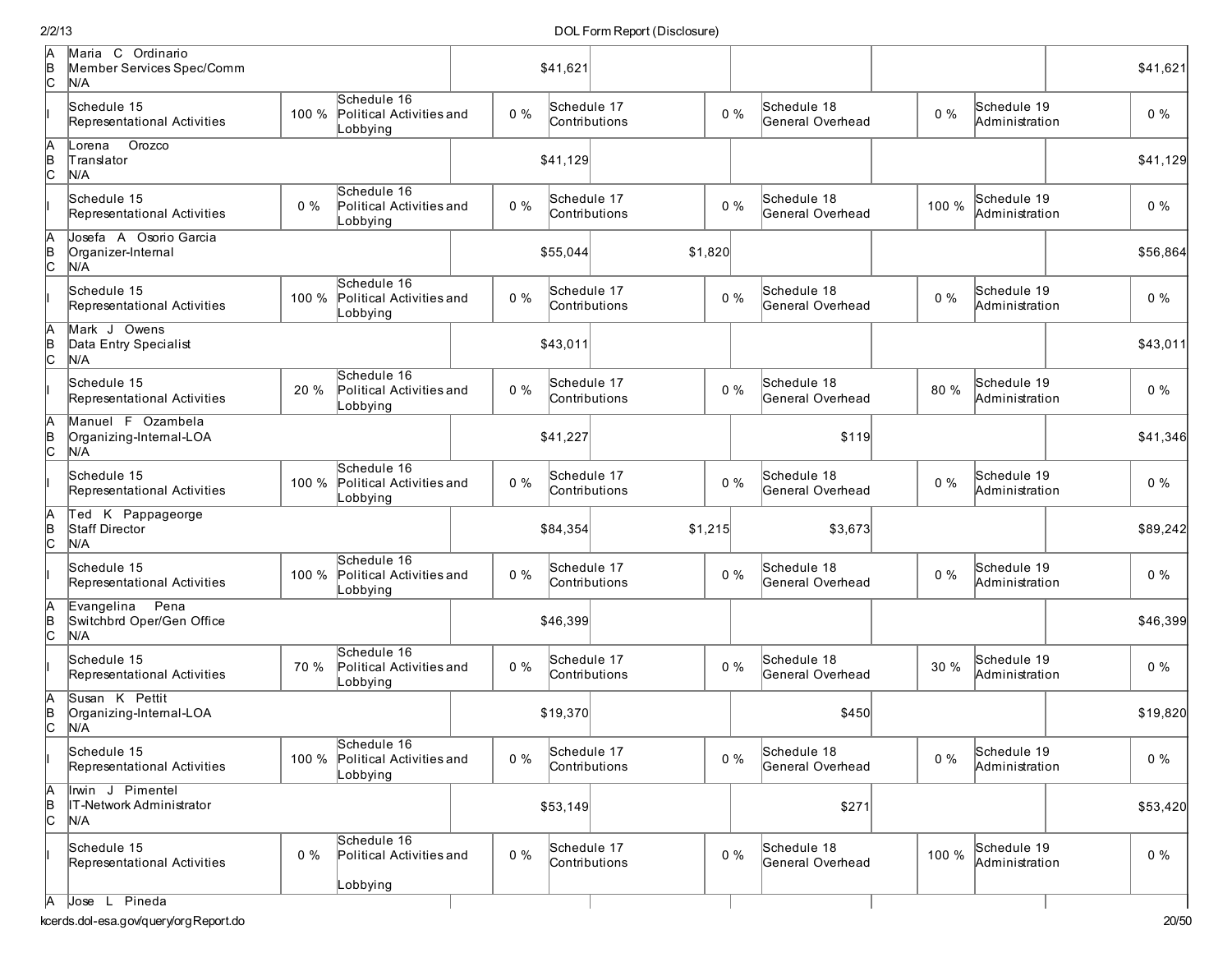| 2/2/13        |                                                         |       |                                                           |       |                              | DOL Form Report (Disclosure) |         |       |                                 |       |                               |          |
|---------------|---------------------------------------------------------|-------|-----------------------------------------------------------|-------|------------------------------|------------------------------|---------|-------|---------------------------------|-------|-------------------------------|----------|
| B<br> C       | Organizer-Ext-Dept Head<br>N/A                          |       |                                                           |       | \$66,917                     |                              | \$1,911 |       | \$55                            |       |                               | \$68,883 |
|               | Schedule 15<br>Representational Activities              | 100 % | Schedule 16<br>Political Activities and<br>Lobbying       | $0\%$ | Schedule 17<br>Contributions |                              |         | $0\%$ | Schedule 18<br>General Overhead | $0\%$ | Schedule 19<br>Administration | $0\%$    |
| A<br>B<br>C   | Margarita<br>Pinon<br>Organizing-Internal-LOA<br>N/A    |       |                                                           |       | \$12,989                     |                              |         |       | \$60                            |       |                               | \$13,049 |
|               | Schedule 15<br>Representational Activities              | 100 % | Schedule 16<br>Political Activities and<br>_obbying       | $0\%$ | Schedule 17<br>Contributions |                              |         | $0\%$ | Schedule 18<br>General Overhead | $0\%$ | Schedule 19<br>Administration | $0\%$    |
| A<br>B<br>C   | Judith A Pisanello<br>Cashier<br>N/A                    |       |                                                           |       | \$36,814                     |                              |         |       |                                 |       |                               | \$36,814 |
|               | Schedule 15<br>Representational Activities              | $0\%$ | Schedule 16<br>Political Activities and<br>_obbying       | $0\%$ | Schedule 17<br>Contributions |                              |         | $0\%$ | Schedule 18<br>General Overhead | 100 % | Schedule 19<br>Administration | $0\%$    |
| A<br>B<br>C   | Preciado<br>Mima<br>Organizer-Dept Head<br>N/A          |       |                                                           |       | \$63,250                     |                              | \$1,507 |       | \$134                           |       |                               | \$64,891 |
|               | Schedule 15<br>Representational Activities              | 100 % | Schedule 16<br>Political Activities and<br>_obbying       | $0\%$ | Schedule 17<br>Contributions |                              |         | $0\%$ | Schedule 18<br>General Overhead | $0\%$ | Schedule 19<br>Administration | $0\%$    |
| A<br>∣<br>c   | Nicole A Quesnell<br>Grievance Specialist<br>N/A        |       |                                                           |       | \$51.882                     |                              | \$750   |       |                                 |       |                               | \$52,632 |
|               | Schedule 15<br>Representational Activities              | 100 % | Schedule 16<br>Political Activities and<br>_obbying       | $0\%$ | Schedule 17<br>Contributions |                              |         | $0\%$ | Schedule 18<br>General Overhead | $0\%$ | Schedule 19<br>Administration | $0\%$    |
| A<br>∣<br>c   | Anna N Rapovy<br>Organizer-Internal<br>N/A              |       |                                                           |       | \$44,673                     |                              | \$1,070 |       |                                 |       |                               | \$45,743 |
|               | Schedule 15<br>Representational Activities              | 100 % | Schedule 16<br>Political Activities and<br>_obbying       | $0\%$ | Schedule 17<br>Contributions |                              |         | $0\%$ | Schedule 18<br>General Overhead | $0\%$ | Schedule 19<br>Administration | $0\%$    |
| A<br> в<br> С | Charese A Rasberry<br>Organizer-Internal<br>N/A         |       |                                                           |       | \$55,044                     |                              | \$1,500 |       |                                 |       |                               | \$56,544 |
|               | Schedule 15<br>Representational Activities              | 100 % | Schedule 16<br>Political Activities and<br>_obbying       | $0\%$ | Schedule 17<br>Contributions |                              |         | $0\%$ | Schedule 18<br>General Overhead | $0\%$ | Schedule 19<br>Administration | $0\%$    |
| A<br>B<br>C   | America D Recinos-Barahona<br>Organizer-External<br>N/A |       |                                                           |       | \$55,044                     |                              | \$1,566 |       |                                 |       |                               | \$56,610 |
|               | Schedule 15<br>Representational Activities              |       | Schedule 16<br>100 % Political Activities and<br>Lobbying | $0\%$ | Schedule 17<br>Contributions |                              |         | 0%    | Schedule 18<br>General Overhead | $0\%$ | Schedule 19<br>Administration | $0\%$    |
| A<br>B<br>C   | Recinos-Lopez<br>Rosa<br>Organizing-Internal-LOA<br>N/A |       |                                                           |       | \$35,944                     |                              |         |       | \$2,181                         |       |                               | \$38,125 |
|               | Schedule 15<br>Representational Activities              |       | Schedule 16<br>100 % Political Activities and<br>Lobbying | $0\%$ | Schedule 17<br>Contributions |                              |         | $0\%$ | Schedule 18<br>General Overhead | $0\%$ | Schedule 19<br>Administration | $0\%$    |
| A<br> в<br> С | Leonora C Rehm<br>Organizer-Internal<br>N/A             |       |                                                           |       | \$55,044                     |                              | \$924   |       |                                 |       |                               | \$55,968 |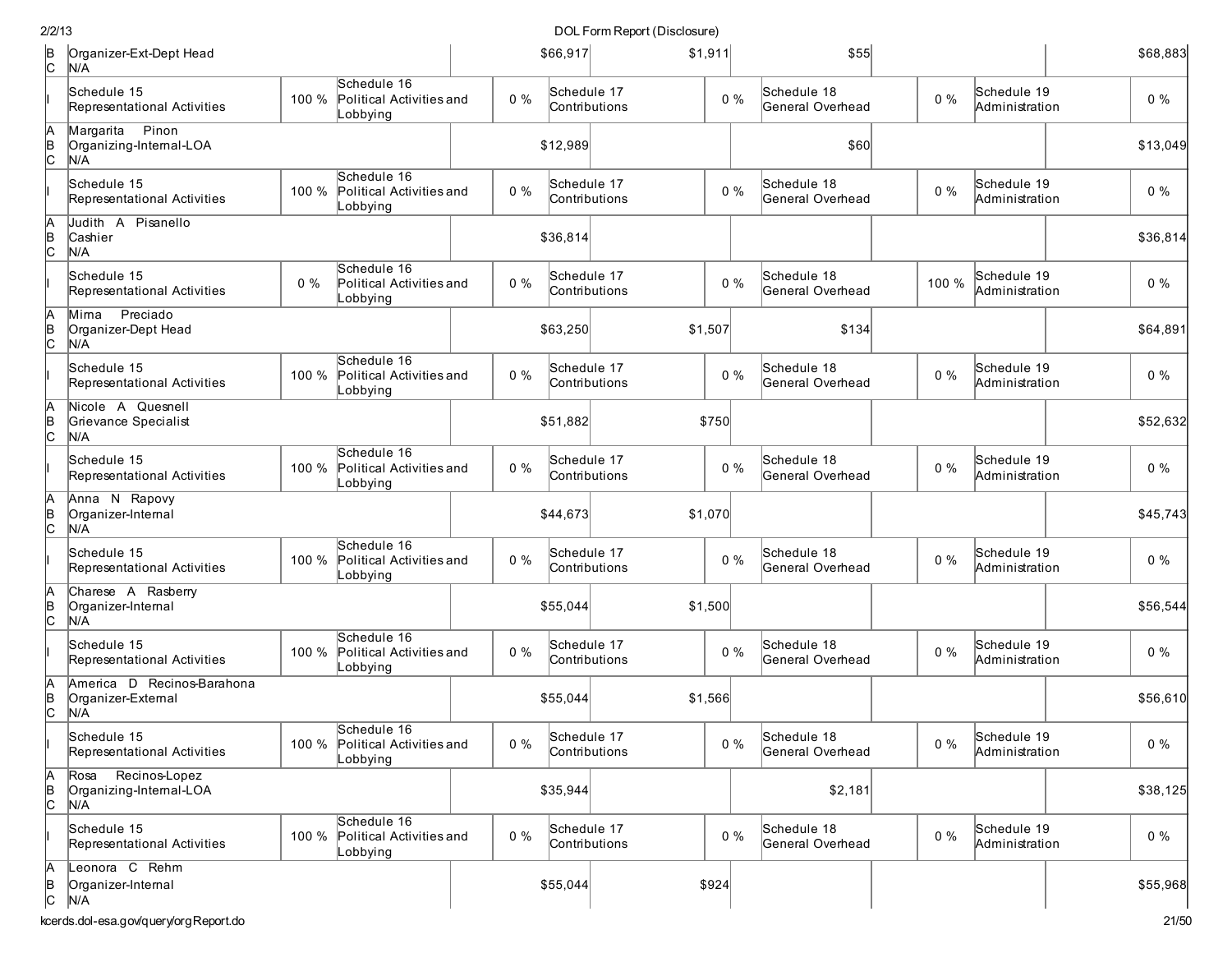|               | Schedule 15                                           |       | Schedule 16                                               |       | Schedule 17                  |         |       | Schedule 18                     |       | Schedule 19                   |          |
|---------------|-------------------------------------------------------|-------|-----------------------------------------------------------|-------|------------------------------|---------|-------|---------------------------------|-------|-------------------------------|----------|
|               | Representational Activities                           | 100 % | Political Activities and<br>_obbying                      | $0\%$ | Contributions                |         | $0\%$ | General Overhead                | $0\%$ | Administration                | $0\%$    |
| A<br>B<br>C   | Rekowski<br>Rachel<br>Organizing-External-LOA<br>N/A  |       |                                                           |       | \$11,103                     |         |       | \$2,282                         |       |                               | \$13,385 |
|               | Schedule 15<br>Representational Activities            | 100 % | Schedule 16<br>Political Activities and<br>_obbying       | $0\%$ | Schedule 17<br>Contributions |         | $0\%$ | Schedule 18<br>General Overhead | $0\%$ | Schedule 19<br>Administration | 0%       |
| A<br>B<br>C   | Jose J Rivera<br>Organizing-Internal-LOA<br>N/A       |       |                                                           |       | \$42,686                     |         |       | \$5,983                         |       |                               | \$48,669 |
|               | Schedule 15<br>Representational Activities            | 100 % | Schedule 16<br>Political Activities and<br>Lobbying       | $0\%$ | Schedule 17<br>Contributions |         | $0\%$ | Schedule 18<br>General Overhead | $0\%$ | Schedule 19<br>Administration | $0\%$    |
| A<br>B<br>C   | Freda G Roby<br>Orientation Specialist<br>N/A         |       |                                                           |       | \$37,122                     |         |       |                                 |       |                               | \$37,122 |
|               | Schedule 15<br>Representational Activities            | 100 % | Schedule 16<br>Political Activities and<br>_obbying       | $0\%$ | Schedule 17<br>Contributions |         | $0\%$ | Schedule 18<br>General Overhead | $0\%$ | Schedule 19<br>Administration | $0\%$    |
| A<br>B<br>C   | Maria D Romero-Hernandez<br>Organizer-External<br>N/A |       |                                                           |       | \$55,044                     | \$1,112 |       |                                 |       |                               | \$56,156 |
|               | Schedule 15<br>Representational Activities            | 100 % | Schedule 16<br>Political Activities and<br>_obbying       | $0\%$ | Schedule 17<br>Contributions |         | $0\%$ | Schedule 18<br>General Overhead | $0\%$ | Schedule 19<br>Administration | $0\%$    |
| A<br>B<br>C   | Rubio<br>Rocio<br>Organizing-Internal-LOA<br>N/A      |       |                                                           |       | \$42,557                     |         |       | \$1,035                         |       |                               | \$43,592 |
|               | Schedule 15<br>Representational Activities            | 100 % | Schedule 16<br>Political Activities and<br>Lobbying       | $0\%$ | Schedule 17<br>Contributions |         | $0\%$ | Schedule 18<br>General Overhead | $0\%$ | Schedule 19<br>Administration | $0\%$    |
| A<br>B<br>C   | Ana M Ruiz<br>Organizing-Internal-LOA<br>N/A          |       |                                                           |       | \$18,661                     |         |       | \$575                           |       |                               | \$19,236 |
|               | Schedule 15<br>Representational Activities            | 100 % | Schedule 16<br>Political Activities and<br>Lobbying       | $0\%$ | Schedule 17<br>Contributions |         | $0\%$ | Schedule 18<br>General Overhead | $0\%$ | Schedule 19<br>Administration | $0\%$    |
| h<br>B<br>C   | Ana C Salazar<br>Organizer-Internal<br>N/A            |       |                                                           |       | \$55,044                     | \$1,144 |       | \$1,072                         |       |                               | \$57,260 |
|               | Schedule 15<br>Representational Activities            |       | Schedule 16<br>100 % Political Activities and<br>Lobbying | 0%    | Schedule 17<br>Contributions |         | 0%    | Schedule 18<br>General Overhead | $0\%$ | Schedule 19<br>Administration | $0\%$    |
| A<br>B<br>C   | Carmen Sanchez<br>Organizer-Internal<br>N/A           |       |                                                           |       | \$56,319                     | \$1,735 |       |                                 |       |                               | \$58,054 |
|               | Schedule 15<br>Representational Activities            |       | Schedule 16<br>100 % Political Activities and<br>Lobbying | 0%    | Schedule 17<br>Contributions |         | $0\%$ | Schedule 18<br>General Overhead | $0\%$ | Schedule 19<br>Administration | $0\%$    |
| A             | Jose E Sanchez                                        |       |                                                           |       |                              |         |       |                                 |       |                               |          |
| $\frac{B}{C}$ | Organizing-External-LOA<br>N/A                        |       |                                                           |       | \$31,565                     |         |       |                                 |       |                               | \$31,565 |
|               | kcerds.dol-esa.gov/query/orgReport.do                 |       |                                                           |       |                              |         |       |                                 |       |                               | 22/50    |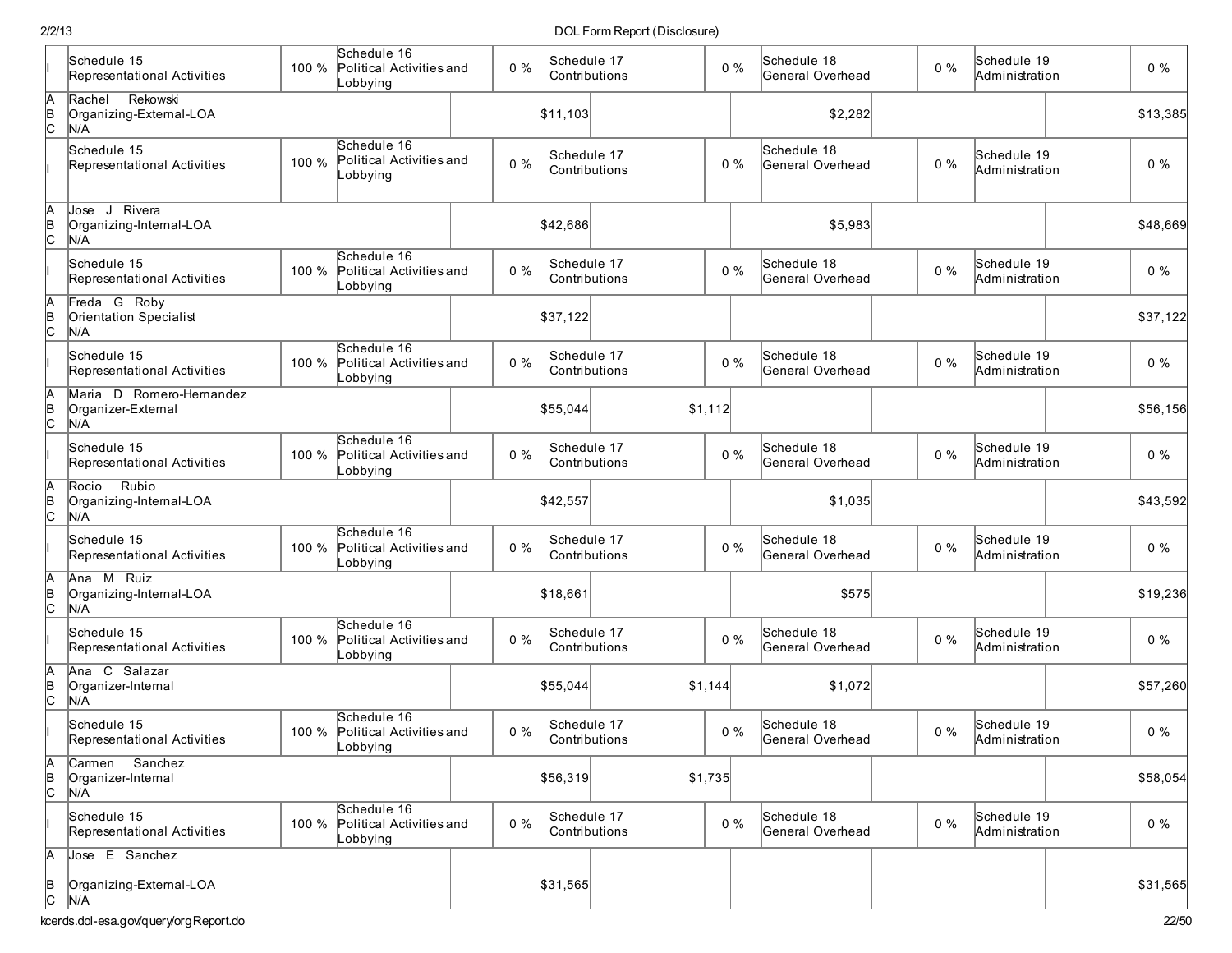|               | Schedule 15<br>Representational Activities         | 100 % | Schedule 16<br>Political Activities and<br>Lobbying | $0\%$ | Schedule 17<br>Contributions |         | $0\%$ | Schedule 18<br>General Overhead | $0\%$ | Schedule 19<br>Administration | 0%       |
|---------------|----------------------------------------------------|-------|-----------------------------------------------------|-------|------------------------------|---------|-------|---------------------------------|-------|-------------------------------|----------|
| $\frac{A}{C}$ | Sanchez<br>Teresa<br>Organizer-External<br>N/A     |       |                                                     |       | \$56,109                     | \$1,820 |       |                                 |       |                               | \$57,929 |
|               | Schedule 15<br>Representational Activities         | 100 % | Schedule 16<br>Political Activities and<br>Lobbying | $0\%$ | Schedule 17<br>Contributions |         | $0\%$ | Schedule 18<br>General Overhead | $0\%$ | Schedule 19<br>Administration | $0\%$    |
| A<br>B<br>C   | Savalli<br>Samuel<br>Special Projects/Comm<br>N/A  |       |                                                     |       | \$64,472                     | \$1,091 |       | \$1,872                         |       |                               | \$67,435 |
|               | Schedule 15<br>Representational Activities         | 70 %  | Schedule 16<br>Political Activities and<br>Lobbying | $0\%$ | Schedule 17<br>Contributions |         | 10 %  | Schedule 18<br>General Overhead | 20 %  | Schedule 19<br>Administration | $0\%$    |
| $\frac{A}{C}$ | David Schafer<br>Organizer-Internal<br>N/A         |       |                                                     |       | \$57,148                     | \$1,130 |       | \$4,578                         |       |                               | \$62,856 |
|               | Schedule 15<br>Representational Activities         | 100 % | Schedule 16<br>Political Activities and<br>Lobbying | $0\%$ | Schedule 17<br>Contributions |         | $0\%$ | Schedule 18<br>General Overhead | $0\%$ | Schedule 19<br>Administration | $0\%$    |
| $\frac{A}{C}$ | George J Seess<br>Member Services Spec/CTA<br>N/A  |       |                                                     |       | \$15,138                     |         |       |                                 |       |                               | \$15,138 |
|               | Schedule 15<br>Representational Activities         | $0\%$ | Schedule 16<br>Political Activities and<br>Lobbying | $0\%$ | Schedule 17<br>Contributions |         | $0\%$ | Schedule 18<br>General Overhead | 100 % | Schedule 19<br>Administration | $0\%$    |
| A<br>B<br>C   | Christopher D Serres<br>Research Analyst<br>N/A    |       |                                                     |       | \$32,542                     |         |       | \$65                            |       |                               | \$32,607 |
|               | Schedule 15<br>Representational Activities         | 100 % | Schedule 16<br>Political Activities and<br>Lobbying | $0\%$ | Schedule 17<br>Contributions |         | $0\%$ | Schedule 18<br>General Overhead | $0\%$ | Schedule 19<br>Administration | $0\%$    |
| A<br>B<br>C   | Linda M Smith<br>Dispatcher-Lead<br>N/A            |       |                                                     |       | \$33,805                     |         |       |                                 |       |                               | \$33,805 |
|               | Schedule 15<br>Representational Activities         | 90 %  | Schedule 16<br>Political Activities and<br>Lobbying | $0\%$ | Schedule 17<br>Contributions |         | $0\%$ | Schedule 18<br>General Overhead | 10 %  | Schedule 19<br>Administration | $0\%$    |
| $\frac{A}{C}$ | Charline W Streeter<br>Grievance Specialist<br>N/A |       |                                                     |       | \$63,250                     | \$958   |       |                                 |       |                               | \$64,208 |
|               | Schedule 15<br>Representational Activities         | 100 % | Schedule 16<br>Political Activities and<br>Lobbying | $0\%$ | Schedule 17<br>Contributions |         | $0\%$ | Schedule 18<br>General Overhead | $0\%$ | Schedule 19<br>Administration | $0\%$    |
| $\frac{A}{C}$ | Mitchell D Streeter<br>Organizer-Internal<br>N/A   |       |                                                     |       | \$56,328                     | \$1,741 |       | \$1,512                         |       |                               | \$59,581 |
|               | Schedule 15<br>Representational Activities         | 100 % | Schedule 16<br>Political Activities and<br>Lobbying | $0\%$ | Schedule 17<br>Contributions |         | $0\%$ | Schedule 18<br>General Overhead | $0\%$ | Schedule 19<br>Administration | $0\%$    |
| A<br>B        | John T Thomas<br>Grievance Specialist              |       |                                                     |       | \$64,637                     | \$1,615 |       | \$1,395                         |       |                               | \$67,647 |
| c             | N/A                                                |       | Schedule 16                                         |       | Schedule 17                  |         |       |                                 |       | Schedule 19                   |          |
|               | $Chadula$<br>kcerds.dol-esa.gov/query/orgReport.do |       |                                                     |       |                              |         |       | $6$                             |       |                               | 23/50    |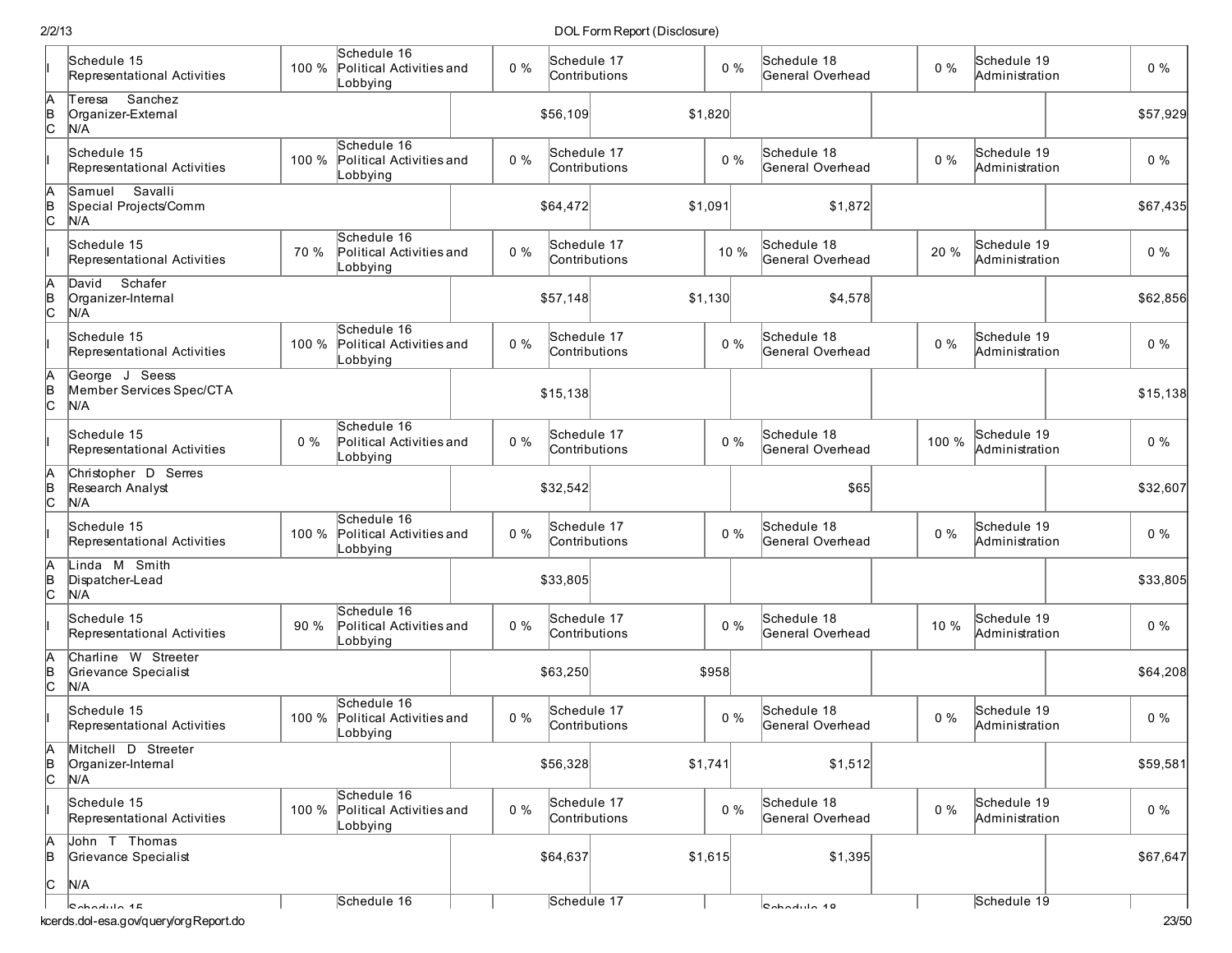|    |                                                         |       |                                                     |       |                              | DOL I OHIH (UDI (DISCIOSUI C) |       |                                       |       |                               |          |
|----|---------------------------------------------------------|-------|-----------------------------------------------------|-------|------------------------------|-------------------------------|-------|---------------------------------------|-------|-------------------------------|----------|
|    | DCNeaule 15<br>Representational Activities              |       | 100 % Political Activities and<br>Lobbying          | $0\%$ | Contributions                |                               | $0\%$ | <b>Defined to</b><br>General Overhead | $0\%$ | Administration                | $0\%$    |
|    | Nohemi S Torres<br>Organizer-Internal<br>N/A            |       |                                                     |       | \$55,044                     | \$1,897                       |       |                                       |       |                               | \$56,941 |
|    | Schedule 15<br>Representational Activities              | 100 % | Schedule 16<br>Political Activities and<br>Lobbying | $0\%$ | Schedule 17<br>Contributions |                               | $0\%$ | Schedule 18<br>General Overhead       | $0\%$ | Schedule 19<br>Administration | $0\%$    |
|    | Norma I Torruella<br>Organizing-External-LOA<br>N/A     |       |                                                     |       | \$10,532                     |                               |       | \$720                                 |       |                               | \$11,252 |
|    | Schedule 15<br>Representational Activities              | 100 % | Schedule 16<br>Political Activities and<br>Lobbying | $0\%$ | Schedule 17<br>Contributions |                               | $0\%$ | Schedule 18<br>General Overhead       | $0\%$ | Schedule 19<br>Administration | $0\%$    |
|    | Trujillo<br>Deborah<br>Secretary<br>N/A                 |       |                                                     |       | \$39,955                     |                               |       | \$84                                  |       |                               | \$40,039 |
|    | Schedule 15<br>Representational Activities              | $0\%$ | Schedule 16<br>Political Activities and<br>Lobbying | $0\%$ | Schedule 17                  | Contributions                 | $0\%$ | Schedule 18<br>General Overhead       | 100 % | Schedule 19<br>Administration | $0\%$    |
|    | Valladares<br>Juana<br>Organizing-Internal-LOA<br>N/A   |       |                                                     |       | \$24,695                     |                               |       | \$1,822                               |       |                               | \$26,517 |
|    | Schedule 15<br>Representational Activities              | 100 % | Schedule 16<br>Political Activities and<br>Lobbying | $0\%$ | Schedule 17<br>Contributions |                               | $0\%$ | Schedule 18<br>General Overhead       | $0\%$ | Schedule 19<br>Administration | $0\%$    |
| C. | Georgina I Vallecillo<br>Organizing-Internal-LOA<br>N/A |       |                                                     |       | \$20,902                     |                               |       | \$1,884                               |       |                               | \$22,786 |
|    | Schedule 15<br>Representational Activities              | 100 % | Schedule 16<br>Political Activities and<br>_obbying | $0\%$ | Schedule 17<br>Contributions |                               | $0\%$ | Schedule 18<br>General Overhead       | $0\%$ | Schedule 19<br>Administration | $0\%$    |
| С  | Diana R Valles<br>Organizer-External Lead<br>N/A        |       |                                                     |       | \$57,654                     | \$1,543                       |       |                                       |       |                               | \$59,197 |
|    | Schedule 15<br>Representational Activities              | 100 % | Schedule 16<br>Political Activities and<br>Lobbying | $0\%$ | Schedule 17<br>Contributions |                               | $0\%$ | Schedule 18<br>General Overhead       | $0\%$ | Schedule 19<br>Administration | $0\%$    |
|    | Norma A Vega<br>Organizer-External<br>N/A               |       |                                                     |       | \$55,044                     | \$1,270                       |       |                                       |       |                               | \$56,314 |
|    | Schedule 15<br>Representational Activities              | 100 % | Schedule 16<br>Political Activities and<br>Lobbying | $0\%$ | Schedule 17<br>Contributions |                               | $0\%$ | Schedule 18<br>General Overhead       | $0\%$ | Schedule 19<br>Administration | $0\%$    |
| A  | Carmen Velazquez<br>Cashier Lead<br>N/A                 |       |                                                     |       | \$44,196                     |                               |       |                                       |       |                               | \$44,196 |
|    | Schedule 15<br>Representational Activities              | $0\%$ | Schedule 16<br>Political Activities and<br>Lobbying | $0\%$ | Schedule 17<br>Contributions |                               | $0\%$ | Schedule 18<br>General Overhead       | 100 % | Schedule 19<br>Administration | $0\%$    |
| С  | Enrique Vicke-Rosas<br>Organizer-External<br>N/A        |       |                                                     |       | \$56,961                     | \$1,500                       |       | \$199                                 |       |                               | \$58,660 |
|    | Schedule 15<br>Representational Activities              | 100 % | Schedule 16<br>Political Activities and             | $0\%$ | Schedule 17<br>Contributions |                               | $0\%$ | Schedule 18<br>General Overhead       | $0\%$ | Schedule 19<br>Administration | $0\%$    |
|    | cerds.dol-esa.gov/guery/orgReport.do                    |       |                                                     |       |                              |                               |       |                                       |       |                               | 24/50    |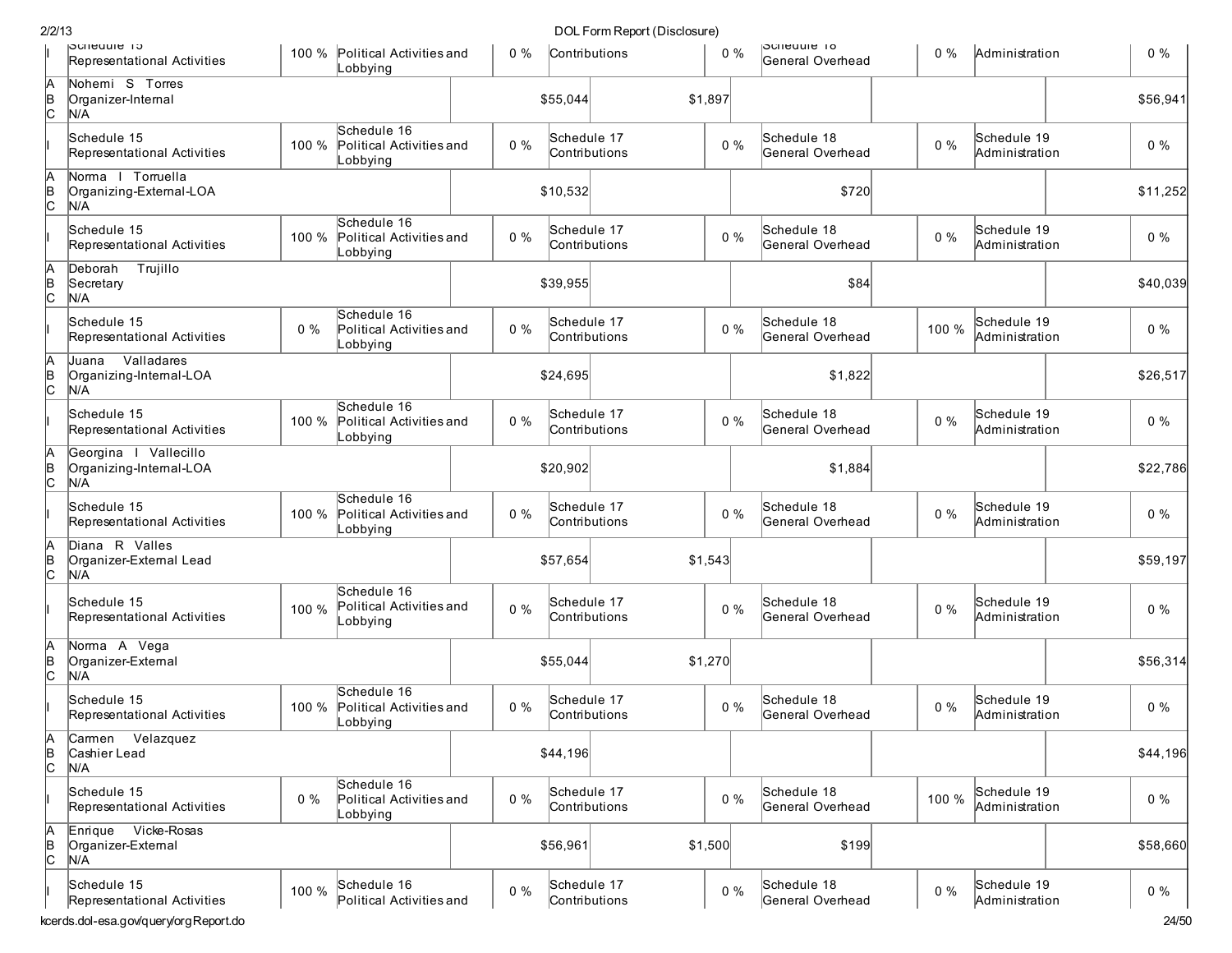|                | 2/2/13                                                |          |                                                     |       |             | DOL Form Report (Disclosure)         |         |                                 |                  |                               |                               |             |
|----------------|-------------------------------------------------------|----------|-----------------------------------------------------|-------|-------------|--------------------------------------|---------|---------------------------------|------------------|-------------------------------|-------------------------------|-------------|
|                |                                                       |          | Lobbying                                            |       |             |                                      |         |                                 |                  |                               |                               |             |
| IА<br>þ<br>lc. | Christine M Walker<br>Staff Director<br>N/A           |          |                                                     |       | \$80,556    |                                      | \$7,800 |                                 |                  |                               |                               | \$88,356    |
|                | Schedule 15                                           |          | Schedule 16                                         |       |             | Schedule 17                          |         | Schedule 18                     |                  | Schedule 19                   |                               |             |
|                | Representational Activities                           | 100 %    | Political Activities and<br>Lobbying                | $0\%$ |             | Contributions                        | $0\%$   | General Overhead                | $0\%$            | Administration                |                               | $0\%$       |
| A<br>Þ         | Lynn M White<br>Organizer-External Lead<br>N/A        |          |                                                     |       | \$58,769    |                                      | \$2,250 | \$11,276                        |                  |                               |                               | \$72,295    |
|                | Schedule 15<br>Representational Activities            | 100 %    | Schedule 16<br>Political Activities and<br>Lobbying | $0\%$ |             | Schedule 17<br>Contributions         | 0%      | Schedule 18<br>General Overhead | $0\%$            | Schedule 19<br>Administration |                               | $0\%$       |
| þ<br>lc.       | Charles L Whiteside<br>Security<br>N/A                |          |                                                     |       | \$47,045    |                                      |         |                                 |                  |                               |                               | \$47,045    |
|                | Schedule 15<br>Representational Activities            | $0\%$    | Schedule 16<br>Political Activities and<br>Lobbying | $0\%$ |             | Schedule 17<br>Contributions         | 0%      | Schedule 18<br>General Overhead | 100 %            | Schedule 19<br>Administration |                               | $0\%$       |
| ΙB<br>lc.      | Floyd C Williams<br>Grievance Specialist<br>N/A       |          |                                                     |       | \$71,662    |                                      | \$1,484 |                                 |                  |                               |                               | \$73,146    |
|                | Schedule 15<br>Representational Activities            | 100 %    | Schedule 16<br>Political Activities and<br>Lobbying | $0\%$ |             | Schedule 17<br>Contributions         | $0\%$   | Schedule 18<br>General Overhead | $0\%$            | Schedule 19<br>Administration |                               | $0\%$       |
| A<br>B<br>lc.  | Loretta R Williams<br>Organizing-Internal-LOA<br>N/A  |          |                                                     |       | \$28,039    |                                      |         | \$4,592                         |                  |                               |                               | \$32,631    |
|                | Schedule 15<br>Representational Activities            | $100 \%$ | Schedule 16<br>Political Activities and<br>Lobbying | $0\%$ |             | Schedule 17<br>Contributions         | $0\%$   | Schedule 18<br>General Overhead | $0\%$            | Schedule 19<br>Administration |                               | $0\%$       |
| B<br>IC.       | Diane E Woolman<br>Organizing-Internal-LOA<br>N/A     |          |                                                     |       | \$44,162    |                                      |         | \$5,702                         |                  |                               |                               | \$49,864    |
|                | Schedule 15<br>Representational Activities            | 100 %    | Schedule 16<br>Political Activities and<br>Lobbying | $0\%$ |             | Schedule 17<br>Contributions         | $0\%$   | Schedule 18<br>General Overhead | $0\%$            | Schedule 19<br>Administration |                               | $0\%$       |
| B<br>lc.       | Marsha A Wortman<br>Data Entry Specialist<br>N/A      |          |                                                     |       | \$36,869    |                                      |         |                                 |                  |                               |                               | \$36,869    |
|                | Schedule 15<br>Representational Activities            | $0\%$    | Schedule 16<br>Political Activities and<br>Lobbying | $0\%$ |             | Schedule 17<br>Contributions         | 0%      | Schedule 18<br>General Overhead | 100 %            | Schedule 19<br>Administration |                               | $0\%$       |
|                | TOTALS RECEIVED BY EMPLOYEES MAKING LESS THAN \$10000 |          |                                                     |       | \$232,606   |                                      |         |                                 | \$6,576          |                               |                               | \$239,182   |
|                | Schedule 15<br>Representational Activities            | 80 %     | Schedule 16<br>Political Activities and Lobbying    |       |             | Schedule 17<br>10 %<br>Contributions |         | Schedule 18                     | General Overhead | 10 %                          | Schedule 19<br>Administration |             |
|                | otal Employee Disbursements                           |          |                                                     |       | \$7,485,348 | \$124,834                            |         | \$169,926                       |                  | $\overline{30}$               |                               | \$7,780,108 |
|                | ess Deductions                                        |          |                                                     |       |             |                                      |         |                                 |                  |                               |                               |             |
|                | Net Disbursements                                     |          |                                                     |       |             |                                      |         |                                 |                  |                               |                               | \$7,780,108 |

J.

Form LM-2 (Revised 2010)

SCHEDULE 13 - MEMBERSHIP STATUS FILE NUMBER: 027-462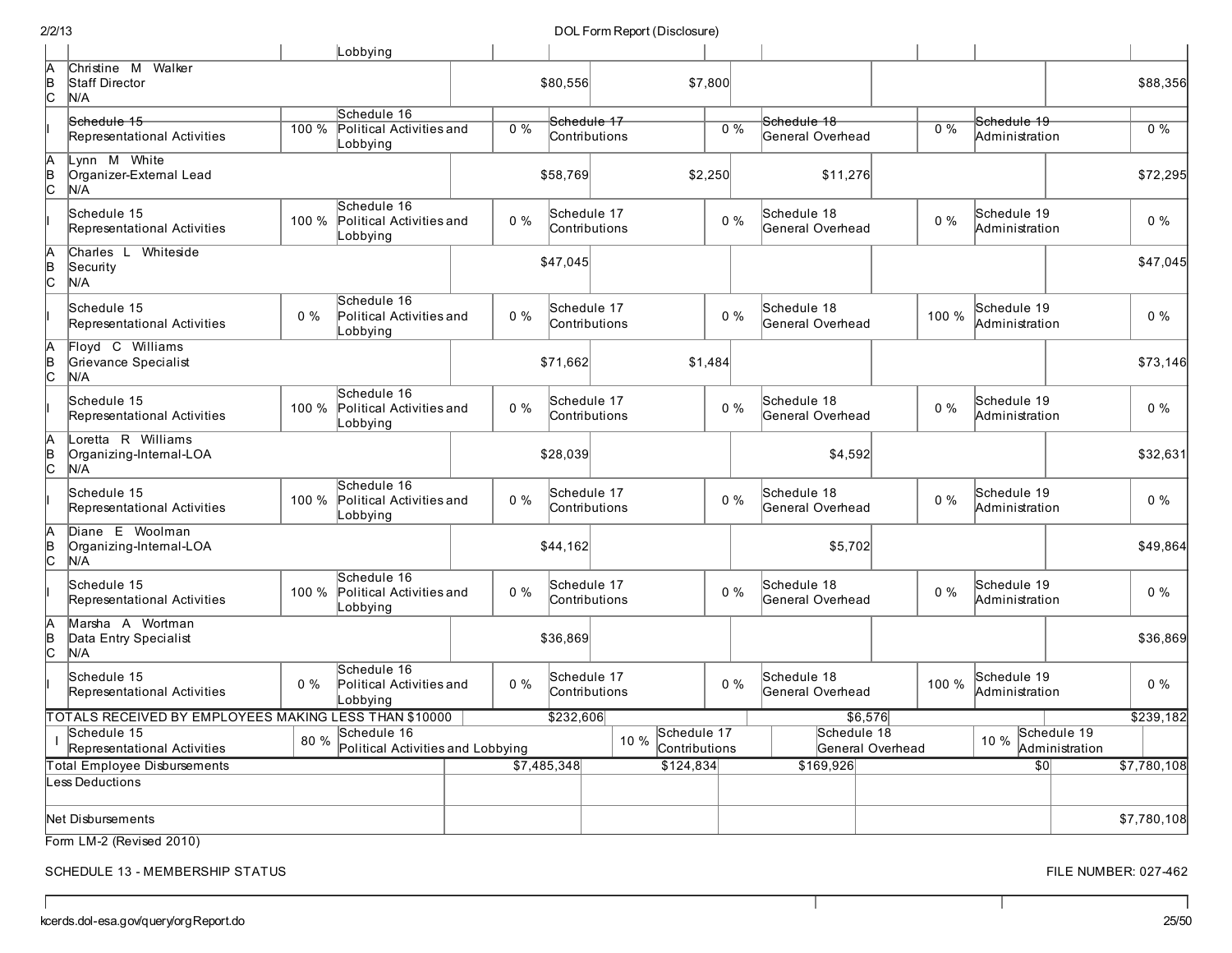| Category of Membership<br>(A)                                            | Number<br>(B) | Voting Eligibility |
|--------------------------------------------------------------------------|---------------|--------------------|
| Active Members                                                           | 47.098        | Yes                |
| Members                                                                  | 47.098        |                    |
| Agency Fee Payers*                                                       |               |                    |
| Total Members/Fee Pavers                                                 | 47.098        |                    |
| *Agency Fee Payers are not considered members of the labor organization. |               |                    |

Form LM-2 (Revised 2010)

# DETAILED SUMMARY PAGE - SCHEDULES 14 THROUGH 19 FILE NUMBER: 027-462

| SCHEDULE 14 OTHER RECEIPTS           |             |
|--------------------------------------|-------------|
| 1. Named Payer Itemized Receipts     | \$2,755,456 |
| 2. Named Payer Non-itemized Receipts | \$329,050   |
| 3. All Other Receipts                | \$83,241    |
| 4. Total Receipts                    | \$3,167,747 |
|                                      |             |
|                                      |             |

| SCHEDULE 15 REPRESENTATIONAL ACTIVITIES       |             |
|-----------------------------------------------|-------------|
| 1. Named Payee Itemized Disbursements         | \$671,056   |
| 2. Named Payee Non-itemized Disbursements     | \$1,275,572 |
| 3. To Officers                                | \$160,291   |
| 4. To Employees                               | \$6,553,805 |
| 5. All Other Disbursements                    | \$198,748   |
| 6. Total Disbursements                        | \$8,859,472 |
|                                               |             |
| SCHEDULE 16 POLITICAL ACTIVITIES AND LOBBYING |             |
| 1. Named Payee Itemized Disbursements         | \$55,000    |
| 2. Named Payee Non-itemized Disbursements     | \$23,287    |
| 3. To Officers                                | \$0         |
| 4. To Employees                               | \$103,561   |
| 5. All Other Disbursements                    | \$21,782    |
| 6. Total Disbursement                         | \$203,630   |

| SCHEDULE 17 CONTRIBUTIONS, GIFTS & GRANTS |           |
|-------------------------------------------|-----------|
| 1. Named Payee Itemized Disbursements     | \$51,162  |
| 2. Named Payee Non-itemized Disbursements | \$16,179  |
| 3. To Officers                            | \$0       |
| 4. To Employees                           | \$72,056  |
| 5. All Other Disbursements                | \$26,751  |
| 6. Total Disbursements                    | \$166,148 |

| SCHEDULE 18 GENERAL OVERHEAD                                                                                            |                     |
|-------------------------------------------------------------------------------------------------------------------------|---------------------|
| 1. Named Payee Itemized Disbursements                                                                                   | \$264,498           |
| 2. Named Payee Non-itemized Disbursements                                                                               | \$386,267           |
| 3. To Officers                                                                                                          | \$2,667             |
| 4. To Employees                                                                                                         | \$1,044,877         |
| 5. All Other Disbursements                                                                                              | \$134,862           |
| 6. Total Disbursements                                                                                                  | \$1,833,171         |
|                                                                                                                         |                     |
| SCHEDULE 19 UNION ADMINISTRATION                                                                                        |                     |
|                                                                                                                         | \$14,900            |
|                                                                                                                         | \$3,723             |
|                                                                                                                         | \$16,634            |
| 1. Named Payee Itemized Disbursements<br>2. Named Payee Non-itemized Disbursements<br>3. To Officers<br>4. To Employees |                     |
| 5. All Other Disbursements                                                                                              | \$5,813<br>\$11,099 |

Form LM-2 (Revised 2010)

# SCHEDULE 14 - OTHER RECEIPTS FILE NUMBER: 027-462

| Name and Address<br>(A)                      |                                    |             |               |
|----------------------------------------------|------------------------------------|-------------|---------------|
| <b>C&amp;B HOUSING TRUST</b>                 | Purpose<br>(C)                     | Date<br>(D) | Amount<br>(E) |
| 710 W Lake Meade Ave                         | Printing Expense                   | 02/15/2011  | \$21,073      |
| LAS VEGAS<br>INV                             | <b>Total Itemized Transactions</b> |             | \$21,073      |
| 89030-0000                                   | Total Non-Itemized Transactions    |             | \$4,697       |
| Type or Classification<br>(B)                | Total of All Transactions          |             | \$25,770      |
| Benefit Provider                             |                                    |             |               |
| Name and Address<br>(A)                      |                                    |             |               |
| CALIFORNIA SRAM ANTITRUST FUND<br>Suite 4000 | Purpose<br>(C)                     | Date<br>(D) | Amount<br>(E) |
| 500 Washington Ave S                         | Legal Fees Recovered               | 12/21/2011  | \$5,000       |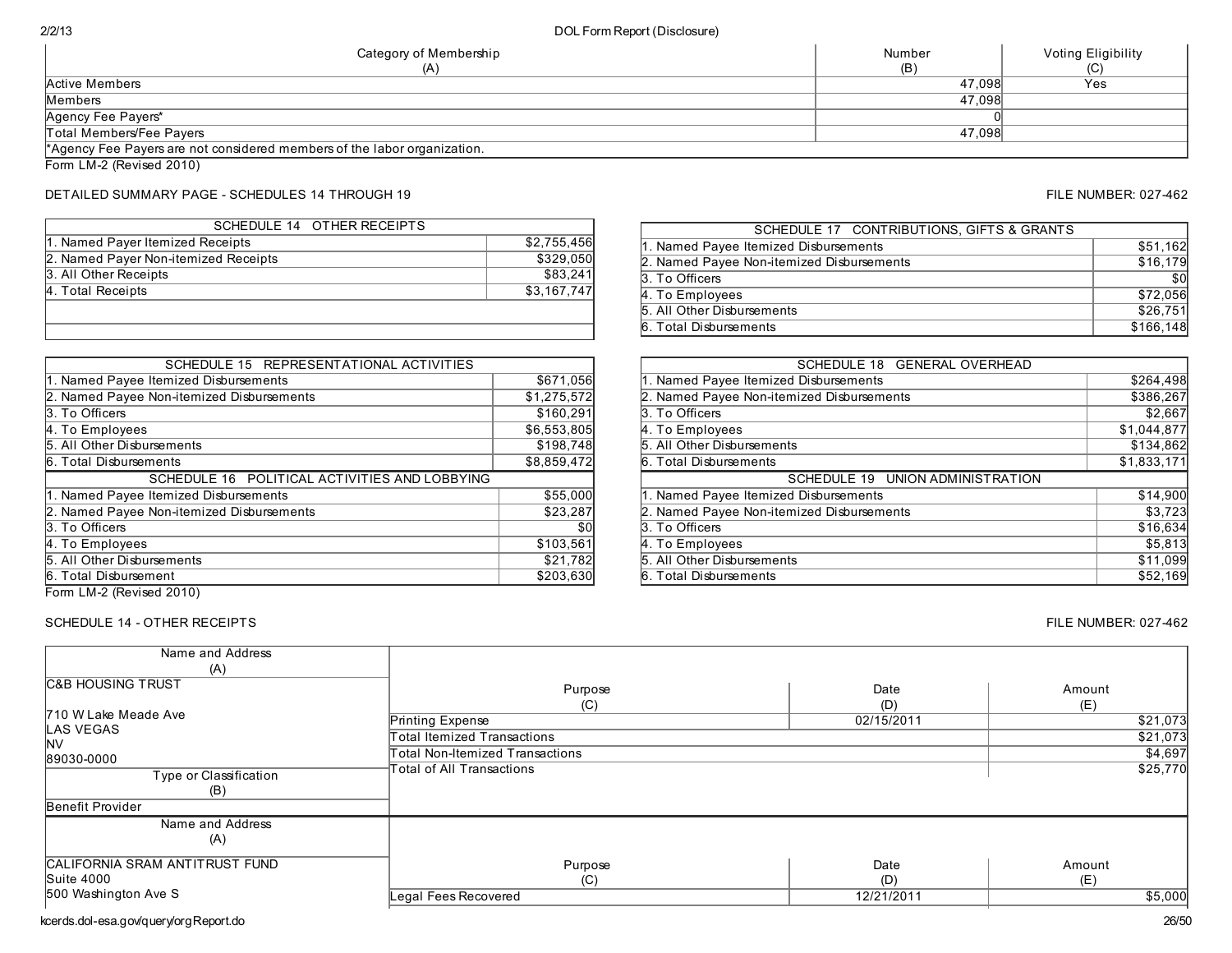| Minneapolis                | Total Itemized Transactions            |            | \$5,000   |  |  |
|----------------------------|----------------------------------------|------------|-----------|--|--|
| MN                         | <b>Total Non-Itemized Transactions</b> |            |           |  |  |
| 55415-0000                 | <b>Total of All Transactions</b>       |            |           |  |  |
| Type or Classification     |                                        |            |           |  |  |
| (B)                        |                                        |            |           |  |  |
| <b>Legal Settlement</b>    |                                        |            |           |  |  |
| Name and Address           |                                        |            |           |  |  |
| (A)                        |                                        |            |           |  |  |
| <b>HEREIU WELFARE FUND</b> | Purpose                                | Date       | Amount    |  |  |
|                            | (C)                                    | (D)        | (E)       |  |  |
| PO BOX 749516              | Refund & Reimbursements                | 04/29/2011 | \$54,539  |  |  |
| <b>LOS ANGELES</b>         | Total Itemized Transactions            |            | \$54,539  |  |  |
| CA                         | Total Non-Itemized Transactions        |            |           |  |  |
| 90074-9516                 | <b>Total of All Transactions</b>       |            | \$54,539  |  |  |
| Type or Classification     |                                        |            |           |  |  |
| (B)                        |                                        |            |           |  |  |
| Benefit Provider           |                                        |            |           |  |  |
| Name and Address           | Purpose                                | Date       | Amount    |  |  |
| (A)                        | (C)                                    | (D)        | (E)       |  |  |
| <b>MILLIMAN</b>            | Reimbursements Received                | 06/01/2011 | \$7,138   |  |  |
|                            | Reimbursements Received                | 06/17/2011 | \$8,250   |  |  |
| 9400 N CENTRAL EXPRESSWAY  | Reimbursements Received                | 06/17/2011 | \$12,642  |  |  |
| DALLAS                     | Reimbursements Received                | 06/17/2011 | \$13,100  |  |  |
| TХ                         | Reimbursements Received                | 07/05/2011 | \$10,357  |  |  |
| 75231-5030                 | Reimbursements Received                | 07/05/2011 | \$26,423  |  |  |
| Type or Classification     | Reimbursements Received                | 11/16/2011 | \$39,126  |  |  |
| (B)                        | Reimbursements Received                | 11/21/2011 | \$14,700  |  |  |
| Benefit Provider           | <b>Total Itemized Transactions</b>     |            | \$131,736 |  |  |
|                            | <b>Total Non-Itemized Transactions</b> |            | \$9,363   |  |  |
|                            | <b>Total of All Transactions</b>       |            | \$141,099 |  |  |
| Name and Address           |                                        |            |           |  |  |
| (A)                        |                                        |            |           |  |  |
| NEVADANS FOR NEVADA        |                                        |            |           |  |  |
|                            | Purpose                                | Date       | Amount    |  |  |
| PO Box 751510              | (C)                                    | (D)        | (E)       |  |  |
| <b>LAS VEGAS</b>           | Contributions - Political              | 04/26/2011 | \$25,000  |  |  |
| <b>NV</b>                  | <b>Total Itemized Transactions</b>     |            | \$25,000  |  |  |
| 89136-0000                 |                                        |            |           |  |  |
| Type or Classification     | <b>Total Non-Itemized Transactions</b> |            |           |  |  |
| (B)                        | <b>Total of All Transactions</b>       |            | \$25,000  |  |  |
| Legislative Refund         |                                        |            |           |  |  |
|                            |                                        |            |           |  |  |
| Name and Address           |                                        |            |           |  |  |
| (A)                        |                                        |            |           |  |  |
| <b>RG MCCRACKEN</b>        |                                        |            |           |  |  |
| Suite A-1                  | Purpose                                | Date       | Amount    |  |  |
| 1630 S COMMERCE ST         | (C)                                    | (D)        | (E)       |  |  |
| <b>LAS VEGAS</b>           | Total Itemized Transactions            |            | \$0       |  |  |
| <b>NV</b>                  | <b>Total Non-Itemized Transactions</b> |            | \$5,823   |  |  |
| 89102-0000                 | <b>Total of All Transactions</b>       |            | \$5,823   |  |  |
| Type or Classification     |                                        |            |           |  |  |
| (B)                        |                                        |            |           |  |  |
| Legal Counsel              |                                        |            |           |  |  |
| Name and Address           |                                        |            |           |  |  |
|                            |                                        |            |           |  |  |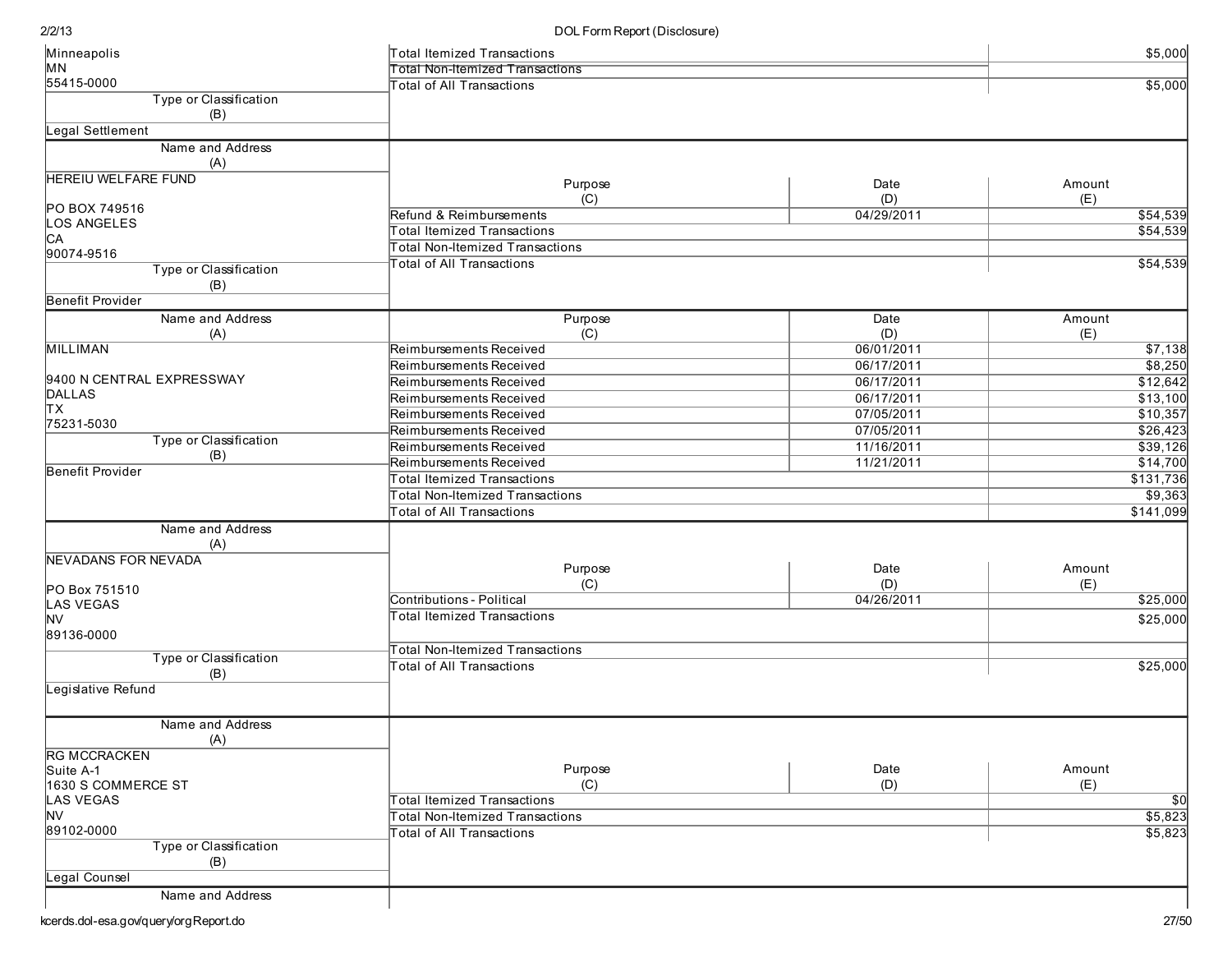| (A)                           |                                        |             |               |
|-------------------------------|----------------------------------------|-------------|---------------|
| <b>TTS GOLF TOURNAMENT</b>    | Purpose<br>(C)                         | Date<br>(D) | Amount<br>(E) |
| 1630 S COMMERCE ST            | Contributions - Charities              | 12/15/2011  | \$5,100       |
| <b>LAS VEGAS</b>              | <b>Total Itemized Transactions</b>     |             | \$5,100       |
| <b>NV</b>                     | <b>Total Non-Itemized Transactions</b> |             | \$379         |
| 89102-0000                    | <b>Total of All Transactions</b>       |             | \$5,479       |
| Type or Classification<br>(B) |                                        |             |               |
| Special Events Provider       |                                        |             |               |
| Name and Address<br>(A)       | Purpose<br>(C)                         | Date<br>(D) | Amount<br>(E) |
| UNITE HERE                    | Refund & Reimbursements                | 01/04/2011  | \$7,479       |
|                               | Insurance                              | 01/04/2011  | \$8,290       |
| 275 SEVENTH AVE FL 10TH       | Refund & Reimbursements                | 01/04/2011  | \$9,141       |
| <b>NEW YORK</b>               | Refund & Reimbursements                | 01/04/2011  | \$9,971       |
| ΝY                            | Refund & Reimbursements                | 01/04/2011  | \$11,807      |
| 10001-6708                    | Refund & Reimbursements                | 01/04/2011  | \$14,970      |
| Type or Classification        | Refund & Reimbursements                | 01/04/2011  | \$18,282      |
| (B)                           | Refund & Reimbursements                | 01/04/2011  | \$18,282      |
| Labor Union Affiliates        | Refund & Reimbursements                | 01/04/2011  | \$24,111      |
|                               | Prof Fees - Legal                      | 01/04/2011  | \$27,056      |
|                               | Refund & Reimbursements                | 01/04/2011  | \$36,062      |
|                               | Refund & Reimbursements                | 01/04/2011  | \$36,164      |
|                               | Refund & Reimburse - I.U               | 01/11/2011  | \$55,000      |
|                               |                                        |             |               |
|                               | Refund & Reimbursements                | 01/24/2011  | \$7,478       |
|                               | Refund & Reimbursements                | 01/24/2011  | \$7,478       |
|                               | <b>Advertising &amp; Promotion</b>     | 02/08/2011  | \$5,000       |
|                               | Advertising & Promotion                | 02/08/2011  | \$10,000      |
|                               | Advertising & Promotion                | 02/08/2011  | \$30,000      |
|                               | <b>Advertising &amp; Promotion</b>     | 02/08/2011  | \$55,000      |
|                               | Advertising & Promotion                | 02/08/2011  | \$110,000     |
|                               | Advertising & Promotion                | 02/08/2011  | \$155,000     |
|                               | Advertising & Promotion                | 02/08/2011  | \$175,000     |
|                               | <b>Advertising &amp; Promotion</b>     | 02/08/2011  | \$200,000     |
|                               | <b>Advertising &amp; Promotion</b>     | 02/08/2011  | \$215,000     |
|                               | <b>Advertising &amp; Promotion</b>     | 02/08/2011  | \$305,000     |
|                               | Advertising & Promotion                | 02/22/2011  | \$45,000      |
|                               | Advertising & Promotion                | 02/22/2011  | \$60,000      |
|                               | Refund & Reimbursements                | 03/08/2011  | \$9,310       |
|                               | Refund & Reimbursements                | 03/08/2011  | \$9,510       |
|                               | Refund & Reimbursements                | 03/08/2011  | \$9,860       |
|                               | Refund & Reimbursements                | 03/08/2011  | \$12,512      |
|                               | Refund & Reimbursements                | 03/08/2011  | \$17,807      |
|                               | Refund & Reimbursements                | 03/08/2011  | \$20,169      |
|                               | Refund & Reimbursements                | 03/10/2011  | \$11,943      |
|                               | Travel Per Diem-Non Taxable            | 03/24/2011  | \$7,642       |
|                               | Rent - Housing                         | 03/24/2011  | \$13,757      |
|                               | Employee Ben-Health&Welfar             | 04/05/2011  | \$25,336      |
|                               | Refund & Reimbursements                | 04/26/2011  | 56,385        |
|                               | Refund & Reimbursements                | 04/26/2011  | \$24,111      |
|                               | Refund & Reimbursements                | 04/26/2011  | \$50,589      |
|                               | Refund & Reimbursements                | 05/24/2011  | \$12,432      |
|                               |                                        |             |               |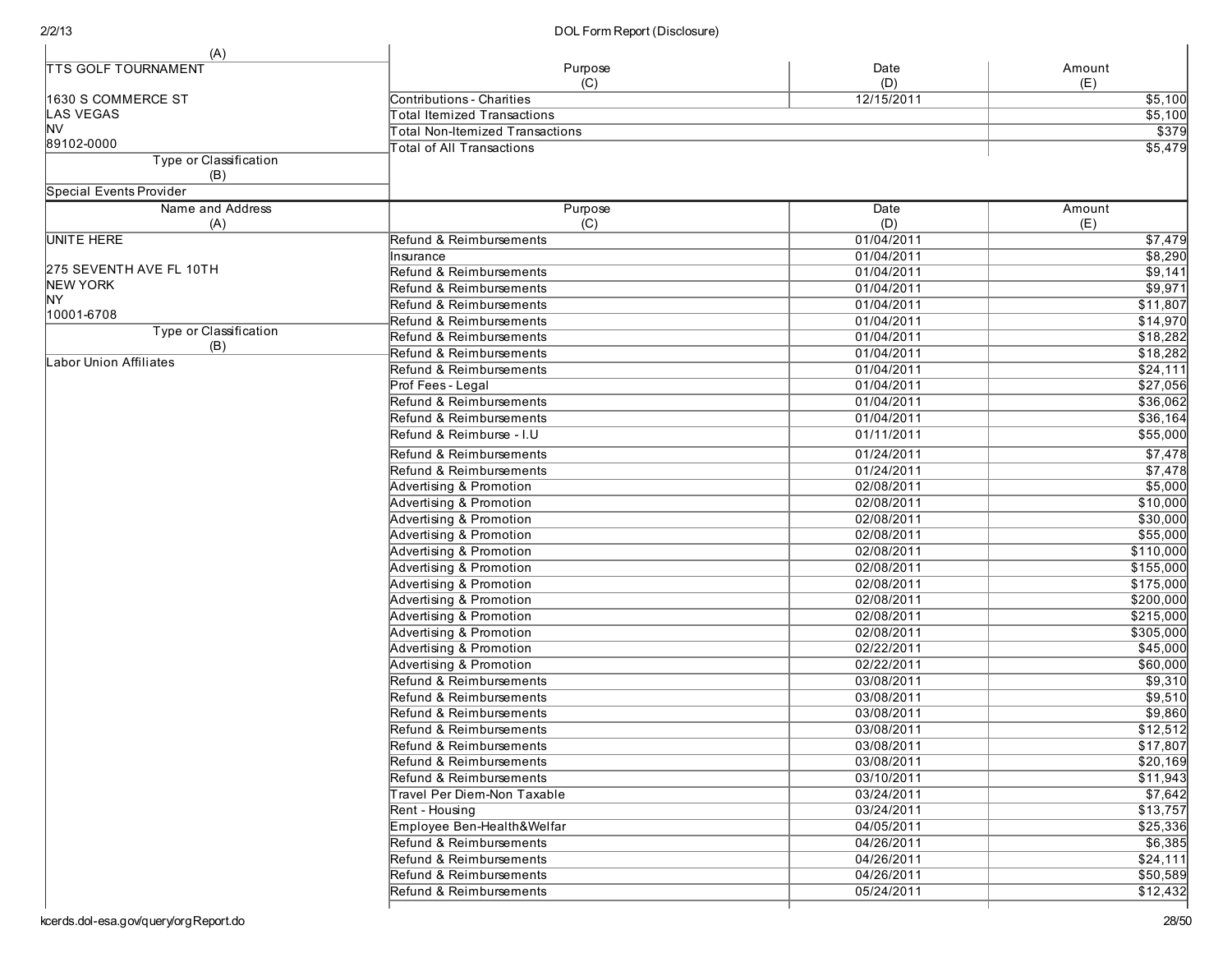| Refund & Reimbursements          | 05/24/2011 | \$13,161    |
|----------------------------------|------------|-------------|
| Refund & Reimbursements          | 05/24/2011 | \$13,918    |
| Refund & Reimbursements          | 05/24/2011 | \$15,743    |
| Refund & Reimbursements          | 05/24/2011 | \$23,772    |
| Refund & Reimbursements          | 06/21/2011 | \$9,787     |
| Reimbursements Received          | 06/21/2011 | \$16,845    |
| Reimbursements Received          | 06/21/2011 | \$46,166    |
| Reimbursements Received          | 06/28/2011 | \$7,612     |
| Refund & Reimbursements          | 06/28/2011 | \$46,364    |
| Reimbursements Received          | 07/15/2011 | \$6,049     |
| Reimbursements Received          | 07/15/2011 | \$9,779     |
| Reimbursements Received          | 07/15/2011 | \$11,881    |
| Reimbursements Received          | 07/15/2011 | \$12,953    |
| Reimbursements Received          | 07/15/2011 | \$24,283    |
| Reimbursements Received          | 08/02/2011 | \$5,489     |
| Reimbursements Received          | 08/02/2011 | \$11,881    |
| Reimbursements Received          | 08/04/2011 | \$9,493     |
| Reimbursements Received          | 08/16/2011 | \$7,770     |
| Reimbursements Received          | 08/16/2011 | \$11,498    |
| Reimbursements Received          | 08/16/2011 | \$12,655    |
| Reimbursements Received          | 09/20/2011 | \$25,215    |
| Reimbursements Received          | 09/27/2011 | \$8,046     |
| Reimbursements Received          | 09/27/2011 | \$12,148    |
| Reimbursements Received          | 09/27/2011 | \$21,965    |
| Reimbursements Received          | 10/11/2011 | \$6,415     |
| Reimbursements Received          | 10/11/2011 | \$6,488     |
| Reimbursements Received          | 10/11/2011 | \$8,318     |
| Reimbursements Received          | 10/11/2011 | \$10,061    |
| Reimbursements Received          | 10/11/2011 | \$24,336    |
| Reimbursements Received          | 11/03/2011 | \$10,068    |
| Reimbursements Received          | 11/03/2011 | \$11,612    |
| Reimbursements Received          | 11/03/2011 | \$13,459    |
| Reimbursements Received          | 11/16/2011 | \$8,585     |
| Reimbursements Received          | 11/16/2011 | \$16,636    |
| Refund & Reimbursements          | 12/01/2011 | \$5,034     |
| Refund & Reimbursements          | 12/01/2011 | \$6,730     |
| Refund & Reimbursements          | 12/01/2011 | \$8,318     |
| Refund & Reimbursements          | 12/01/2011 | \$12,168    |
| Refund & Reimbursements          | 12/13/2011 | \$6,347     |
| Refund & Reimbursements          | 12/13/2011 | \$6,580     |
| Reimbursements Received          | 12/13/2011 | \$6,966     |
| Refund & Reimbursements          | 12/13/2011 | \$8,173     |
|                                  |            |             |
| Refund & Reimbursements          | 12/13/2011 | \$11,472    |
| Refund & Reimbursements          | 12/13/2011 | \$11,886    |
| Refund & Reimbursements          | 12/29/2011 | \$5,034     |
| Refund & Reimbursements          | 12/29/2011 | \$8,318     |
| Refund & Reimbursements          | 12/29/2011 | \$12,168    |
| Refund & Reimbursements          | 12/29/2011 | \$15,429    |
| Total Itemized Transactions      |            | \$2,513,008 |
| Total Non-Itemized Transactions  |            | \$308,788   |
| <b>Total of All Transactions</b> |            | \$2,821,796 |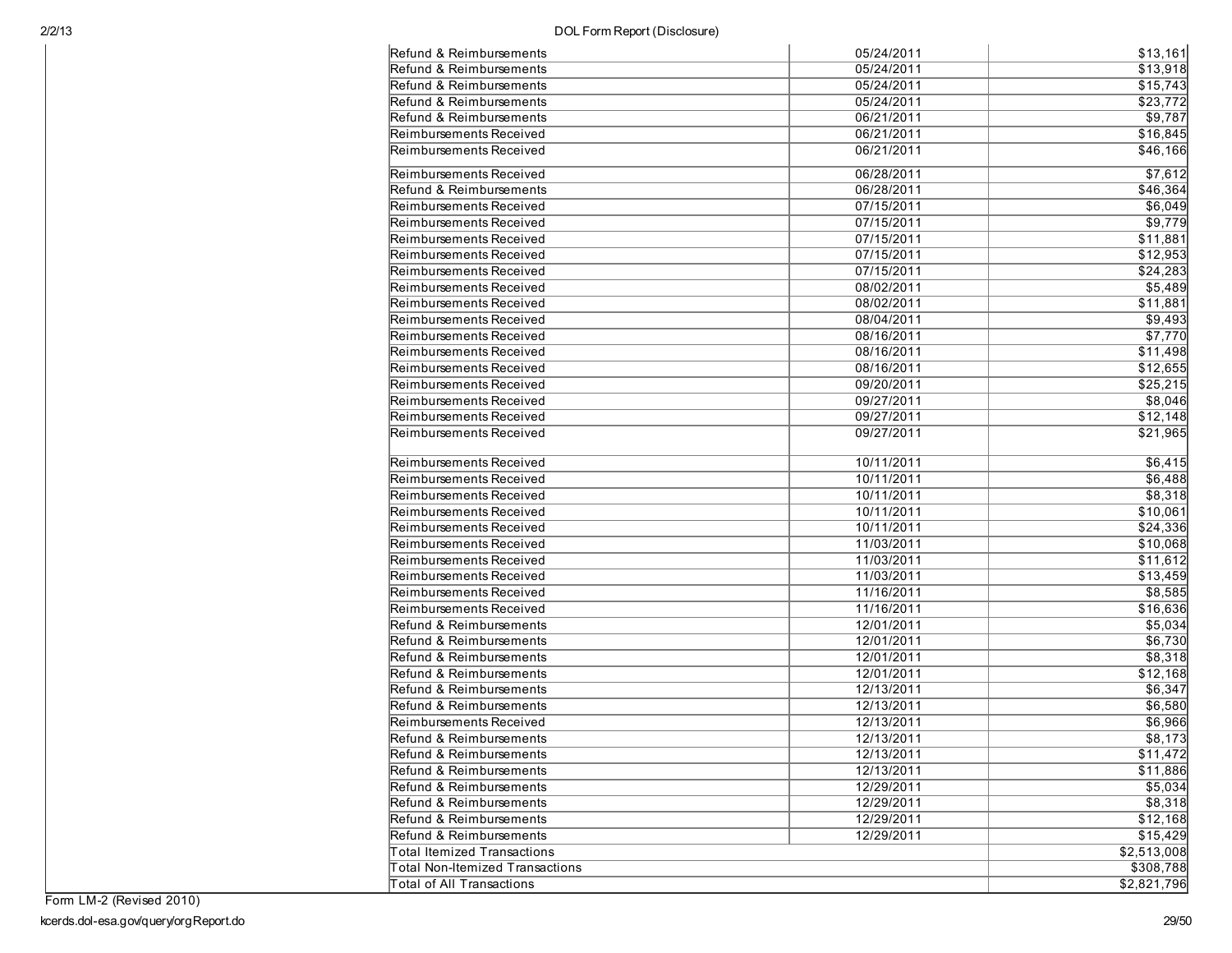# SCHEDULE 15 - REPRESENTATIONAL ACTIVITIES

| Name and Address                   |                                        |            |                 |
|------------------------------------|----------------------------------------|------------|-----------------|
| (A)                                |                                        |            |                 |
| A & B PRINTING                     | Purpose                                | Date       | Amount          |
| SUITE B                            | (C)                                    | (D)        | (E)             |
| 2900 S HIGHLAND BLDG 18            | Admin & Contract Enforcement           | 12/12/2011 | \$13,310        |
| <b>LAS VEGAS</b><br><b>NV</b>      | Total Itemized Transactions            |            | \$13,310        |
| 89109-0000                         | <b>Total Non-Itemized Transactions</b> |            | \$51,059        |
| Type or Classification             | <b>Total of All Transactions</b>       |            | \$64,369        |
| (B)                                |                                        |            |                 |
| Printing/Mailing Company           |                                        |            |                 |
|                                    |                                        |            |                 |
| Name and Address                   |                                        |            |                 |
| (A)                                |                                        |            |                 |
| <b>ADVANTAGE INDUSTRIAL MARKET</b> |                                        |            |                 |
|                                    | Purpose                                | Date       | Amount          |
| 7165 LAREDO ST                     | (C)                                    | (D)        | (E)             |
| <b>LAS VEGAS</b><br><b>NV</b>      | <b>Total Itemized Transactions</b>     |            | $\overline{50}$ |
| 89117-3023                         | <b>Total Non-Itemized Transactions</b> |            | \$8,097         |
|                                    | <b>Total of All Transactions</b>       |            | \$8,097         |
| Type or Classification             |                                        |            |                 |
| (B)                                |                                        |            |                 |
| <b>Building Maintenance</b>        |                                        |            |                 |
| Name and Address<br>(A)            |                                        |            |                 |
| ALBERT D SEENO CONTRUCTN CO        |                                        |            |                 |
|                                    | Purpose                                | Date       | Amount          |
| 1800 WILLOW PASS COURT             | (C)                                    | (D)        | (E)             |
| CONCORD                            | Total Itemized Transactions            |            |                 |
| CA                                 | Total Non-Itemized Transactions        |            | \$19,774        |
| 94520-0000                         | <b>Total of All Transactions</b>       |            | \$19,774        |
| Type or Classification             |                                        |            |                 |
| (B)                                |                                        |            |                 |
| Rentals                            |                                        |            |                 |
| Name and Address                   |                                        |            |                 |
| (A)                                |                                        |            |                 |
| ALEXANDER COHN, ESQ                |                                        |            |                 |
|                                    |                                        |            |                 |
| P O BOX 4006                       | Purpose                                | Date       | Amount          |
| <b>NAPA</b>                        | (C)                                    | (D)        | (E)             |
| CA                                 | <b>Total Itemized Transactions</b>     |            | \$0             |
| 94558-0000                         | <b>Total Non-Itemized Transactions</b> |            | \$8,931         |
|                                    | <b>Total of All Transactions</b>       |            | \$8,931         |
| Type or Classification             |                                        |            |                 |
| (B)                                |                                        |            |                 |
| Arbitrator                         |                                        |            |                 |
|                                    |                                        |            |                 |
| Name and Address                   |                                        |            |                 |
| (A)<br>AT&T                        |                                        |            |                 |
|                                    | Purpose                                | Date       | Amount          |
| PO BOX 78522                       | (C)                                    | (D)        | (E)             |
| PHOENIX                            | <b>Total Itemized Transactions</b>     |            | $\overline{50}$ |
| <b>AZ</b>                          | <b>Total Non-Itemized Transactions</b> |            | \$1,269         |
|                                    |                                        |            |                 |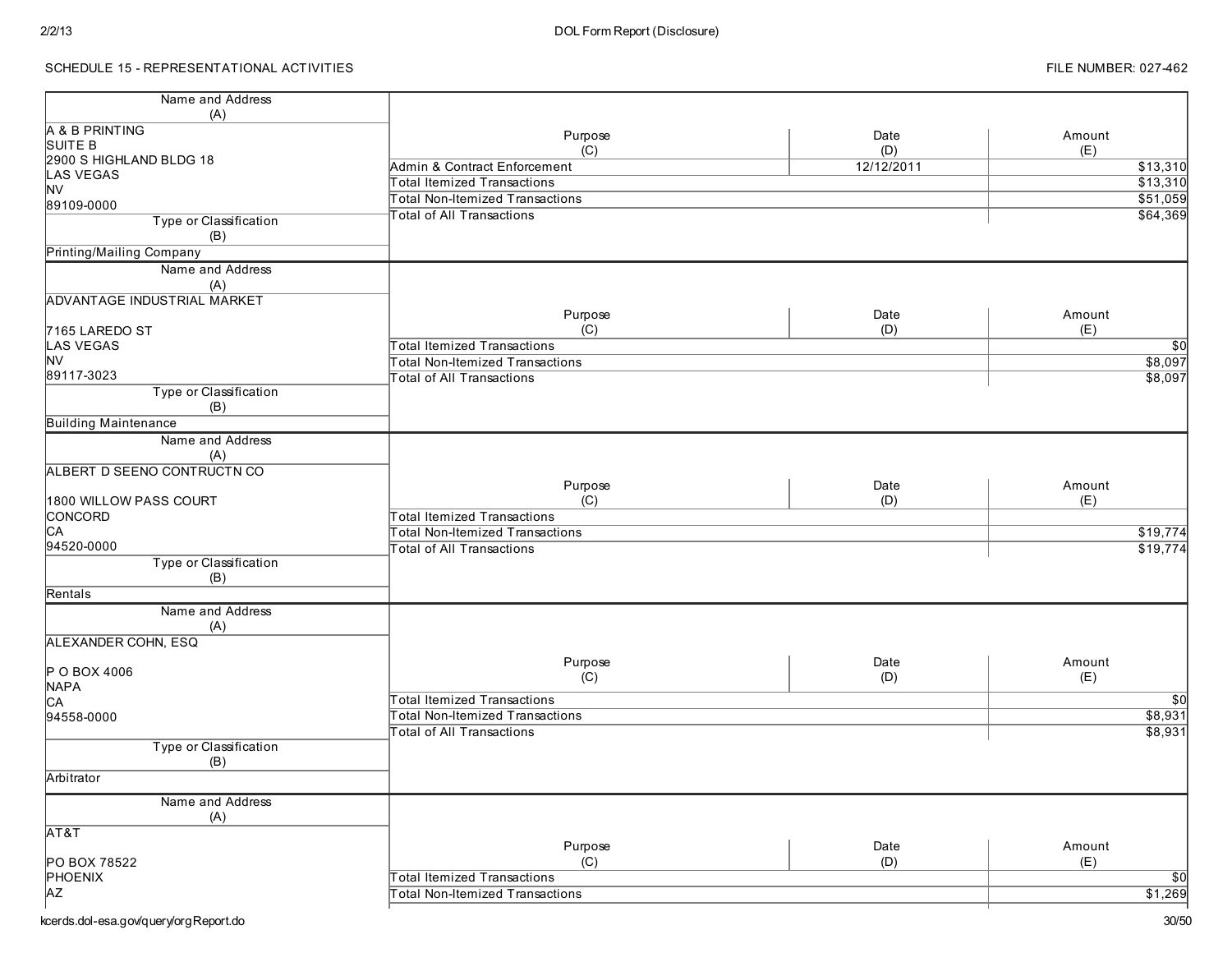| Type or Classification<br>(B)<br>Name and Address<br>(A)<br>Purpose<br>Date<br>Amount<br>(C)<br>(D)<br>(E)<br>PO BOX 989045<br><b>WEST SAC</b><br><b>Total Itemized Transactions</b><br>$\overline{30}$<br>CA<br><b>Total Non-Itemized Transactions</b><br>\$13,056<br>95798-9045<br>\$13,056<br><b>Total of All Transactions</b><br>Type or Classification<br>(B)<br><b>Utility Provider</b><br>Name and Address<br>(A)<br>AT&T<br>Purpose<br>Date<br>Amount<br>(C)<br>(D)<br>(E)<br><b>LAS VEGAS</b><br><b>Total Itemized Transactions</b><br>$\overline{50}$<br>$\frac{$32}{\$32}$<br><b>NV</b><br>Total Non-Itemized Transactions<br>00000-0000<br><b>Total of All Transactions</b><br>Type or Classification<br>(B)<br><b>Utility Provider</b><br>Name and Address<br>(A)<br><b>AT&amp;T MOBILITY</b><br>Purpose<br>Date<br>Amount<br>(C)<br>(E)<br>PO BOX 9004<br>(D)<br><b>Total Itemized Transactions</b><br><b>CAROL STREAM</b><br>$\overline{50}$<br>\$73,516<br><b>Total Non-Itemized Transactions</b><br>60197-9004<br>\$73,516<br><b>Total of All Transactions</b><br>Type or Classification<br>(B)<br><b>Utility Provider</b><br>Name and Address<br>(A)<br><b>BEST WESTERN @ LAKE POWELL</b><br>Date<br>Purpose<br>Amount<br>(C)<br>(D)<br>(E)<br>168 EAST CENTER ST<br><b>Total Itemized Transactions</b><br><b>MOAB</b><br>$\sqrt{50}$<br>ĮUТ<br>\$19,112<br>Total Non-Itemized Transactions<br>84532-2430<br>\$19,112<br>Total of All Transactions<br>Type or Classification<br>(B)<br>Hotel/Casino<br>Name and Address<br>(A)<br><b>C ALLEN POOL</b><br>Purpose<br>Date<br>Amount<br>(C)<br>(D)<br>(E)<br>PO BOX 2591<br>MONTEREY<br><b>Total Itemized Transactions</b><br>$\sqrt{50}$<br>CA<br>\$5,238<br><b>Total Non-Itemized Transactions</b> | 85062-8522              | Total of All Transactions | \$1,269 |
|----------------------------------------------------------------------------------------------------------------------------------------------------------------------------------------------------------------------------------------------------------------------------------------------------------------------------------------------------------------------------------------------------------------------------------------------------------------------------------------------------------------------------------------------------------------------------------------------------------------------------------------------------------------------------------------------------------------------------------------------------------------------------------------------------------------------------------------------------------------------------------------------------------------------------------------------------------------------------------------------------------------------------------------------------------------------------------------------------------------------------------------------------------------------------------------------------------------------------------------------------------------------------------------------------------------------------------------------------------------------------------------------------------------------------------------------------------------------------------------------------------------------------------------------------------------------------------------------------------------------------------------------------------------------------------------------------------------------------------------------------------------------|-------------------------|---------------------------|---------|
|                                                                                                                                                                                                                                                                                                                                                                                                                                                                                                                                                                                                                                                                                                                                                                                                                                                                                                                                                                                                                                                                                                                                                                                                                                                                                                                                                                                                                                                                                                                                                                                                                                                                                                                                                                      |                         |                           |         |
|                                                                                                                                                                                                                                                                                                                                                                                                                                                                                                                                                                                                                                                                                                                                                                                                                                                                                                                                                                                                                                                                                                                                                                                                                                                                                                                                                                                                                                                                                                                                                                                                                                                                                                                                                                      |                         |                           |         |
|                                                                                                                                                                                                                                                                                                                                                                                                                                                                                                                                                                                                                                                                                                                                                                                                                                                                                                                                                                                                                                                                                                                                                                                                                                                                                                                                                                                                                                                                                                                                                                                                                                                                                                                                                                      | <b>Utility Provider</b> |                           |         |
|                                                                                                                                                                                                                                                                                                                                                                                                                                                                                                                                                                                                                                                                                                                                                                                                                                                                                                                                                                                                                                                                                                                                                                                                                                                                                                                                                                                                                                                                                                                                                                                                                                                                                                                                                                      |                         |                           |         |
|                                                                                                                                                                                                                                                                                                                                                                                                                                                                                                                                                                                                                                                                                                                                                                                                                                                                                                                                                                                                                                                                                                                                                                                                                                                                                                                                                                                                                                                                                                                                                                                                                                                                                                                                                                      |                         |                           |         |
|                                                                                                                                                                                                                                                                                                                                                                                                                                                                                                                                                                                                                                                                                                                                                                                                                                                                                                                                                                                                                                                                                                                                                                                                                                                                                                                                                                                                                                                                                                                                                                                                                                                                                                                                                                      | AT&T                    |                           |         |
|                                                                                                                                                                                                                                                                                                                                                                                                                                                                                                                                                                                                                                                                                                                                                                                                                                                                                                                                                                                                                                                                                                                                                                                                                                                                                                                                                                                                                                                                                                                                                                                                                                                                                                                                                                      |                         |                           |         |
|                                                                                                                                                                                                                                                                                                                                                                                                                                                                                                                                                                                                                                                                                                                                                                                                                                                                                                                                                                                                                                                                                                                                                                                                                                                                                                                                                                                                                                                                                                                                                                                                                                                                                                                                                                      |                         |                           |         |
|                                                                                                                                                                                                                                                                                                                                                                                                                                                                                                                                                                                                                                                                                                                                                                                                                                                                                                                                                                                                                                                                                                                                                                                                                                                                                                                                                                                                                                                                                                                                                                                                                                                                                                                                                                      |                         |                           |         |
|                                                                                                                                                                                                                                                                                                                                                                                                                                                                                                                                                                                                                                                                                                                                                                                                                                                                                                                                                                                                                                                                                                                                                                                                                                                                                                                                                                                                                                                                                                                                                                                                                                                                                                                                                                      |                         |                           |         |
|                                                                                                                                                                                                                                                                                                                                                                                                                                                                                                                                                                                                                                                                                                                                                                                                                                                                                                                                                                                                                                                                                                                                                                                                                                                                                                                                                                                                                                                                                                                                                                                                                                                                                                                                                                      |                         |                           |         |
|                                                                                                                                                                                                                                                                                                                                                                                                                                                                                                                                                                                                                                                                                                                                                                                                                                                                                                                                                                                                                                                                                                                                                                                                                                                                                                                                                                                                                                                                                                                                                                                                                                                                                                                                                                      |                         |                           |         |
|                                                                                                                                                                                                                                                                                                                                                                                                                                                                                                                                                                                                                                                                                                                                                                                                                                                                                                                                                                                                                                                                                                                                                                                                                                                                                                                                                                                                                                                                                                                                                                                                                                                                                                                                                                      |                         |                           |         |
|                                                                                                                                                                                                                                                                                                                                                                                                                                                                                                                                                                                                                                                                                                                                                                                                                                                                                                                                                                                                                                                                                                                                                                                                                                                                                                                                                                                                                                                                                                                                                                                                                                                                                                                                                                      |                         |                           |         |
|                                                                                                                                                                                                                                                                                                                                                                                                                                                                                                                                                                                                                                                                                                                                                                                                                                                                                                                                                                                                                                                                                                                                                                                                                                                                                                                                                                                                                                                                                                                                                                                                                                                                                                                                                                      |                         |                           |         |
|                                                                                                                                                                                                                                                                                                                                                                                                                                                                                                                                                                                                                                                                                                                                                                                                                                                                                                                                                                                                                                                                                                                                                                                                                                                                                                                                                                                                                                                                                                                                                                                                                                                                                                                                                                      |                         |                           |         |
|                                                                                                                                                                                                                                                                                                                                                                                                                                                                                                                                                                                                                                                                                                                                                                                                                                                                                                                                                                                                                                                                                                                                                                                                                                                                                                                                                                                                                                                                                                                                                                                                                                                                                                                                                                      |                         |                           |         |
|                                                                                                                                                                                                                                                                                                                                                                                                                                                                                                                                                                                                                                                                                                                                                                                                                                                                                                                                                                                                                                                                                                                                                                                                                                                                                                                                                                                                                                                                                                                                                                                                                                                                                                                                                                      |                         |                           |         |
|                                                                                                                                                                                                                                                                                                                                                                                                                                                                                                                                                                                                                                                                                                                                                                                                                                                                                                                                                                                                                                                                                                                                                                                                                                                                                                                                                                                                                                                                                                                                                                                                                                                                                                                                                                      |                         |                           |         |
|                                                                                                                                                                                                                                                                                                                                                                                                                                                                                                                                                                                                                                                                                                                                                                                                                                                                                                                                                                                                                                                                                                                                                                                                                                                                                                                                                                                                                                                                                                                                                                                                                                                                                                                                                                      |                         |                           |         |
|                                                                                                                                                                                                                                                                                                                                                                                                                                                                                                                                                                                                                                                                                                                                                                                                                                                                                                                                                                                                                                                                                                                                                                                                                                                                                                                                                                                                                                                                                                                                                                                                                                                                                                                                                                      |                         |                           |         |
|                                                                                                                                                                                                                                                                                                                                                                                                                                                                                                                                                                                                                                                                                                                                                                                                                                                                                                                                                                                                                                                                                                                                                                                                                                                                                                                                                                                                                                                                                                                                                                                                                                                                                                                                                                      |                         |                           |         |
|                                                                                                                                                                                                                                                                                                                                                                                                                                                                                                                                                                                                                                                                                                                                                                                                                                                                                                                                                                                                                                                                                                                                                                                                                                                                                                                                                                                                                                                                                                                                                                                                                                                                                                                                                                      |                         |                           |         |
|                                                                                                                                                                                                                                                                                                                                                                                                                                                                                                                                                                                                                                                                                                                                                                                                                                                                                                                                                                                                                                                                                                                                                                                                                                                                                                                                                                                                                                                                                                                                                                                                                                                                                                                                                                      |                         |                           |         |
|                                                                                                                                                                                                                                                                                                                                                                                                                                                                                                                                                                                                                                                                                                                                                                                                                                                                                                                                                                                                                                                                                                                                                                                                                                                                                                                                                                                                                                                                                                                                                                                                                                                                                                                                                                      |                         |                           |         |
|                                                                                                                                                                                                                                                                                                                                                                                                                                                                                                                                                                                                                                                                                                                                                                                                                                                                                                                                                                                                                                                                                                                                                                                                                                                                                                                                                                                                                                                                                                                                                                                                                                                                                                                                                                      |                         |                           |         |
|                                                                                                                                                                                                                                                                                                                                                                                                                                                                                                                                                                                                                                                                                                                                                                                                                                                                                                                                                                                                                                                                                                                                                                                                                                                                                                                                                                                                                                                                                                                                                                                                                                                                                                                                                                      |                         |                           |         |
|                                                                                                                                                                                                                                                                                                                                                                                                                                                                                                                                                                                                                                                                                                                                                                                                                                                                                                                                                                                                                                                                                                                                                                                                                                                                                                                                                                                                                                                                                                                                                                                                                                                                                                                                                                      |                         |                           |         |
|                                                                                                                                                                                                                                                                                                                                                                                                                                                                                                                                                                                                                                                                                                                                                                                                                                                                                                                                                                                                                                                                                                                                                                                                                                                                                                                                                                                                                                                                                                                                                                                                                                                                                                                                                                      |                         |                           |         |
|                                                                                                                                                                                                                                                                                                                                                                                                                                                                                                                                                                                                                                                                                                                                                                                                                                                                                                                                                                                                                                                                                                                                                                                                                                                                                                                                                                                                                                                                                                                                                                                                                                                                                                                                                                      |                         |                           |         |
|                                                                                                                                                                                                                                                                                                                                                                                                                                                                                                                                                                                                                                                                                                                                                                                                                                                                                                                                                                                                                                                                                                                                                                                                                                                                                                                                                                                                                                                                                                                                                                                                                                                                                                                                                                      |                         |                           |         |
|                                                                                                                                                                                                                                                                                                                                                                                                                                                                                                                                                                                                                                                                                                                                                                                                                                                                                                                                                                                                                                                                                                                                                                                                                                                                                                                                                                                                                                                                                                                                                                                                                                                                                                                                                                      |                         |                           |         |
|                                                                                                                                                                                                                                                                                                                                                                                                                                                                                                                                                                                                                                                                                                                                                                                                                                                                                                                                                                                                                                                                                                                                                                                                                                                                                                                                                                                                                                                                                                                                                                                                                                                                                                                                                                      |                         |                           |         |
|                                                                                                                                                                                                                                                                                                                                                                                                                                                                                                                                                                                                                                                                                                                                                                                                                                                                                                                                                                                                                                                                                                                                                                                                                                                                                                                                                                                                                                                                                                                                                                                                                                                                                                                                                                      |                         |                           |         |
|                                                                                                                                                                                                                                                                                                                                                                                                                                                                                                                                                                                                                                                                                                                                                                                                                                                                                                                                                                                                                                                                                                                                                                                                                                                                                                                                                                                                                                                                                                                                                                                                                                                                                                                                                                      |                         |                           |         |
|                                                                                                                                                                                                                                                                                                                                                                                                                                                                                                                                                                                                                                                                                                                                                                                                                                                                                                                                                                                                                                                                                                                                                                                                                                                                                                                                                                                                                                                                                                                                                                                                                                                                                                                                                                      |                         |                           |         |
|                                                                                                                                                                                                                                                                                                                                                                                                                                                                                                                                                                                                                                                                                                                                                                                                                                                                                                                                                                                                                                                                                                                                                                                                                                                                                                                                                                                                                                                                                                                                                                                                                                                                                                                                                                      |                         |                           |         |
|                                                                                                                                                                                                                                                                                                                                                                                                                                                                                                                                                                                                                                                                                                                                                                                                                                                                                                                                                                                                                                                                                                                                                                                                                                                                                                                                                                                                                                                                                                                                                                                                                                                                                                                                                                      |                         |                           |         |
|                                                                                                                                                                                                                                                                                                                                                                                                                                                                                                                                                                                                                                                                                                                                                                                                                                                                                                                                                                                                                                                                                                                                                                                                                                                                                                                                                                                                                                                                                                                                                                                                                                                                                                                                                                      |                         |                           |         |
|                                                                                                                                                                                                                                                                                                                                                                                                                                                                                                                                                                                                                                                                                                                                                                                                                                                                                                                                                                                                                                                                                                                                                                                                                                                                                                                                                                                                                                                                                                                                                                                                                                                                                                                                                                      |                         |                           |         |
|                                                                                                                                                                                                                                                                                                                                                                                                                                                                                                                                                                                                                                                                                                                                                                                                                                                                                                                                                                                                                                                                                                                                                                                                                                                                                                                                                                                                                                                                                                                                                                                                                                                                                                                                                                      |                         |                           |         |
|                                                                                                                                                                                                                                                                                                                                                                                                                                                                                                                                                                                                                                                                                                                                                                                                                                                                                                                                                                                                                                                                                                                                                                                                                                                                                                                                                                                                                                                                                                                                                                                                                                                                                                                                                                      |                         |                           |         |
|                                                                                                                                                                                                                                                                                                                                                                                                                                                                                                                                                                                                                                                                                                                                                                                                                                                                                                                                                                                                                                                                                                                                                                                                                                                                                                                                                                                                                                                                                                                                                                                                                                                                                                                                                                      |                         |                           |         |
|                                                                                                                                                                                                                                                                                                                                                                                                                                                                                                                                                                                                                                                                                                                                                                                                                                                                                                                                                                                                                                                                                                                                                                                                                                                                                                                                                                                                                                                                                                                                                                                                                                                                                                                                                                      |                         |                           |         |
|                                                                                                                                                                                                                                                                                                                                                                                                                                                                                                                                                                                                                                                                                                                                                                                                                                                                                                                                                                                                                                                                                                                                                                                                                                                                                                                                                                                                                                                                                                                                                                                                                                                                                                                                                                      |                         |                           |         |
|                                                                                                                                                                                                                                                                                                                                                                                                                                                                                                                                                                                                                                                                                                                                                                                                                                                                                                                                                                                                                                                                                                                                                                                                                                                                                                                                                                                                                                                                                                                                                                                                                                                                                                                                                                      |                         |                           |         |
|                                                                                                                                                                                                                                                                                                                                                                                                                                                                                                                                                                                                                                                                                                                                                                                                                                                                                                                                                                                                                                                                                                                                                                                                                                                                                                                                                                                                                                                                                                                                                                                                                                                                                                                                                                      |                         |                           |         |
|                                                                                                                                                                                                                                                                                                                                                                                                                                                                                                                                                                                                                                                                                                                                                                                                                                                                                                                                                                                                                                                                                                                                                                                                                                                                                                                                                                                                                                                                                                                                                                                                                                                                                                                                                                      |                         |                           |         |
|                                                                                                                                                                                                                                                                                                                                                                                                                                                                                                                                                                                                                                                                                                                                                                                                                                                                                                                                                                                                                                                                                                                                                                                                                                                                                                                                                                                                                                                                                                                                                                                                                                                                                                                                                                      |                         |                           |         |
|                                                                                                                                                                                                                                                                                                                                                                                                                                                                                                                                                                                                                                                                                                                                                                                                                                                                                                                                                                                                                                                                                                                                                                                                                                                                                                                                                                                                                                                                                                                                                                                                                                                                                                                                                                      |                         |                           |         |
|                                                                                                                                                                                                                                                                                                                                                                                                                                                                                                                                                                                                                                                                                                                                                                                                                                                                                                                                                                                                                                                                                                                                                                                                                                                                                                                                                                                                                                                                                                                                                                                                                                                                                                                                                                      |                         |                           |         |
|                                                                                                                                                                                                                                                                                                                                                                                                                                                                                                                                                                                                                                                                                                                                                                                                                                                                                                                                                                                                                                                                                                                                                                                                                                                                                                                                                                                                                                                                                                                                                                                                                                                                                                                                                                      |                         |                           |         |
|                                                                                                                                                                                                                                                                                                                                                                                                                                                                                                                                                                                                                                                                                                                                                                                                                                                                                                                                                                                                                                                                                                                                                                                                                                                                                                                                                                                                                                                                                                                                                                                                                                                                                                                                                                      |                         |                           |         |
|                                                                                                                                                                                                                                                                                                                                                                                                                                                                                                                                                                                                                                                                                                                                                                                                                                                                                                                                                                                                                                                                                                                                                                                                                                                                                                                                                                                                                                                                                                                                                                                                                                                                                                                                                                      |                         |                           |         |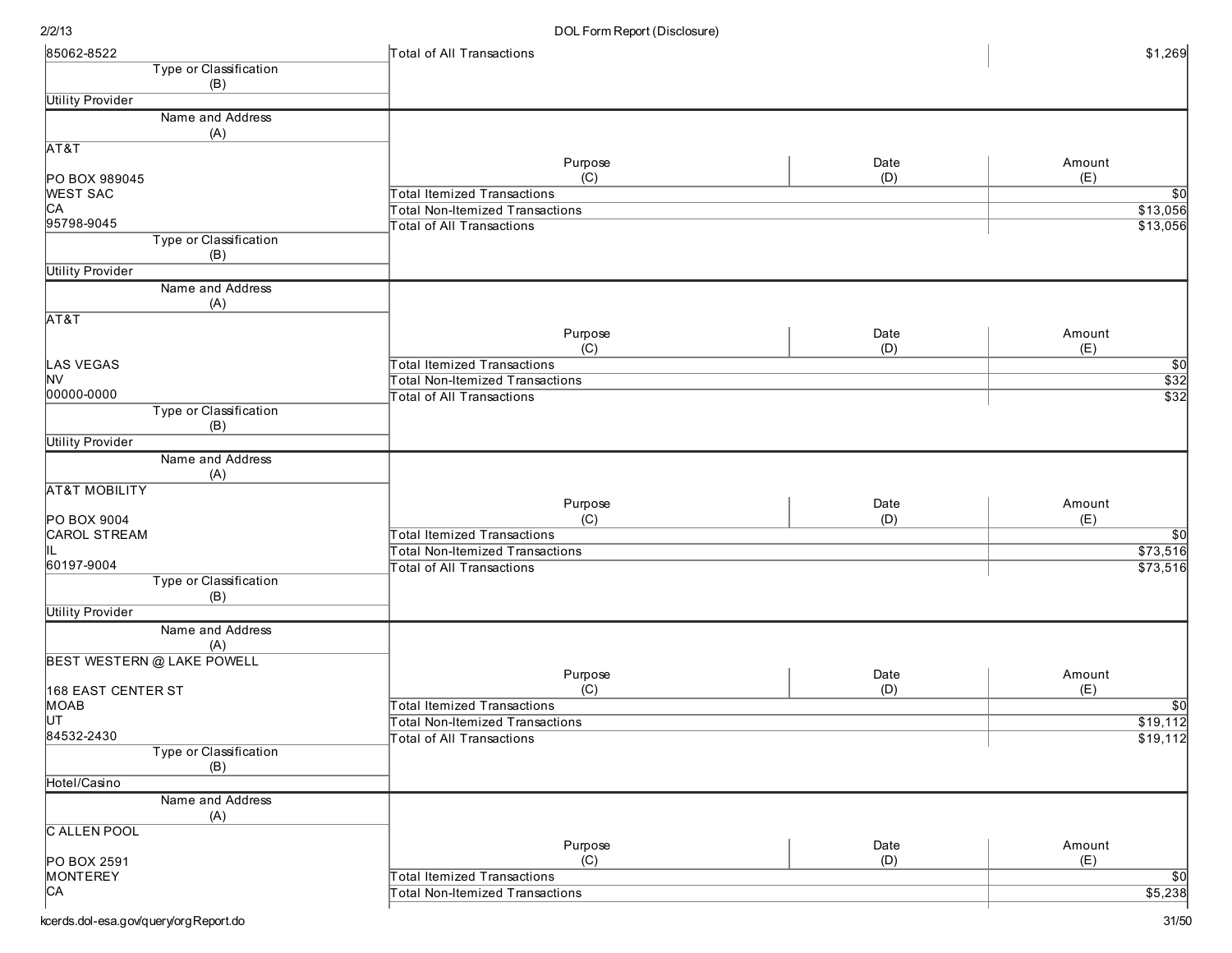| 93942-0000                      | Total of All Transactions                                                  |             | \$5,238                     |
|---------------------------------|----------------------------------------------------------------------------|-------------|-----------------------------|
| Type or Classification          |                                                                            |             |                             |
| (B)                             |                                                                            |             |                             |
| Legal Counsel                   |                                                                            |             |                             |
| Name and Address<br>(A)         |                                                                            |             |                             |
| <b>CANON FINANCIAL SVC INC</b>  |                                                                            |             |                             |
|                                 | Purpose                                                                    | Date        | Amount                      |
| 14904 COLLECTIONS CTR DR        | (C)                                                                        | (D)         | (E)                         |
| CHICAGO                         |                                                                            |             |                             |
| IL                              | Total Itemized Transactions<br><b>Total Non-Itemized Transactions</b>      |             | $\overline{30}$<br>\$58,107 |
| 60693-0000                      | Total of All Transactions                                                  |             | \$58,107                    |
| Type or Classification          |                                                                            |             |                             |
| (B)                             |                                                                            |             |                             |
| Copier Lessor                   |                                                                            |             |                             |
| Name and Address                |                                                                            |             |                             |
| (A)                             |                                                                            |             |                             |
| <b>CENTURYLINK</b>              | Purpose                                                                    | Date        | Amount                      |
|                                 | (C)                                                                        | (D)         | (E)                         |
| LAS VEGAS                       | Admin & Contract Enforcement                                               | 07/08/2011  | \$7,124                     |
| <b>NV</b>                       | Total Itemized Transactions                                                |             | \$7,124                     |
| 00000-0000                      | <b>Total Non-Itemized Transactions</b>                                     |             | \$39,087                    |
| Type or Classification          | <b>Total of All Transactions</b>                                           |             | \$46,211                    |
| (B)                             |                                                                            |             |                             |
| <b>Utility Provider</b>         |                                                                            |             |                             |
| Name and Address                |                                                                            |             |                             |
| (A)                             |                                                                            |             |                             |
| <b>CLUE</b><br>SUITE 202        | Purpose                                                                    | Date        | Amount                      |
| 464 LUCAS AVE                   | (C)                                                                        | (D)         | (E)                         |
| LOS ANGELES                     | <b>Total Itemized Transactions</b>                                         |             | $\sqrt{50}$                 |
| CA                              | <b>Total Non-Itemized Transactions</b>                                     |             | \$14,722                    |
| 90017-0000                      | <b>Total of All Transactions</b>                                           |             | \$14,722                    |
| Type or Classification          |                                                                            |             |                             |
| (B)<br>Community Org            |                                                                            |             |                             |
| Name and Address                |                                                                            |             |                             |
| (A)                             |                                                                            |             |                             |
| <b>COMMERCE BANK</b>            |                                                                            |             |                             |
|                                 | Purpose                                                                    | Date        | Amount                      |
| PO BOX 846451                   | (C)                                                                        | (D)         | (E)                         |
| <b>KANSAS CITY</b><br><b>MO</b> | Total Itemized Transactions                                                |             | $\frac{$0}{$8,677}$         |
| 64184-6451                      | <b>Total Non-Itemized Transactions</b><br><b>Total of All Transactions</b> |             | \$8,677                     |
| Type or Classification          |                                                                            |             |                             |
| (B)                             |                                                                            |             |                             |
| <b>Automobile Supplier</b>      |                                                                            |             |                             |
| Name and Address                |                                                                            |             |                             |
| (A)                             |                                                                            |             |                             |
| COX COMMUNICATIONS, INC.        |                                                                            |             |                             |
| PO BOX 6059                     | Purpose<br>(C)                                                             | Date<br>(D) | Amount<br>(E)               |
| <b>CYPRESS</b>                  | <b>Total Itemized Transactions</b>                                         |             | $\overline{50}$             |
|                                 |                                                                            |             |                             |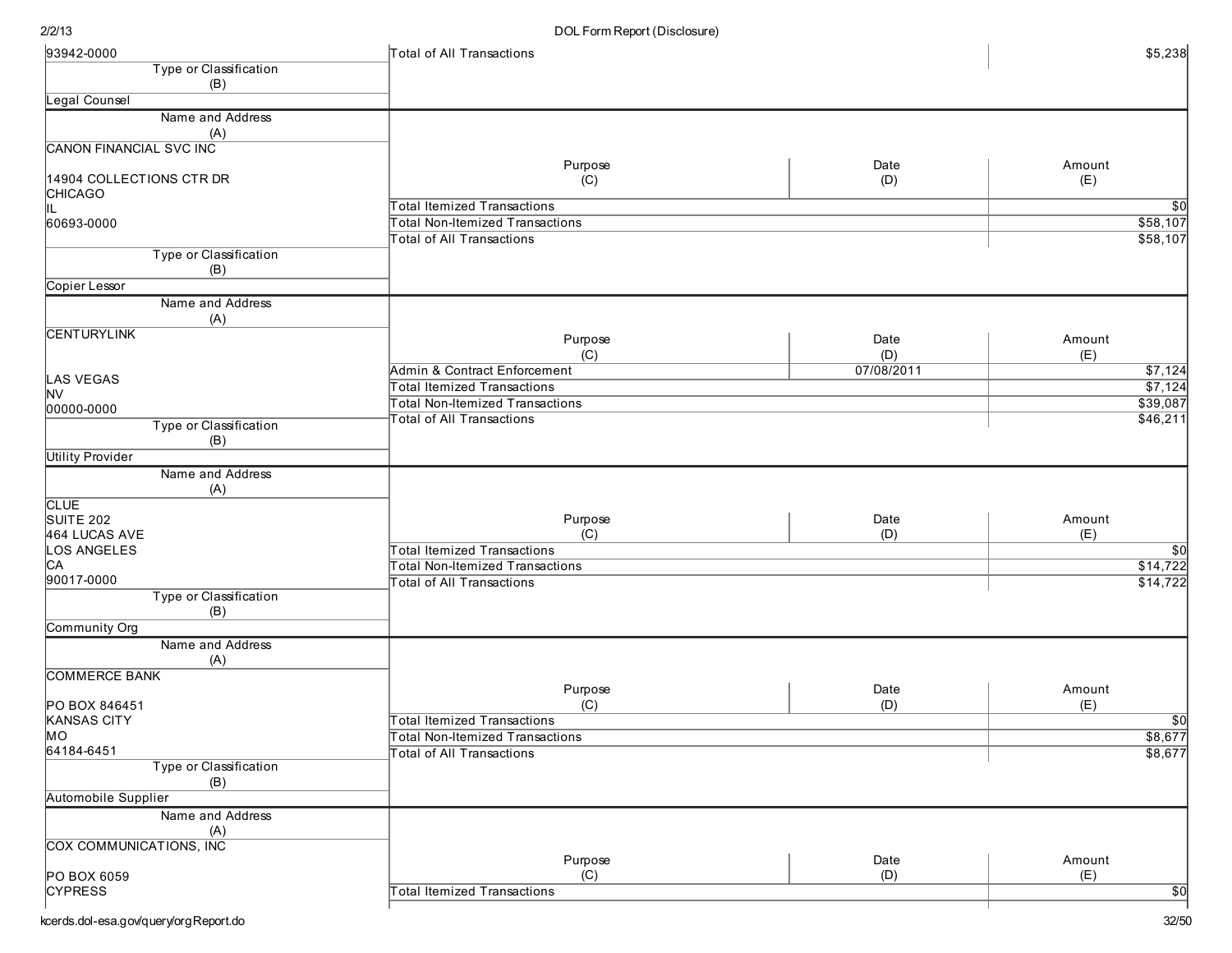| C <sub>A</sub>                          | Total Non-Itemized Transactions        |            | \$8,643          |
|-----------------------------------------|----------------------------------------|------------|------------------|
| 90630-0059                              | <b>Total of All Transactions</b>       |            | \$8,643          |
| Type or Classification                  |                                        |            |                  |
| (B)                                     |                                        |            |                  |
| <b>Utility Provider</b>                 |                                        |            |                  |
| Name and Address                        |                                        |            |                  |
| (A)<br><b>CULINARY TRAINING ACADEMY</b> |                                        |            |                  |
|                                         | Purpose                                | Date       | Amount           |
| 710 W LAKE MEAD BLVD                    | (C)                                    | (D)        | (E)              |
| <b>NORTH LAS VEGAS</b>                  | <b>Total Itemized Transactions</b>     |            | \$0              |
| <b>NV</b>                               | <b>Total Non-Itemized Transactions</b> |            | \$11,491         |
| 89030-4067                              | <b>Total of All Transactions</b>       |            | \$11,491         |
| Type or Classification                  |                                        |            |                  |
| (B)                                     |                                        |            |                  |
| Food Supplier                           |                                        |            |                  |
| Name and Address<br>(A)                 |                                        |            |                  |
| <b>CUSTOM SOFTWARE SYSTEM</b>           |                                        |            |                  |
|                                         | Purpose                                | Date       | Amount           |
| 821 KLONDIKE CT                         | (C)                                    | (D)        | (E)              |
| <b>HENDERSON</b>                        | <b>Total Itemized Transactions</b>     |            | \$0              |
| NV<br>89015-3060                        | <b>Total Non-Itemized Transactions</b> |            | \$120,520        |
| Type or Classification                  | <b>Total of All Transactions</b>       |            | \$120,520        |
| (B)                                     |                                        |            |                  |
| Computer Supplier                       |                                        |            |                  |
| Name and Address                        |                                        |            |                  |
| (A)                                     |                                        |            |                  |
| <b>DAVID BINDER RESEARCH</b>            | Purpose                                | Date       | Amount           |
| SUITE 404                               | (C)                                    | (D)        | (E)              |
| 44 PAGE ST                              | Organizing Campaign                    | 02/07/2011 | \$29,800         |
| <b>SAN FRANCISCO</b>                    | <b>Total Itemized Transactions</b>     |            | \$29,800         |
| CA                                      | <b>Total Non-Itemized Transactions</b> |            |                  |
| 94102-0000                              |                                        |            |                  |
| Type or Classification<br>(B)           | <b>Total of All Transactions</b>       |            | \$29,800         |
| Research Supplier                       |                                        |            |                  |
|                                         |                                        |            |                  |
|                                         |                                        |            |                  |
| Name and Address                        | Purpose                                | Date       | Amount           |
| (A)                                     | (C)                                    | (D)        | (E)              |
| DAVIS, COWELL & BOWE, LLP               | Admin & Contract Enforcement           | 07/25/2011 | $\sqrt{$12,774}$ |
| <b>SUITE 1400</b>                       | Admin & Contract Enforcement           | 02/08/2011 | \$11,175         |
| 595 MARKET ST                           | Admin & Contract Enforcement           | 11/02/2011 | \$10,796         |
| <b>SAN FRANCISCO</b>                    | Admin & Contract Enforcement           | 10/10/2011 | \$9,319          |
| CA                                      | Organizing Campaign                    | 11/30/2011 | \$8,691          |
| 94105-2821                              | Admin & Contract Enforcement           | 07/25/2011 | \$8,135          |
| Type or Classification                  | Admin & Contract Enforcement           | 11/02/2011 | \$7,861          |
| (B)                                     | Organizing Campaign                    | 10/10/2011 | \$7,442          |
| Legal Counsel                           | Admin & Contract Enforcement           | 10/10/2011 | \$7,341          |
|                                         | Organizing Campaign                    | 06/15/2011 | \$7,212          |
|                                         | Admin & Contract Enforcement           | 05/19/2011 | \$7,109          |
|                                         | Admin & Contract Enforcement           | 06/16/2011 | \$6,823          |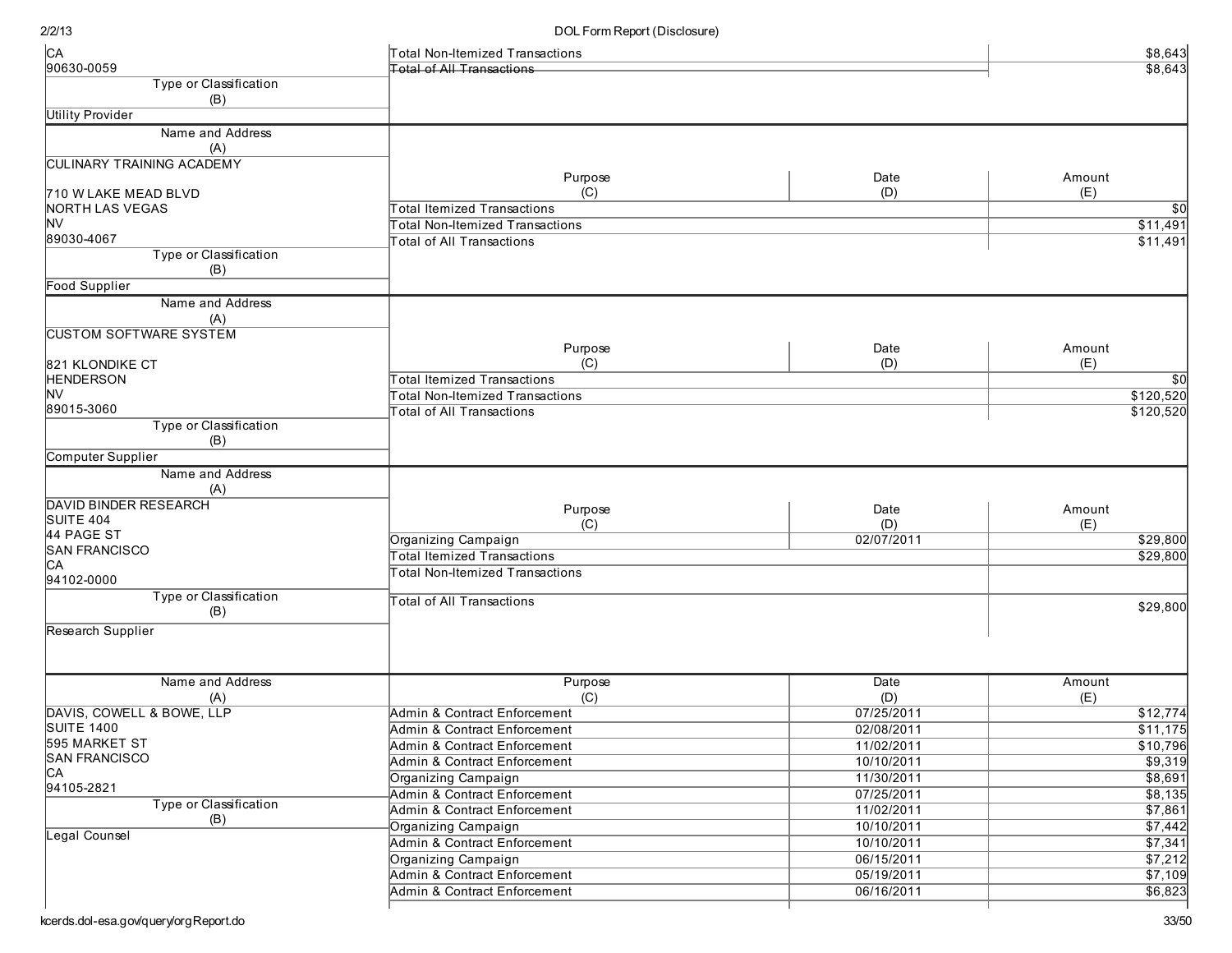| 2/2/13                           | DOL Form Report (Disclosure)              |            |                        |
|----------------------------------|-------------------------------------------|------------|------------------------|
|                                  | Admin & Contract Enforcement              | 04/30/2011 | \$6,201                |
|                                  | <b>Admin &amp; Contract Enforcement</b>   | 11/30/2011 | \$5,907                |
|                                  | Admin & Contract Enforcement              | 03/30/2011 | \$5,715                |
|                                  | Admin & Contract Enforcement              | 02/28/2011 | \$5,676                |
|                                  | Admin & Contract Enforcement              | 04/30/2011 | \$5,523                |
|                                  | Organizing Campaign                       | 11/30/2011 | \$5,517                |
|                                  | <b>Admin &amp; Contract Enforcement</b>   | 08/29/2011 | \$5,467                |
|                                  | Admin & Contract Enforcement              | 08/29/2011 | \$5,453                |
|                                  | Admin & Contract Enforcement              | 10/10/2011 | \$5,374                |
|                                  | <b>Admin &amp; Contract Enforcement</b>   | 11/30/2011 | \$5,367                |
|                                  | Admin & Contract Enforcement              | 05/19/2011 | \$5,129                |
|                                  |                                           |            |                        |
|                                  | <b>Total Itemized Transactions</b>        |            | \$166,007              |
|                                  | <b>Total Non-Itemized Transactions</b>    |            | \$370,574              |
|                                  | <b>Total of All Transactions</b>          |            | \$536,581              |
| Name and Address                 |                                           |            |                        |
| (A)                              |                                           |            |                        |
| <b>ETHIX VENTURES, INC</b>       | Purpose                                   | Date       | Amount                 |
| SUITE 3C                         | (C)                                       | (D)        | (E)                    |
| 9 MAIN ST                        | Organizing Campaign                       | 03/30/2011 | \$12,095               |
| SUTTON                           | Organizing Campaign                       | 04/28/2011 | \$9,097                |
| MA                               | <b>Total Itemized Transactions</b>        |            | \$21,192               |
| 01590-1660                       | <b>Total Non-Itemized Transactions</b>    |            | \$12,682               |
| Type or Classification           | <b>Total of All Transactions</b>          |            | \$33,874               |
| (B)                              |                                           |            |                        |
| Advertising/Promotion            |                                           |            |                        |
|                                  |                                           |            |                        |
| Name and Address                 |                                           |            |                        |
| (A)                              |                                           |            |                        |
| <b>FMCS</b>                      |                                           |            |                        |
|                                  | Purpose                                   | Date       | Amount                 |
| <b>WASHINGTON</b>                | (C)<br><b>Total Itemized Transactions</b> | (D)        | (E)<br>$\overline{50}$ |
| IDC.                             |                                           |            |                        |
| 00000-0000                       | Total Non-Itemized Transactions           |            | \$6,700                |
| Type or Classification           | <b>Total of All Transactions</b>          |            | \$6,700                |
| (B)                              |                                           |            |                        |
| Service Provider                 |                                           |            |                        |
|                                  |                                           |            |                        |
| Name and Address                 |                                           |            |                        |
| (A)                              |                                           |            |                        |
| <b>FRANK SILVER</b><br>SUITE 300 |                                           | Date       | Amount                 |
|                                  | Purpose<br>(C)                            | (D)        | (E)                    |
| 385 GRAND AVE                    | <b>Total Itemized Transactions</b>        |            | $\overline{50}$        |
| <b>OAKLAND</b><br>CA             |                                           |            |                        |
| 94610-4816                       | <b>Total Non-Itemized Transactions</b>    |            | \$8,216                |
| Type or Classification           | <b>Total of All Transactions</b>          |            | \$8,216                |
| (B)                              |                                           |            |                        |
|                                  |                                           |            |                        |
| Arbitrator                       |                                           |            |                        |
| Name and Address                 |                                           |            |                        |
| (A)                              |                                           |            |                        |
| <b>FREDRIC HOROWITZ</b>          |                                           |            |                        |
|                                  | Purpose                                   | Date       | Amount                 |
| PO BOX 3613                      | (C)                                       | (D)        | (E)                    |
| <b>SANTA MONICA</b>              | <b>Total Itemized Transactions</b>        |            |                        |
|                                  |                                           |            |                        |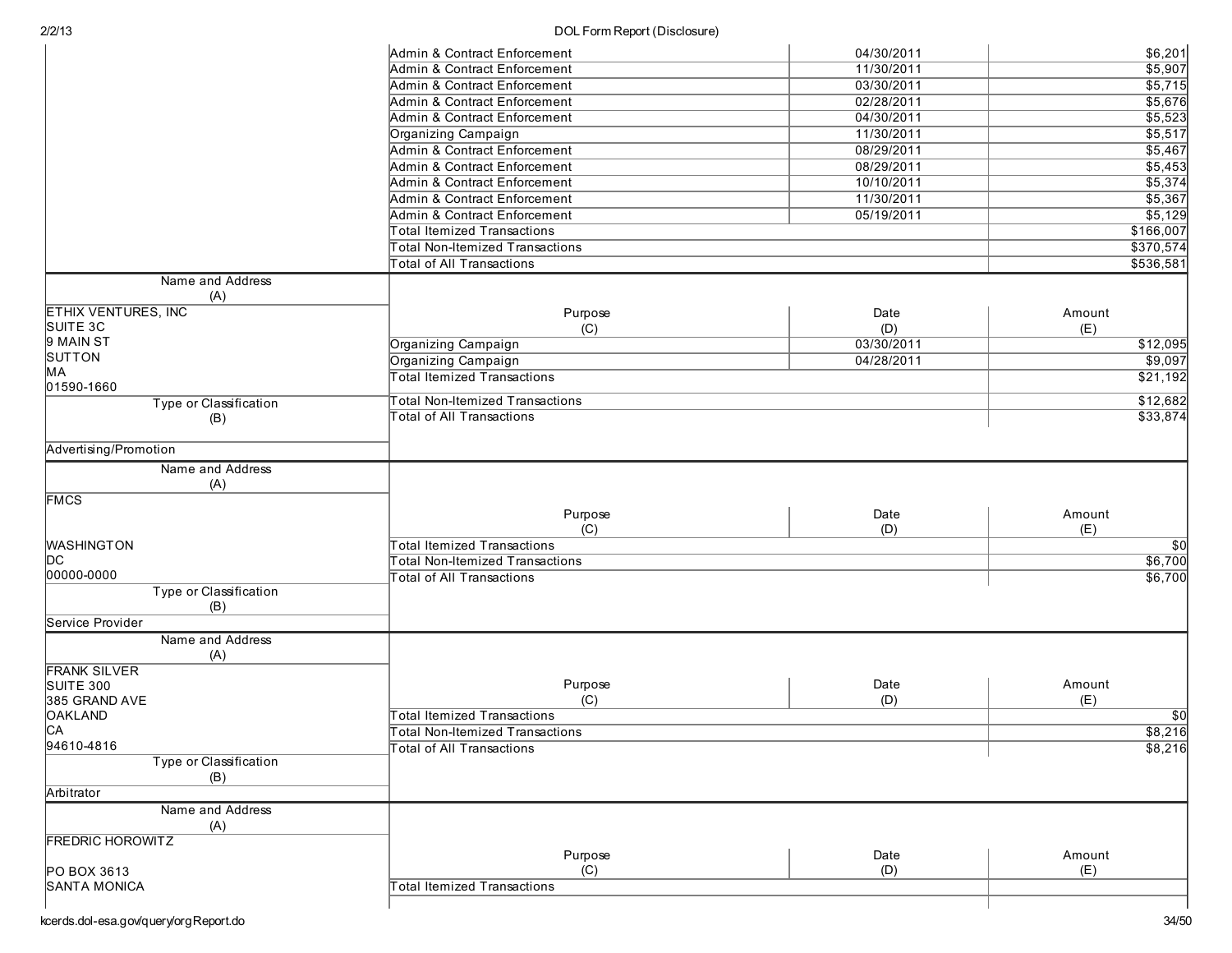| CA                              | Total Non-Itemized Transactions        |            | \$7,241              |
|---------------------------------|----------------------------------------|------------|----------------------|
| 90408-3613                      | <b>Total of All Transactions</b>       |            | \$7,241              |
| Type or Classification          |                                        |            |                      |
| (B)                             |                                        |            |                      |
| Arbitrator                      |                                        |            |                      |
| Name and Address                |                                        |            |                      |
| (A)                             |                                        |            |                      |
| <b>GERALD McKAY</b>             |                                        |            |                      |
|                                 | Purpose                                | Date       | Amount               |
| PO BOX 406                      | (C)                                    | (D)        | (E)                  |
| <b>BURLINGAME</b>               | <b>Total Itemized Transactions</b>     |            | $\sqrt{50}$          |
| CA                              | <b>Total Non-Itemized Transactions</b> |            | \$9,135              |
| 94011-0406                      |                                        |            |                      |
|                                 | <b>Total of All Transactions</b>       |            | \$9,135              |
| Type or Classification          |                                        |            |                      |
| (B)                             |                                        |            |                      |
| Arbitrator                      |                                        |            |                      |
| Name and Address                |                                        |            |                      |
| (A)                             |                                        |            |                      |
| <b>HOWARD QUINN CO</b>          | Purpose                                | Date       | Amount               |
|                                 | (C)                                    | (D)        | (E)                  |
| 298 ALABAMA ST                  | Admin & Contract Enforcement           | 03/16/2011 | $\overline{$20,511}$ |
| <b>SAN FRANCISCO</b>            | Admin & Contract Enforcement           | 09/14/2011 | \$12,011             |
| CA                              | <b>Total Itemized Transactions</b>     |            | \$32,522             |
| 94103-4218                      | <b>Total Non-Itemized Transactions</b> |            | \$1,959              |
| Type or Classification          | <b>Total of All Transactions</b>       |            | \$34,481             |
| (B)                             |                                        |            |                      |
| Printing/Mailing Company        |                                        |            |                      |
|                                 |                                        |            |                      |
| Name and Address                |                                        |            |                      |
| (A)                             |                                        |            |                      |
| <b>J &amp; R INVESTMENTS</b>    |                                        |            |                      |
|                                 | Purpose                                | Date       | Amount               |
| PO BOX 4077                     | (C)                                    | (D)        | (E)                  |
| PAGE                            | <b>Total Itemized Transactions</b>     |            | $\overline{50}$      |
| <b>AZ</b>                       | <b>Total Non-Itemized Transactions</b> |            | \$6,347              |
| 86040-0000                      | <b>Total of All Transactions</b>       |            | \$6,347              |
| Type or Classification          |                                        |            |                      |
| (B)                             |                                        |            |                      |
| Rentals                         |                                        |            |                      |
| Name and Address                |                                        |            |                      |
| (A)                             |                                        |            |                      |
| <b>JOHN MCLAUGHLIN</b>          |                                        |            |                      |
|                                 | Purpose                                | Date       | Amount               |
| 500 DAVIS AVE                   | (C)                                    | (D)        | (E)                  |
| LINWOOD                         | <b>Total Itemized Transactions</b>     |            | $\overline{50}$      |
| NJ                              | <b>Total Non-Itemized Transactions</b> |            | \$16,217             |
| 08221-0000                      | <b>Total of All Transactions</b>       |            | \$16,217             |
| Type or Classification          |                                        |            |                      |
| (B)                             |                                        |            |                      |
| Rentals                         |                                        |            |                      |
| Name and Address                |                                        |            |                      |
| (A)                             |                                        |            |                      |
|                                 |                                        |            |                      |
| <b>JOHN PERONE</b><br>SUITE 147 | Purpose                                | Date       | Amount               |
| 2005 PALO VERDE AVE             | (C)                                    | (D)        | (E)                  |
|                                 | Admin & Contract Enforcement           | 08/19/2011 | \$6,566              |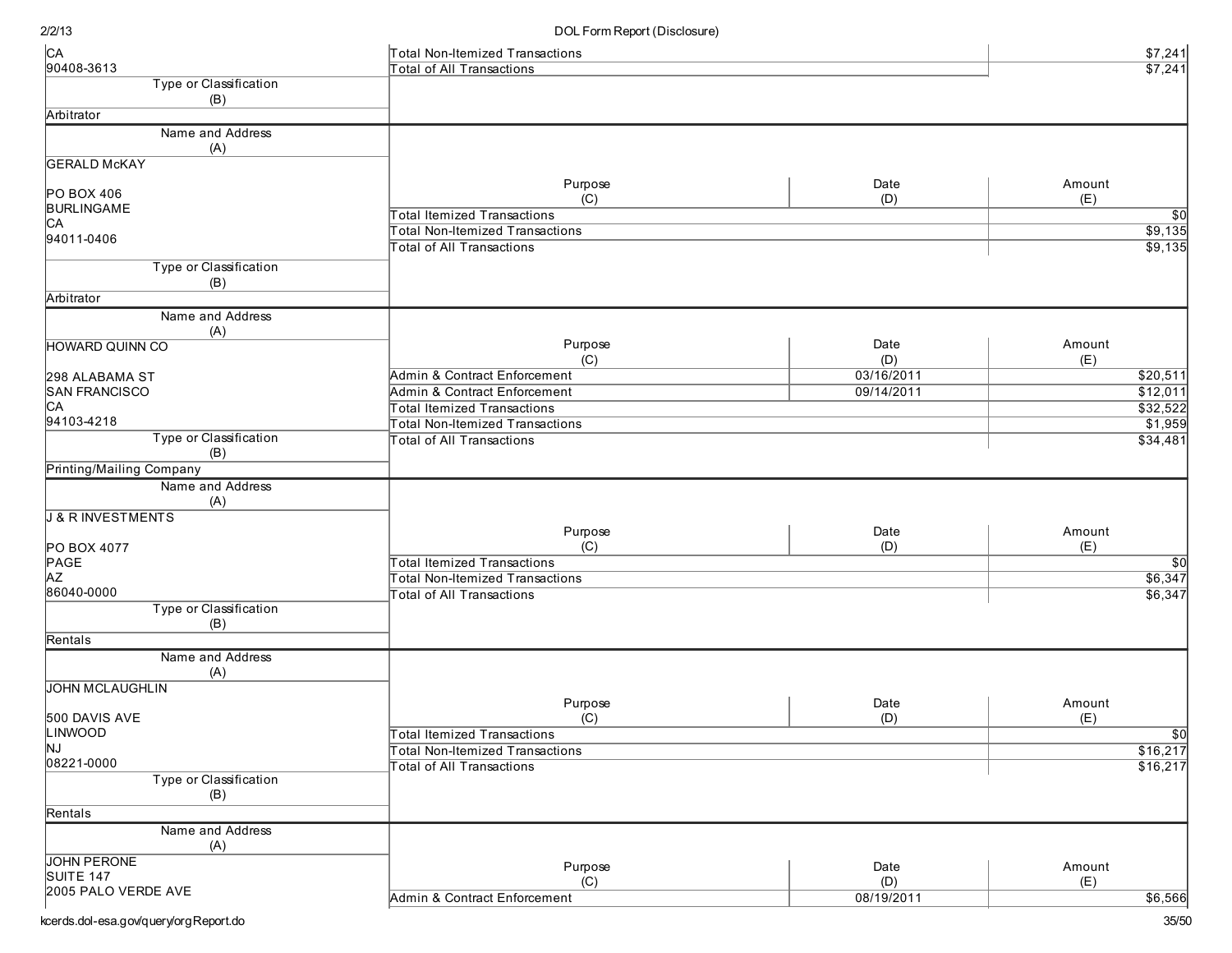| LONG BEACH                               | Total Itemized Transactions            |            | \$6,566         |
|------------------------------------------|----------------------------------------|------------|-----------------|
| CA                                       | <b>Total Non-Itemized Transactions</b> |            |                 |
| 90815-3322                               | <b>Total of All Transactions</b>       |            | \$6,566         |
| Type or Classification                   |                                        |            |                 |
| (B)                                      |                                        |            |                 |
| Arbitrator                               |                                        |            |                 |
| Name and Address                         |                                        |            |                 |
| (A)                                      |                                        |            |                 |
| <b>LETIZIA MASS MEDIA</b>                | Purpose                                | Date       | Amount          |
|                                          | (C)                                    | (D)        | (E)             |
| 5460 DESERT POINT DR<br><b>LAS VEGAS</b> | Organizing Campaign                    | 05/06/2011 | \$27,500        |
| <b>NV</b>                                | <b>Total Itemized Transactions</b>     |            | \$27,500        |
| 89118-0000                               | <b>Total Non-Itemized Transactions</b> |            |                 |
| Type or Classification                   | <b>Total of All Transactions</b>       |            | \$27,500        |
| (B)                                      |                                        |            |                 |
| Advertising/Promotion                    |                                        |            |                 |
| Name and Address                         |                                        |            |                 |
| (A)                                      |                                        |            |                 |
| LV METRO POLICE DEPT                     | Purpose                                | Date       | Amount          |
|                                          | (C)                                    | (D)        | (E)             |
| 3141 E SUNRISE AVE                       | Organizing Campaign                    | 05/25/2011 | $\sqrt{$7,945}$ |
| LAS VEGAS                                | Organizing Campaign                    | 03/18/2011 | \$7,090         |
| <b>NV</b>                                | <b>Total Itemized Transactions</b>     |            | \$15,035        |
| 89101-0000                               | <b>Total Non-Itemized Transactions</b> |            | \$39            |
| Type or Classification                   | Total of All Transactions              |            | \$15,074        |
| (B)                                      |                                        |            |                 |
| Security Provider                        |                                        |            |                 |
| Name and Address                         |                                        |            |                 |
| (A)                                      |                                        |            |                 |
| MANNING, HALL & SALISBURY, LLC           |                                        |            |                 |
|                                          | Purpose                                | Date       | Amount          |
| 617 S 8TH ST STE A                       | (C)                                    | (D)        | (E)             |
| <b>LAS VEGAS</b>                         | <b>Total Itemized Transactions</b>     |            |                 |
| <b>NV</b>                                |                                        |            | \$0             |
| 89101-7004                               |                                        |            |                 |
| Type or Classification                   | <b>Total Non-Itemized Transactions</b> |            | \$19,034        |
| (B)                                      | Total of All Transactions              |            | \$19,034        |
| Professional Services                    |                                        |            |                 |
|                                          |                                        |            |                 |
|                                          |                                        |            |                 |
| Name and Address                         |                                        |            |                 |
| (A)                                      |                                        |            |                 |
| <b>MARK BURSTEIN</b>                     |                                        |            |                 |
|                                          | Purpose                                | Date       | Amount          |
| PO BOX 643091                            | (C)                                    | (D)        | (E)             |
| LOS ANGELES                              | <b>Total Itemized Transactions</b>     |            | $\overline{50}$ |
| CA<br>90064-7182                         | <b>Total Non-Itemized Transactions</b> |            | \$6,555         |
|                                          | <b>Total of All Transactions</b>       |            | \$6,555         |
| Type or Classification                   |                                        |            |                 |
| (B)                                      |                                        |            |                 |
| Arbitrator                               |                                        |            |                 |
| Name and Address                         |                                        |            |                 |
| (A)                                      |                                        |            |                 |
| <b>MEILBICKNER</b>                       |                                        |            |                 |
|                                          |                                        |            |                 |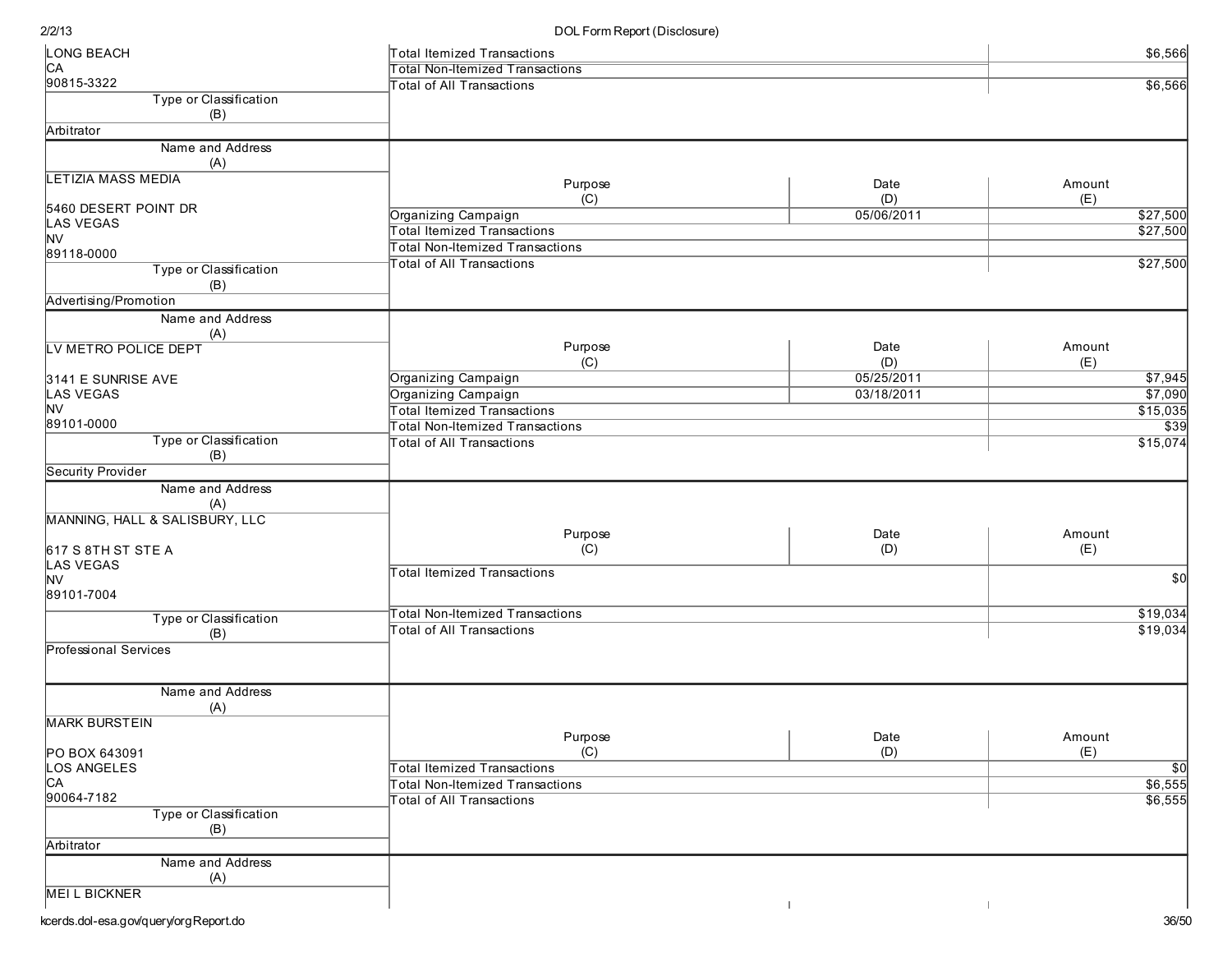|                                      | Purpose                                   | Date<br>(D) | Amount             |
|--------------------------------------|-------------------------------------------|-------------|--------------------|
| 1991 VISTA CAUDAL<br>NEWPORT BEACH   | (C)<br><b>Total Itemized Transactions</b> | (E)         |                    |
| CА                                   | Total Non-Itemized Transactions           |             | \$0<br>\$6,370     |
| 92660-3915                           |                                           |             |                    |
| Type or Classification               | Total of All Transactions                 |             | \$6,370            |
| (B)                                  |                                           |             |                    |
| Arbitrator                           |                                           |             |                    |
| Name and Address<br>(A)              |                                           |             |                    |
| <b>MICHAEL D RAPPORT</b>             |                                           |             |                    |
| SUITE 84                             | Purpose                                   | Date        | Amount             |
| 15445 VENTURA BLVD                   | (C)                                       | (D)         | (E)                |
| <b>SHERMAN OAKS</b>                  | Admin & Contract Enforcement              | 09/06/2011  | \$9,362            |
| CA                                   | Total Itemized Transactions               |             | \$9,362            |
| 91403-3005                           | <b>Total Non-Itemized Transactions</b>    |             | \$750              |
| Type or Classification               | <b>Total of All Transactions</b>          |             | \$10,112           |
| (B)                                  |                                           |             |                    |
| Arbitrator                           |                                           |             |                    |
| Name and Address                     | Purpose                                   | Date        | Amount             |
| (A)                                  | (C)                                       | (D)         | (E)                |
| MILAGROS CLEANING SVC, INC           | Admin & Contract Enforcement              | 06/30/2011  | \$12,001           |
|                                      | <b>Admin &amp; Contract Enforcement</b>   | 07/31/2011  | \$12,001           |
| 7165 LAREDO ST                       | Admin & Contract Enforcement              | 08/31/2011  | \$12,001           |
| LAS VEGAS                            | Admin & Contract Enforcement              | 10/31/2011  | \$12,001           |
| NV                                   | Admin & Contract Enforcement              | 11/10/2011  | \$12,001           |
| 89117-3023                           | Admin & Contract Enforcement              | 11/30/2011  | \$12,001           |
| Type or Classification               | Admin & Contract Enforcement              | 12/30/2011  | \$12,001           |
| (B)                                  | Admin & Contract Enforcement              | 03/31/2011  | \$11,263           |
| <b>Building Maintenance</b>          | <b>Admin &amp; Contract Enforcement</b>   | 04/30/2011  | \$11,263           |
|                                      | Admin & Contract Enforcement              | 05/31/2011  | \$11,263           |
|                                      | <b>Total Itemized Transactions</b>        |             | \$117,796          |
|                                      | Total Non-Itemized Transactions           |             | \$16,000           |
|                                      | <b>Total of All Transactions</b>          |             | \$133,796          |
| Name and Address                     |                                           |             |                    |
| (A)                                  |                                           |             |                    |
| NORMAN BRAND, ESQ                    |                                           |             |                    |
| SUITE <sub>3</sub><br>150 LOMBARD ST | Purpose<br>(C)                            | Date<br>(D) | Amount<br>(E)      |
| SAN FRANCISCO                        | <b>Total Itemized Transactions</b>        |             |                    |
| CА                                   | Total Non-Itemized Transactions           |             |                    |
| 94111-1133                           | <b>Total of All Transactions</b>          |             | \$8,637<br>\$8,637 |
| Type or Classification               |                                           |             |                    |
| (B)                                  |                                           |             |                    |
| Arbitrator                           |                                           |             |                    |
| Name and Address                     |                                           |             |                    |
| (A)                                  |                                           |             |                    |
| <b>NV ENERGY</b>                     | Purpose                                   | Date        | Amount             |
|                                      | (C)                                       | (D)         | (E)                |
| PO BOX 30086                         | Admin & Contract Enforcement              | 08/12/2011  | \$5,437            |
| <b>RENO</b>                          | <b>Admin &amp; Contract Enforcement</b>   | 09/06/2011  | \$5,307            |
| M∨                                   | <b>Total Itemized Transactions</b>        |             | \$10,744           |
| 89520-3086                           | <b>Total Non-Itemized Transactions</b>    |             | \$52,720           |
| Type or Classification               | Total of All Transactions                 |             | \$63,464           |
|                                      |                                           |             |                    |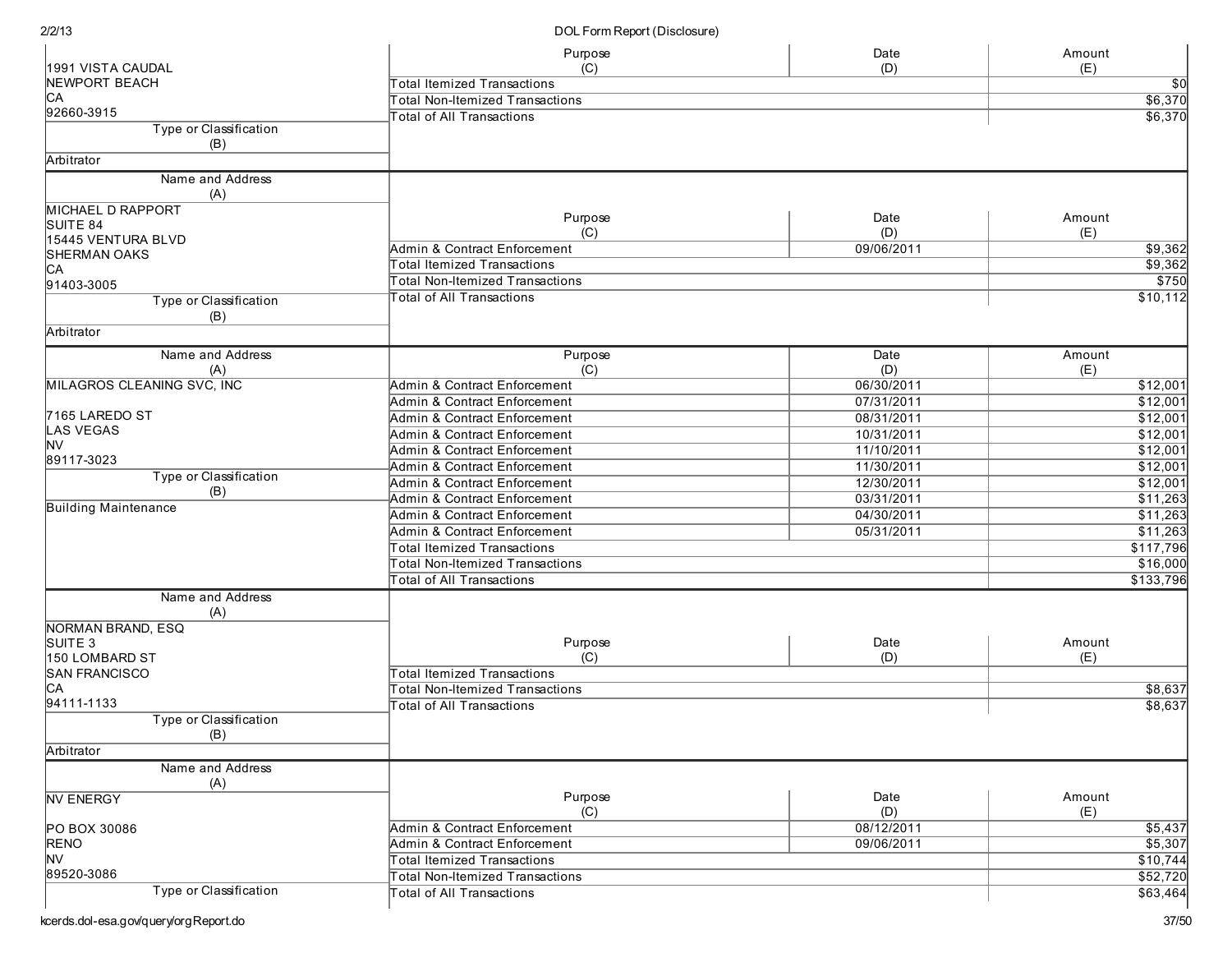| (B)                                      |                                                              |                          |                      |
|------------------------------------------|--------------------------------------------------------------|--------------------------|----------------------|
| <b>Utility Provider</b>                  |                                                              |                          |                      |
| Name and Address                         | Purpose                                                      | Date                     | Amount               |
| (A)                                      | (C)                                                          | (D)                      | (E)                  |
|                                          |                                                              |                          |                      |
| <b>POSTMASTER</b>                        | Admin & Contract Enforcement<br>Admin & Contract Enforcement | 02/28/2011               | \$25,000             |
| 1001 E SUNSET RD                         |                                                              | 07/06/2011               | \$20,000             |
| <b>LAS VEGAS</b>                         | Admin & Contract Enforcement                                 | 09/21/2011               | \$20,000             |
| <b>NV</b>                                | Admin & Contract Enforcement<br>Admin & Contract Enforcement | 09/22/2011<br>05/25/2011 | \$20,000<br>\$10,000 |
| 89199-9651                               | <b>Total Itemized Transactions</b>                           |                          | \$95,000             |
| Type or Classification                   | <b>Total Non-Itemized Transactions</b>                       |                          |                      |
| (B)                                      | <b>Total of All Transactions</b>                             |                          | \$95,000             |
| Printing/Mailing Company                 |                                                              |                          |                      |
| Name and Address                         |                                                              |                          |                      |
| (A)                                      |                                                              |                          |                      |
| <b>PRINT LOGISTICS</b>                   |                                                              |                          |                      |
| SUITE 713                                | Purpose                                                      | Date                     | Amount               |
| 1818 L ST                                | (C)                                                          | (D)                      | (E)                  |
| SACRAMENTO                               | <b>Total Itemized Transactions</b>                           |                          | $\overline{30}$      |
| CA<br>95814-0000                         | <b>Total Non-Itemized Transactions</b>                       |                          | \$8,742              |
| Type or Classification                   | Total of All Transactions                                    |                          | \$8,742              |
| (B)                                      |                                                              |                          |                      |
| Advertising/Promotion                    |                                                              |                          |                      |
| Name and Address                         |                                                              |                          |                      |
| (A)                                      |                                                              |                          |                      |
| <b>PROMOETHEUS GLOBAL MEDIA</b>          |                                                              |                          |                      |
| 5TH FL                                   | Purpose                                                      | Date                     | Amount               |
| 5700 WILSHIRE BLVD                       | (C)                                                          | (D)<br>08/11/2011        | (E)                  |
| <b>OS ANGELES</b>                        | Organizing Campaign<br><b>Total Itemized Transactions</b>    |                          | \$8,150<br>\$8,150   |
| CA                                       | Total Non-Itemized Transactions                              |                          |                      |
| 90036-4396                               | <b>Total of All Transactions</b>                             |                          | \$8,150              |
| Type or Classification                   |                                                              |                          |                      |
| (B)                                      |                                                              |                          |                      |
| Advertising/Promotion                    |                                                              |                          |                      |
| Name and Address                         | Purpose                                                      | Date                     | Amount               |
| (A)                                      | (C)                                                          | (D)                      | (E)                  |
| <b>ROSS COMMUNICATNS &amp; MANAGEMNT</b> | Admin & Contract Enforcement                                 | 02/07/2011               | \$5,648              |
| 1700 L ST                                | Admin & Contract Enforcement                                 | 02/11/2011               | \$5,648              |
| SACRAMENTO                               | Admin & Contract Enforcement                                 | 03/10/2011               | \$5,648              |
| <b>CA</b>                                | Admin & Contract Enforcement                                 | 04/19/2011               | \$5,648              |
| 95811-0000                               | Admin & Contract Enforcement                                 | 05/12/2011               | \$5,648              |
| Type or Classification                   | Admin & Contract Enforcement                                 | 06/13/2011               | \$5,648              |
| (B)                                      | Admin & Contract Enforcement                                 | 07/13/2011               | \$5,648              |
| Advertising/Promotion                    | Admin & Contract Enforcement                                 | 08/19/2011               | \$5,648              |
|                                          | Admin & Contract Enforcement                                 | 09/19/2011               | \$5,648              |
|                                          | Admin & Contract Enforcement                                 | 11/14/2011               | \$5,648              |
|                                          | Admin & Contract Enforcement                                 | 12/12/2011               | \$5,648              |
|                                          | Admin & Contract Enforcement                                 | 10/13/2011               | \$5,648              |
|                                          | Total Itemized Transactions                                  |                          | \$67,776             |
|                                          | <b>Total Non-Itemized Transactions</b>                       |                          | \$5,664              |
|                                          | Total of All Transactions                                    |                          | \$73,440             |

Name and Address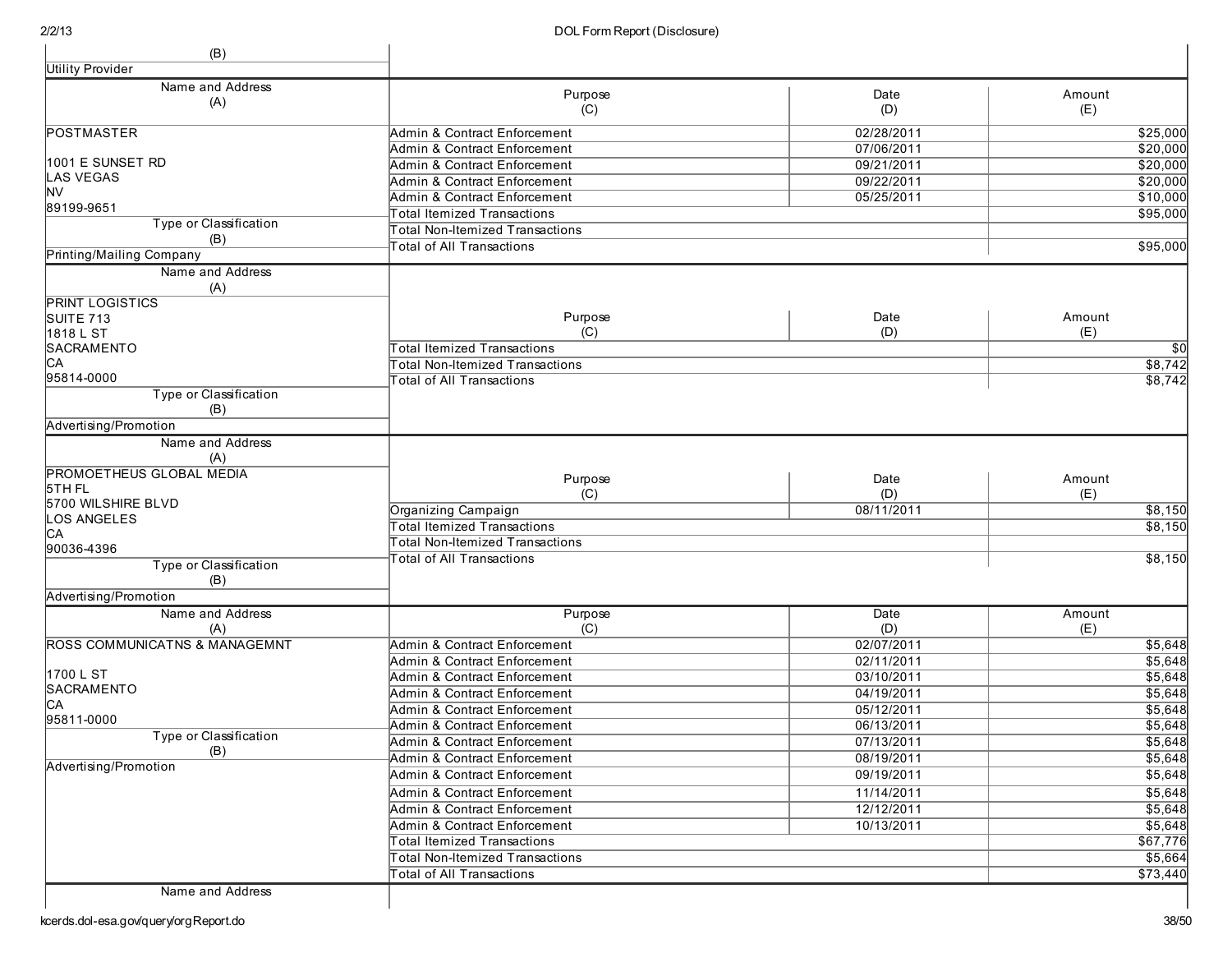| (A)                                |                                        |             |                 |
|------------------------------------|----------------------------------------|-------------|-----------------|
| RUDY VALENTINO DEPASCALE           |                                        |             | Amount          |
| SUITE 102                          | Purpose<br>(C)                         | Date<br>(D) | (E)             |
| 7251 INDIAN CREEK LN               | <b>Total Itemized Transactions</b>     |             | $\overline{30}$ |
| <b>LAS VEGAS</b>                   |                                        |             |                 |
| <b>NV</b>                          | <b>Total Non-Itemized Transactions</b> |             | \$5,595         |
| 89149-0000                         | <b>Total of All Transactions</b>       |             | \$5,595         |
| Type or Classification<br>(B)      |                                        |             |                 |
| Advertising/Promotion              |                                        |             |                 |
| Name and Address                   |                                        |             |                 |
| (A)                                |                                        |             |                 |
| <b>SWAIR</b>                       |                                        |             |                 |
|                                    | Purpose                                | Date        | Amount          |
|                                    | (C)                                    | (D)         | (E)             |
| DALLAS                             | <b>Total Itemized Transactions</b>     |             | \$0             |
| lтx                                | <b>Total Non-Itemized Transactions</b> |             | \$26,931        |
| 00000-0000                         | <b>Total of All Transactions</b>       |             | \$26,931        |
| Type or Classification             |                                        |             |                 |
| (B)                                |                                        |             |                 |
| Travel Vendor                      |                                        |             |                 |
| Name and Address                   |                                        |             |                 |
| (A)                                |                                        |             |                 |
| <b>TERRACES @ HIGHLAND RESERVE</b> |                                        |             |                 |
|                                    | Purpose                                | Date        | Amount          |
| 700 GIBSON DR                      | (C)                                    | (D)         | (E)             |
| <b>ROSEVILLE</b>                   | <b>Total Itemized Transactions</b>     |             | $\overline{30}$ |
| CA                                 | <b>Total Non-Itemized Transactions</b> |             | \$14,353        |
| 95678-0000                         | <b>Total of All Transactions</b>       |             | \$14,353        |
| Type or Classification             |                                        |             |                 |
| (B)                                |                                        |             |                 |
| Rentals                            |                                        |             |                 |
| Name and Address                   |                                        |             |                 |
| (A)                                |                                        |             |                 |
| <b>THOMAS PITARO</b>               |                                        |             |                 |
| SUITE 860                          | Purpose                                | Date        | Amount          |
| 330 SOUTH THIRD ST                 | (C)                                    | (D)         | (E)             |
| <b>LAS VEGAS</b>                   | <b>Total Itemized Transactions</b>     |             | \$0             |
| <b>NV</b>                          | <b>Total Non-Itemized Transactions</b> |             | \$12,958        |
| 89101-0000                         | <b>Total of All Transactions</b>       |             | \$12,958        |
| Type or Classification             |                                        |             |                 |
| (B)                                |                                        |             |                 |
| Legal Counsel                      |                                        |             |                 |
| Name and Address                   |                                        |             |                 |
| (A)                                | Purpose                                | Date        | Amount          |
| <b>TIME PRINTING, INC</b>          | (C)                                    | (D)         | (E)             |
|                                    | Organizing Campaign                    | 05/18/2011  | \$13,029        |
| 1224 WESTERN AVE                   | Admin & Contract Enforcement           | 12/12/2011  | \$8,020         |
| LAS VEGAS                          | Admin & Contract Enforcement           | 12/27/2011  | \$8,020         |
| <b>NV</b>                          | Organizing Campaign                    | 12/02/2011  | \$6,481         |
| 89102-2534                         | <b>Total Itemized Transactions</b>     |             | \$35,550        |
| Type or Classification             | <b>Total Non-Itemized Transactions</b> |             | \$80,316        |
| (B)                                | <b>Total of All Transactions</b>       |             | \$115,866       |
| Printing/Mailing Company           |                                        |             |                 |
| Name and Address                   |                                        |             |                 |
|                                    |                                        |             |                 |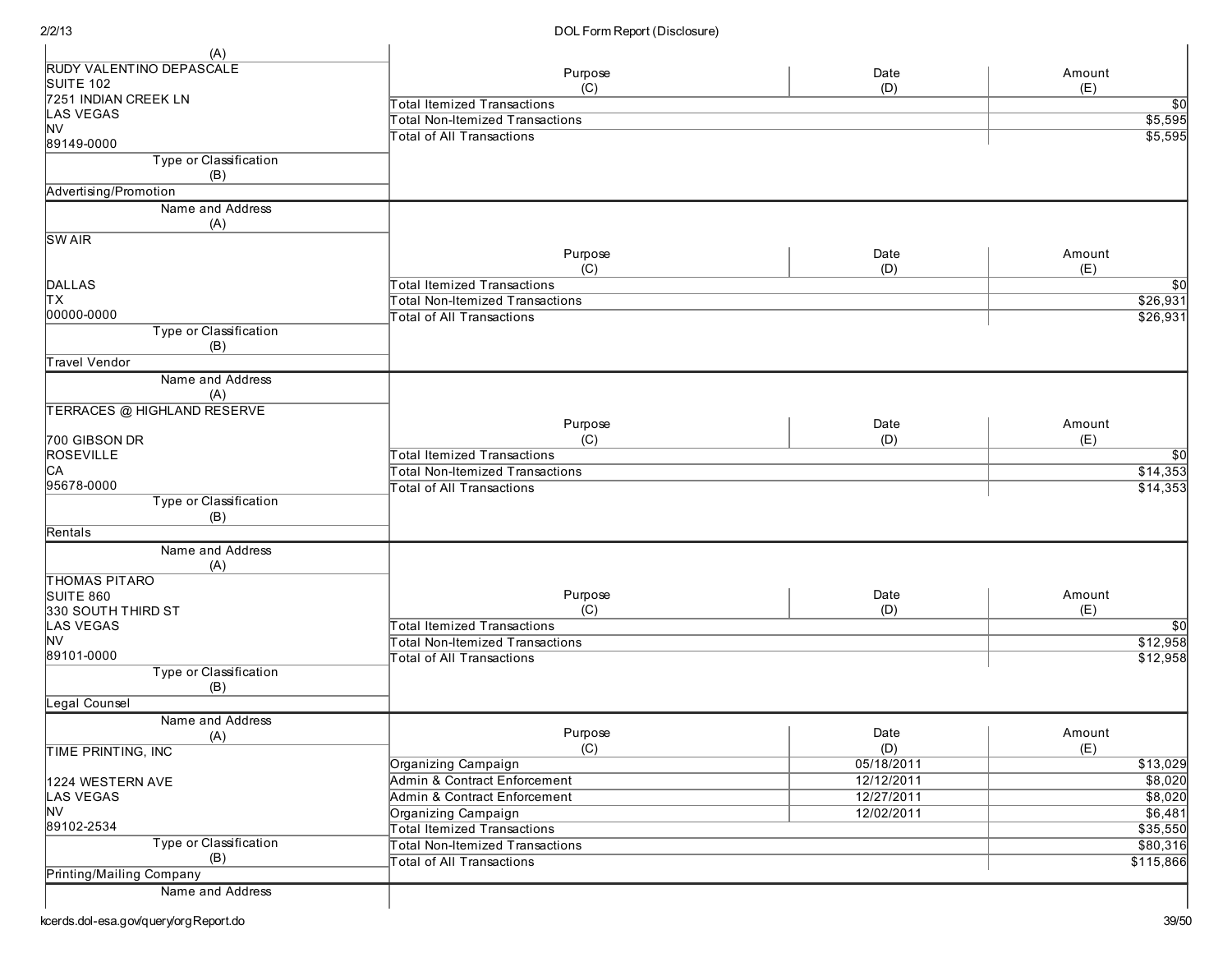#### DOL Form Report (Disclosure)

| (A)                           |                                        |            |                 |
|-------------------------------|----------------------------------------|------------|-----------------|
| <b>TRAVELERS</b>              | Purpose                                | Date       | Amount          |
|                               | (C)                                    | (D)        | (E)             |
| REMITTANCE CENTER             | Admin & Contract Enforcement           | 12/12/2011 | \$7,622         |
| <b>HARTFORD</b>               | <b>Total Itemized Transactions</b>     |            | \$7,622         |
| lст                           | <b>Total Non-Itemized Transactions</b> |            | \$33,575        |
| 06183-1008                    | <b>Total of All Transactions</b>       |            | \$41,197        |
| Type or Classification        |                                        |            |                 |
| (B)                           |                                        |            |                 |
| Insurance Provider            |                                        |            |                 |
| Name and Address              |                                        |            |                 |
| (A)                           |                                        |            |                 |
| <b>ULICO CASUALTY COMPANY</b> |                                        |            |                 |
|                               | Purpose                                | Date       | Amount          |
| PO BOX 223660                 | (C)                                    | (D)        | (E)             |
| <b>PITTSBURGH</b>             | <b>Total Itemized Transactions</b>     |            | $\overline{50}$ |
| PA                            |                                        |            |                 |
| 15251-2660                    | <b>Total Non-Itemized Transactions</b> |            | \$62,134        |
|                               | <b>Total of All Transactions</b>       |            | \$62,134        |
| Type or Classification        |                                        |            |                 |
| (B)                           |                                        |            |                 |
| Insurance Provider            |                                        |            |                 |
| Name and Address              |                                        |            |                 |
| (A)                           |                                        |            |                 |
| US AIR                        |                                        |            |                 |
|                               | Purpose                                | Date       | Amount          |
|                               | (C)                                    | (D)        | (E)             |
| <b>ATLANTA</b>                | <b>Total Itemized Transactions</b>     |            | $\overline{50}$ |
| GA                            | <b>Total Non-Itemized Transactions</b> |            | \$6,817         |
| 00000-0000                    | <b>Total of All Transactions</b>       |            | \$6,817         |
| Type or Classification        |                                        |            |                 |
| (B)                           |                                        |            |                 |
| <b>Travel Vendor</b>          |                                        |            |                 |
| Name and Address              |                                        |            |                 |
| (A)                           |                                        |            |                 |
| <b>WALTER N KAUFMAN</b>       |                                        |            |                 |
|                               | Purpose                                | Date       | Amount          |
| PO BOX 99369                  | (C)                                    | (D)        | (E)             |
| SAN DIEGO                     | <b>Total Itemized Transactions</b>     |            | $\overline{50}$ |
| CA                            | <b>Total Non-Itemized Transactions</b> |            | \$7,980         |
| 92169-1369                    | <b>Total of All Transactions</b>       |            | \$7,980         |
| Type or Classification        |                                        |            |                 |
| (B)                           |                                        |            |                 |
| Arbitrator                    |                                        |            |                 |
|                               |                                        |            |                 |

Form LM-2 (Revised 2010)

SCHEDULE 16 - POLITICAL ACTIVITIES AND LOBBYING

#### Name and Address ( A ) CANON FINANCIAL SVC INC 14904 COLLECTIONS CTR DR **CHICAGO** IL<br>60693-0000 Purpose  $(C)$ Date ( D ) Amount  $(E)$ Total Itemized Transactions Total Non-Itemized Transactions

kcerds.dol-esa.gov/query/orgReport.do

\$ 7,3 0 4

\$ 0

FILE NUMBER 027-462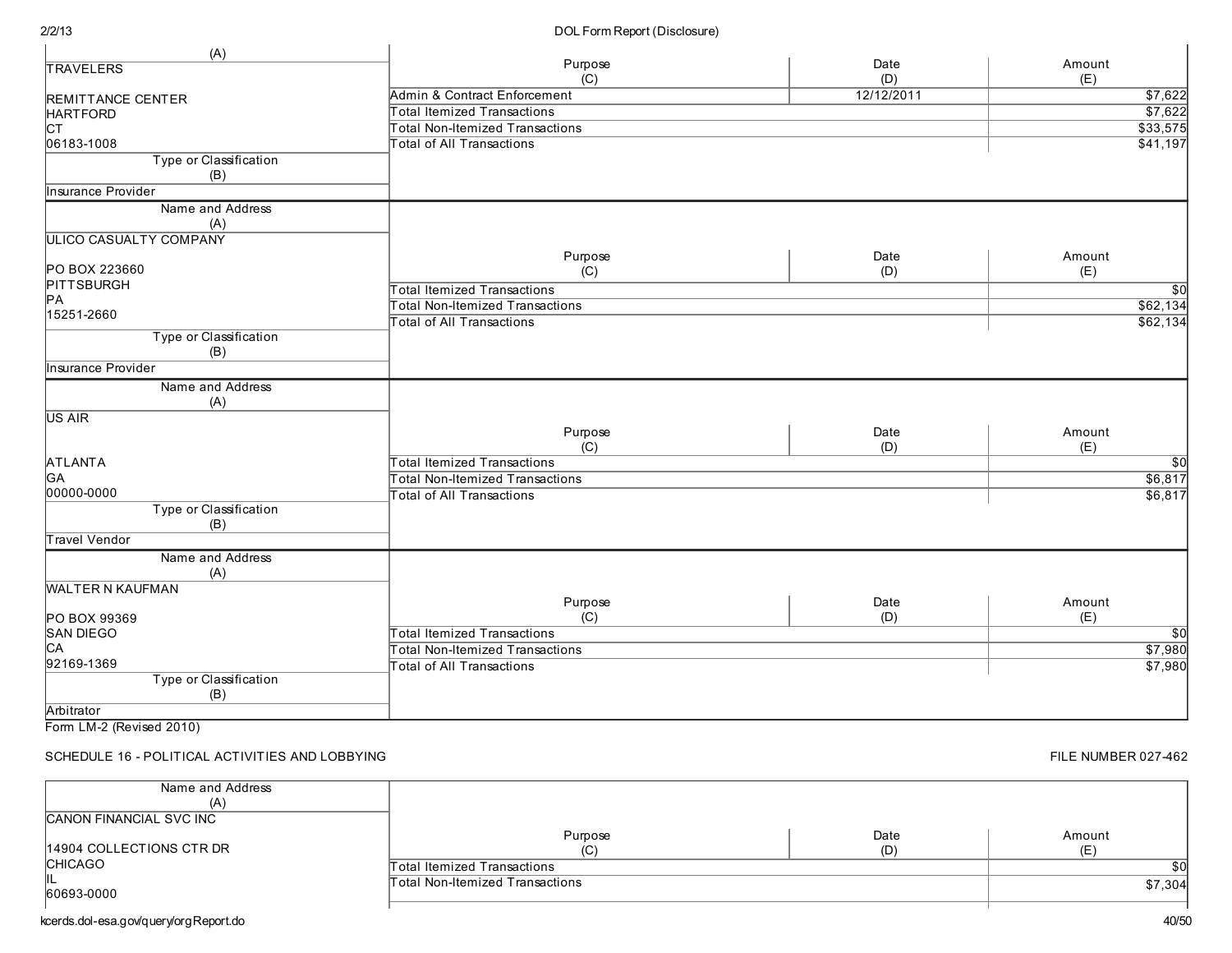| Type or Classification                         | <b>Total of All Transactions</b>       |            | \$7,304         |
|------------------------------------------------|----------------------------------------|------------|-----------------|
| (B)                                            |                                        |            |                 |
| Copier Lessor                                  |                                        |            |                 |
| Name and Address                               |                                        |            |                 |
| (A)                                            |                                        |            |                 |
| DAVIS, COWELL & BOWE, LLP<br><b>Suite 1400</b> | Purpose                                | Date       | Amount          |
| 595 MARKET ST                                  | (C)                                    | (D)        | (E)             |
| <b>SAN FRANCISCO</b>                           | <b>Total Itemized Transactions</b>     |            | $\overline{50}$ |
| CA                                             | Total Non-Itemized Transactions        |            | \$5,459         |
| 94105-2821                                     | <b>Total of All Transactions</b>       |            | \$5,459         |
| Type or Classification                         |                                        |            |                 |
| (B)                                            |                                        |            |                 |
| Legal Counsel                                  |                                        |            |                 |
| Name and Address                               |                                        |            |                 |
| (A)                                            |                                        |            |                 |
| <b>LOCAL 226 ACTION PAC</b>                    | Purpose                                | Date       | Amount          |
|                                                | (C)                                    | (D)        | (E)             |
|                                                | Advocating/Opposing Legislatn          | 10/14/2011 | \$5,000         |
|                                                | <b>Total Itemized Transactions</b>     |            | \$5,000         |
| Iст                                            | <b>Total Non-Itemized Transactions</b> |            |                 |
| 00000-0000                                     | otal of All Transactions               |            | \$5,000         |
| Type or Classification                         |                                        |            |                 |
| (B)                                            |                                        |            |                 |
| Political Org                                  |                                        |            |                 |
| Name and Address                               |                                        |            |                 |
| (A)                                            |                                        |            |                 |
| NEVADANS FOR NEVADA                            | Purpose                                | Date       | Amount          |
|                                                | (C)                                    | (D)        | (E)             |
| PO Box 751510                                  | Advocating/Opposing Legislatn          | 01/11/2011 | \$50,000        |
| LAS VEGAS<br><b>NV</b>                         | <b>Total Itemized Transactions</b>     |            | \$50,000        |
| 89136-0000                                     | <b>Total Non-Itemized Transactions</b> |            |                 |
| Type or Classification                         | <b>Total of All Transactions</b>       |            | \$50,000        |
| (B)                                            |                                        |            |                 |
| <b>Political Contribution</b>                  |                                        |            |                 |
| Name and Address                               |                                        |            |                 |
| (A)                                            |                                        |            |                 |
| <b>SWAIR</b>                                   |                                        |            |                 |
|                                                | Purpose                                | Date       | Amount          |
|                                                | (C)                                    | (D)        | (E)             |
| <b>DALLAS</b>                                  | <b>Total Itemized Transactions</b>     |            | $\overline{50}$ |
| lтx                                            | <b>Total Non-Itemized Transactions</b> |            | \$10,524        |
| 00000-0000                                     |                                        |            | \$10,524        |
|                                                | Total of All Transactions              |            |                 |
| Type or Classification                         |                                        |            |                 |
| (B)<br>Travel Vendor                           |                                        |            |                 |
| Form LM-2 (Revised 2010)                       |                                        |            |                 |
|                                                |                                        |            |                 |

FILE NUMBER: 027-462

41/50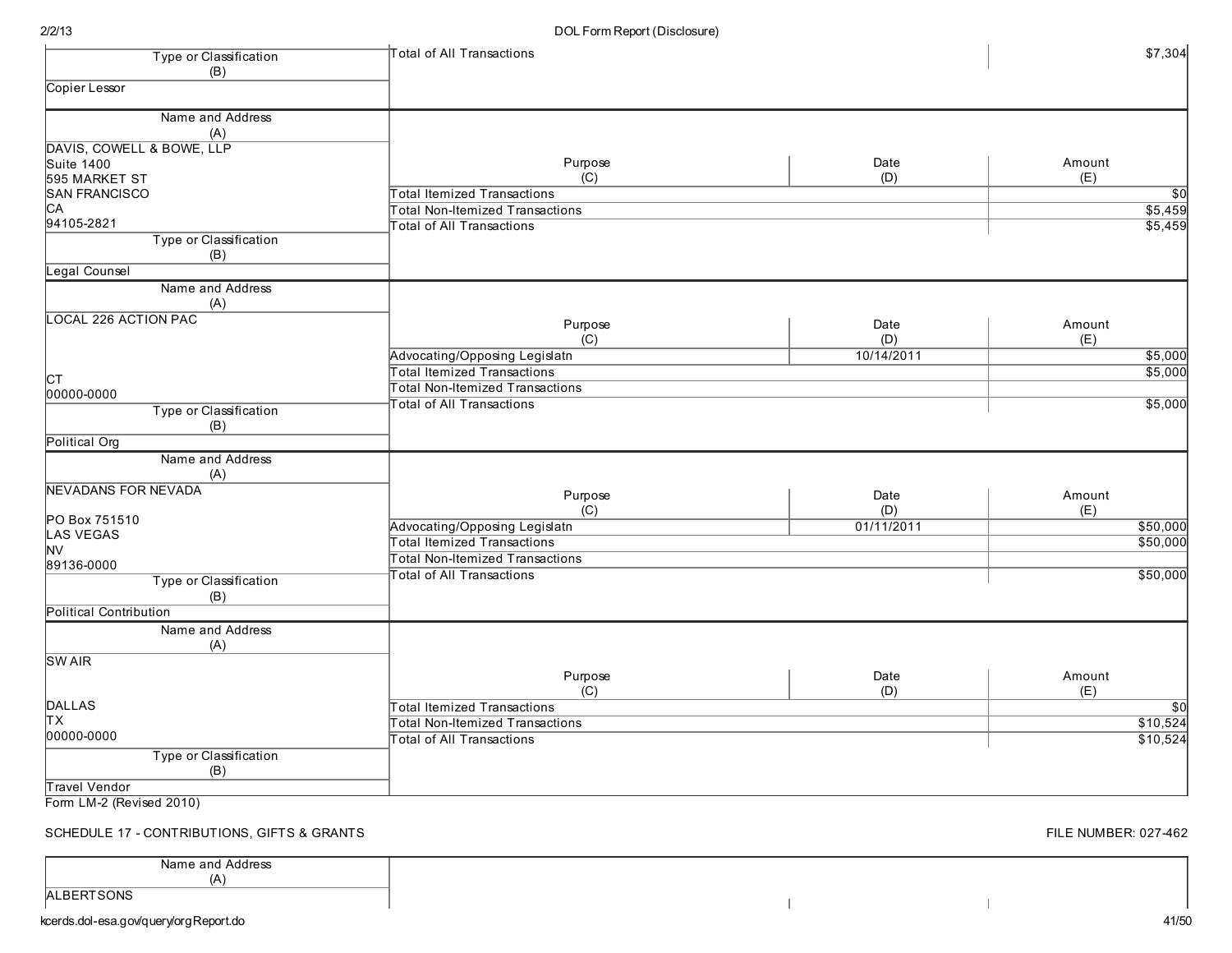|                                         | Purpose                                | Date       | Amount   |
|-----------------------------------------|----------------------------------------|------------|----------|
| LAS VEGAS                               | (C)<br>Charitable                      | (D)        | (E)      |
| <b>NV</b>                               |                                        | 11/16/2011 | \$29,850 |
| 89102-0000                              | <b>Total Itemized Transactions</b>     |            | \$29,850 |
|                                         | <b>Total Non-Itemized Transactions</b> |            |          |
| Type or Classification                  | <b>Total of All Transactions</b>       |            | 329,850  |
| (B)                                     |                                        |            |          |
| Food Supplier                           |                                        |            |          |
| Name and Address<br>(A)                 |                                        |            |          |
| <b>CILI RESTAURANT</b>                  |                                        |            |          |
|                                         | Purpose                                | Date       | Amount   |
|                                         | (C)                                    | (D)        | (E)      |
| 5150 LAS VEGAS BLVD<br><b>LAS VEGAS</b> | Charitable                             | 12/27/2011 | \$6,212  |
| <b>NV</b>                               | <b>Total Itemized Transactions</b>     |            | \$6,212  |
| 89119-3232                              | <b>Total Non-Itemized Transactions</b> |            | \$2,500  |
|                                         | <b>Total of All Transactions</b>       |            | \$8,712  |
| Type or Classification<br>(B)           |                                        |            |          |
| Special Events Provider                 |                                        |            |          |
| Name and Address<br>(A)                 |                                        |            |          |
| <b>NV CANCER INSTITUTE</b>              | Purpose                                | Date       | Amount   |
|                                         | (C)                                    | (D)        | (E)      |
| <b>BREAKTHROUGH WAY</b>                 | Charitable                             | 12/16/2011 | 5,100    |
| LAS VEGAS                               | <b>Total Itemized Transactions</b>     |            | \$5,100  |
| <b>NV</b>                               | <b>Total Non-Itemized Transactions</b> |            | \$379    |
| 89135-0000                              | Total of All Transactions              |            | \$5,479  |
| <b>Type or Classification</b>           |                                        |            |          |
| (B)                                     |                                        |            |          |
| Charity                                 |                                        |            |          |
| Name and Address<br>(A)                 |                                        |            |          |
| PUBLIC EDUCATION FOUNDATION             |                                        |            |          |
| Suite 160                               | Purpose                                | Date       | Amount   |
| 3360 W Sahara Ave                       | (C)                                    | (D)        | (E)      |
| <b>LAS VEGAS</b>                        | Charitable                             | 09/14/2011 | \$5,000  |
| <b>NV</b>                               | <b>Total Itemized Transactions</b>     |            | \$5,000  |
| 89102-6071                              | <b>Total Non-Itemized Transactions</b> |            |          |
| Type or Classification                  | <b>Total of All Transactions</b>       |            | \$5,000  |
| (B)                                     |                                        |            |          |
| Charity                                 |                                        |            |          |
| Name and Address<br>(A)                 |                                        |            |          |
| <b>ULAN</b>                             |                                        |            |          |
| SUITE 106                               | Purpose                                | Date       | Amount   |
| 1201 N DECATUR AVE                      | (C)                                    | (D)        | (E)      |
| LAS VEGAS                               | <b>Total Itemized Transactions</b>     |            |          |
| <b>NV</b>                               | <b>Total Non-Itemized Transactions</b> |            | \$13,300 |
| 89108-1213                              | <b>Total of All Transactions</b>       |            | \$13,300 |
| Type or Classification                  |                                        |            |          |
| (B)                                     |                                        |            |          |
| Charity                                 |                                        |            |          |
| Name and Address                        |                                        |            |          |
|                                         |                                        |            |          |
| (A)                                     |                                        |            |          |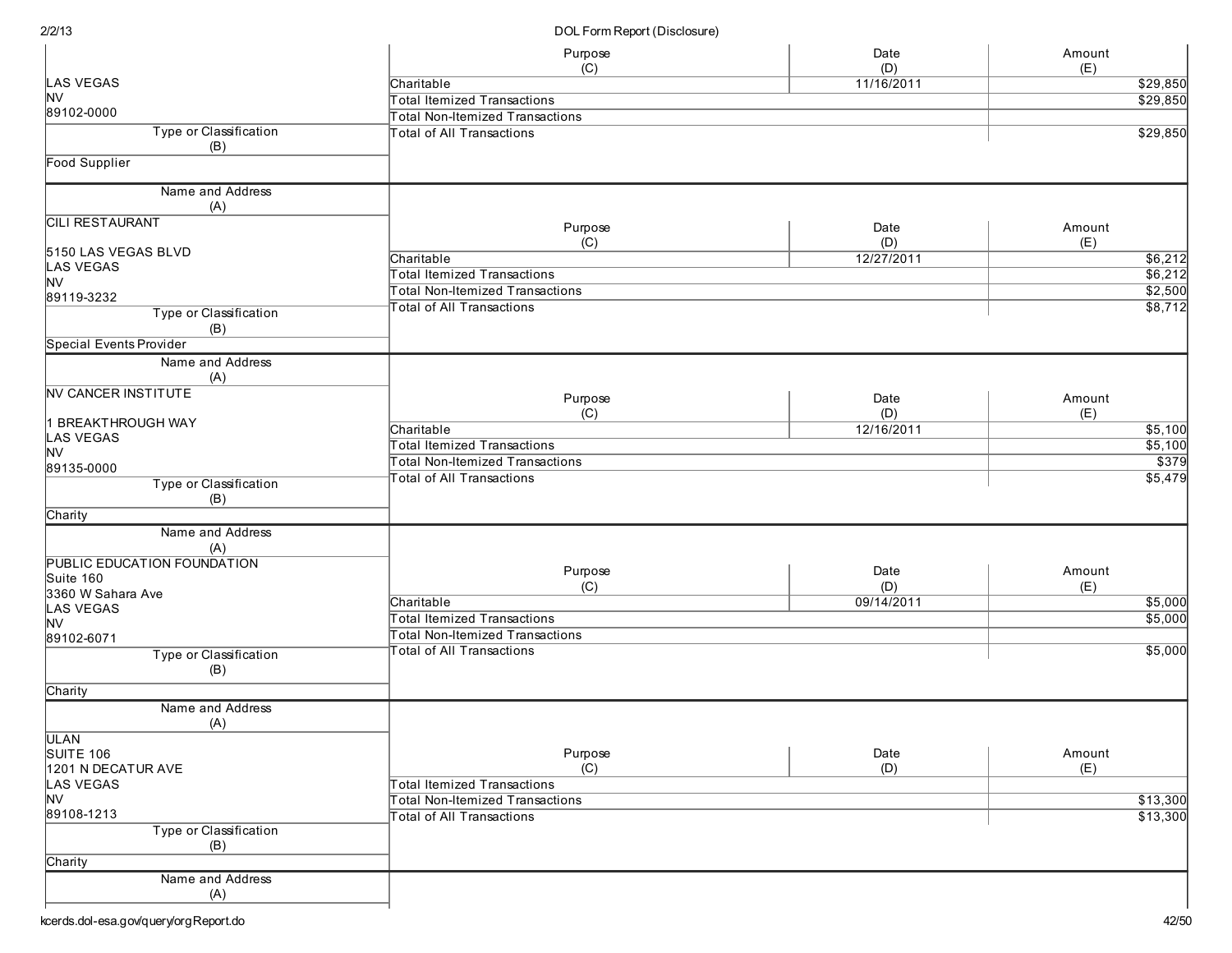| <i>N</i> orking America | Purpose                         | Date<br>(D) | Amount<br>(E) |
|-------------------------|---------------------------------|-------------|---------------|
| 315 16th St NW          | Charitable                      | 11/02/2011  | \$5,000       |
| Nashington              | Total Itemized Transactions     |             | \$5,000       |
| DС                      | Total Non-Itemized Transactions |             |               |
| 20006-0000              | Total of All Transactions       |             | \$5,000       |
| Type or Classification  |                                 |             |               |
| (B)                     |                                 |             |               |
| Charity                 |                                 |             |               |

Form LM-2 (Revised 2010)

# SCHEDULE 18 - GENERAL OVERHEAD

| Name and Address                   |                                        |      |                 |
|------------------------------------|----------------------------------------|------|-----------------|
| (A)                                |                                        |      |                 |
| <b>ACCOUNTEMPS</b>                 |                                        |      |                 |
| Dept 1683                          | Purpose                                | Date | Amount          |
| P O BOX 61000                      | (C)                                    | (D)  | (E)             |
| <b>SAN FRANCISCO</b>               | <b>Total Itemized Transactions</b>     |      | $\overline{50}$ |
| C <sub>A</sub>                     | <b>Total Non-Itemized Transactions</b> |      | \$6,228         |
| 94161-1683                         | <b>Total of All Transactions</b>       |      | \$6,228         |
| Type or Classification             |                                        |      |                 |
| (B)                                |                                        |      |                 |
| Professional Services              |                                        |      |                 |
| Name and Address                   |                                        |      |                 |
| (A)                                |                                        |      |                 |
| <b>ADVANTAGE INDUSTRIAL MARKET</b> |                                        |      |                 |
|                                    | Purpose                                | Date | Amount          |
| 7165 LAREDO ST                     | (C)                                    | (D)  | (E)             |
| <b>LAS VEGAS</b>                   | <b>Total Itemized Transactions</b>     |      | $\overline{50}$ |
| <b>NV</b>                          | <b>Total Non-Itemized Transactions</b> |      | \$6,529         |
| 89117-3023                         | <b>Total of All Transactions</b>       |      | \$6,529         |
| Type or Classification             |                                        |      |                 |
| (B)                                |                                        |      |                 |
| <b>Building Maintenance</b>        |                                        |      |                 |
| Name and Address                   |                                        |      |                 |
| (A)                                |                                        |      |                 |
| <b>AT&amp;T MOBILITY</b>           |                                        |      |                 |
|                                    | Purpose                                | Date | Amount          |
| PO BOX 9004                        | (C)                                    | (D)  | (E)             |
| <b>CAROL STREAM</b>                | <b>Total Itemized Transactions</b>     |      | $\overline{30}$ |
|                                    | <b>Total Non-Itemized Transactions</b> |      | \$30,493        |
| 60197-9004                         | <b>Total of All Transactions</b>       |      | \$30,493        |
| Type or Classification             |                                        |      |                 |
| (B)                                |                                        |      |                 |
| <b>Utility Provider</b>            |                                        |      |                 |
|                                    |                                        |      |                 |
| Name and Address                   |                                        |      |                 |
| (A)                                |                                        |      |                 |
| <b>Bank of America</b>             |                                        |      |                 |
|                                    | Purpose                                | Date | Amount          |
| 6907 WESTCLIFF DRIVE               | (C)                                    | (D)  | (E)             |
| <b>LAS VEGAS</b>                   | <b>Total Itemized Transactions</b>     |      | $\overline{50}$ |
| <b>NV</b>                          | <b>Total Non-Itemized Transactions</b> |      | \$8,744         |
| 89145-0007                         | <b>Total of All Transactions</b>       |      | \$8,744         |
| Type or Classification             |                                        |      |                 |

**FILE NUMBER: 027-462**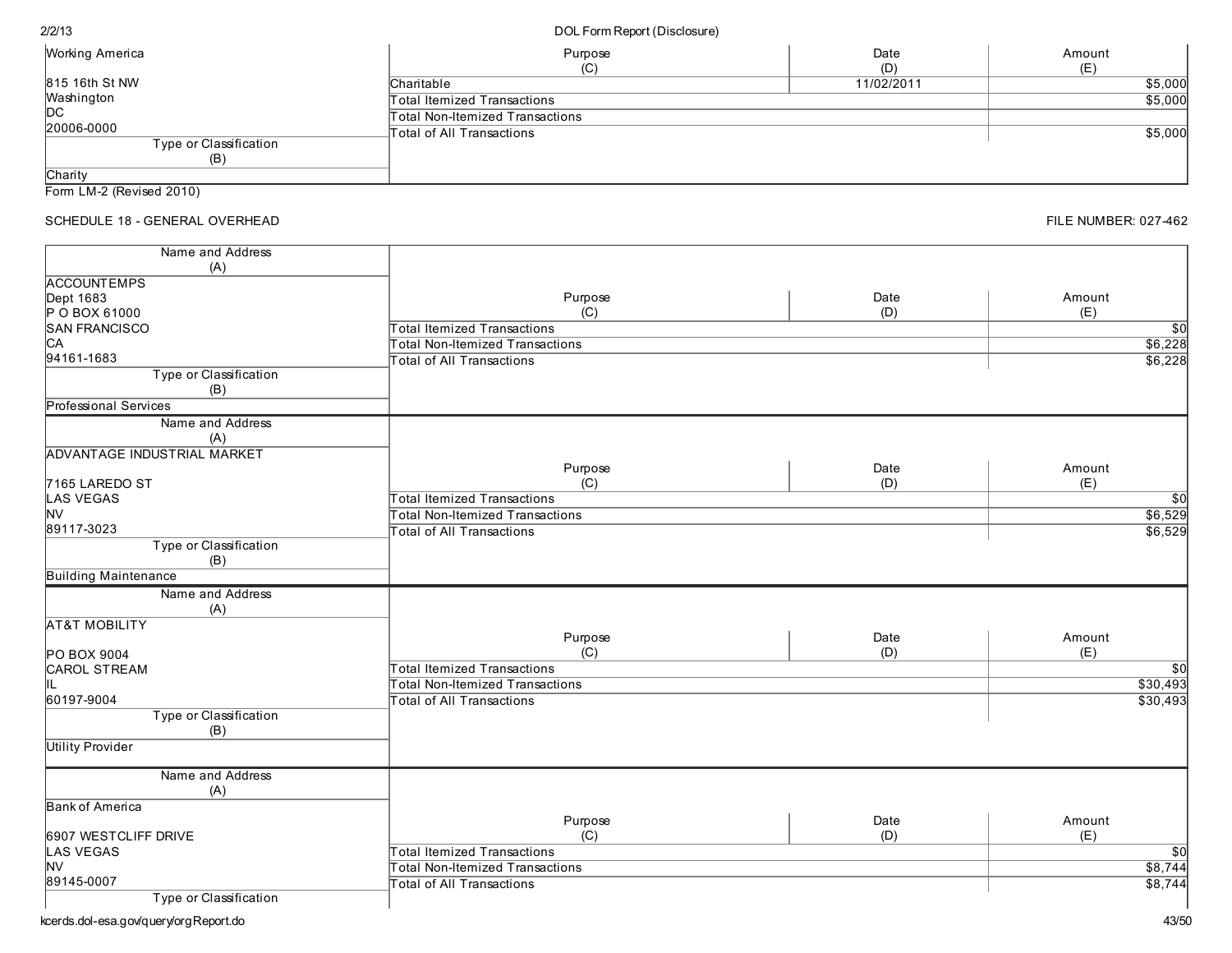| (B)                                  |                                        |      |                 |
|--------------------------------------|----------------------------------------|------|-----------------|
| <b>Financial Institution</b>         |                                        |      |                 |
| Name and Address                     |                                        |      |                 |
| (A)                                  |                                        |      |                 |
| <b>BIOMETRICS DIRECT</b>             |                                        |      |                 |
|                                      | Purpose                                | Date | Amount          |
| 6907 WESTCLIFF DRIVE                 | (C)                                    | (D)  | (E)             |
| LAS VEGAS                            | <b>Total Itemized Transactions</b>     |      | $\overline{50}$ |
| NV                                   | <b>Total Non-Itemized Transactions</b> |      | \$5,168         |
| 89145-0007<br>Type or Classification | <b>Total of All Transactions</b>       |      | \$5,168         |
| (B)                                  |                                        |      |                 |
| Financial Institution                |                                        |      |                 |
| Name and Address                     |                                        |      |                 |
| (A)                                  |                                        |      |                 |
| <b>CENTURYLINK</b>                   |                                        |      |                 |
|                                      | Purpose                                | Date | Amount          |
| PO BOX 4065                          | (C)                                    | (D)  | (E)             |
| MONROE                               | <b>Total Itemized Transactions</b>     |      | \$0             |
| -A                                   | Total Non-Itemized Transactions        |      | \$12,141        |
| 71211-0000                           | <b>Total of All Transactions</b>       |      | \$12,141        |
| Type or Classification               |                                        |      |                 |
| (B)                                  |                                        |      |                 |
| <b>Utility Provider</b>              |                                        |      |                 |
| Name and Address                     |                                        |      |                 |
| (A)                                  |                                        |      |                 |
| CIT TECHNOLOGY FINANCIAL SVC         |                                        |      |                 |
|                                      | Purpose                                | Date | Amount          |
| PO BOX 100706                        | (C)                                    | (D)  | (E)             |
| PASADENA                             |                                        |      |                 |
| СA                                   | <b>Total Itemized Transactions</b>     |      | $\overline{30}$ |
| 91189-0706                           | <b>Total Non-Itemized Transactions</b> |      | \$11,858        |
|                                      | Total of All Transactions              |      | \$11,858        |
| Type or Classification<br>(B)        |                                        |      |                 |
| <b>Copier Supplies</b>               |                                        |      |                 |
|                                      |                                        |      |                 |
| Name and Address                     |                                        |      |                 |
| (A)                                  |                                        |      |                 |
| <b>CITY OF LAS VEGAS</b>             |                                        |      |                 |
|                                      | Purpose                                | Date | Amount          |
| PO BOX 52794                         | (C)                                    | (D)  | (E)             |
| PHOENIX                              | <b>Total Itemized Transactions</b>     |      | \$0             |
| JΑZ<br>85072-2794                    | <b>Total Non-Itemized Transactions</b> |      | \$10,426        |
| Type or Classification               | <b>Total of All Transactions</b>       |      | \$10,426        |
| (B)                                  |                                        |      |                 |
| Government Office                    |                                        |      |                 |
| Name and Address                     |                                        |      |                 |
|                                      |                                        |      |                 |
| (A)<br>CULINARY TRAINING ACADEMY     |                                        |      |                 |
|                                      | Purpose                                | Date | Amount          |
| 710 W LAKE MEAD BLVD                 | (C)                                    | (D)  | (E)             |
| NORTH LAS VEGAS                      | <b>Total Itemized Transactions</b>     |      | \$0             |
| NV                                   | Total Non-Itemized Transactions        |      | \$10,224        |
| 89030-4067                           | Total of All Transactions              |      | \$10,224        |
|                                      |                                        |      |                 |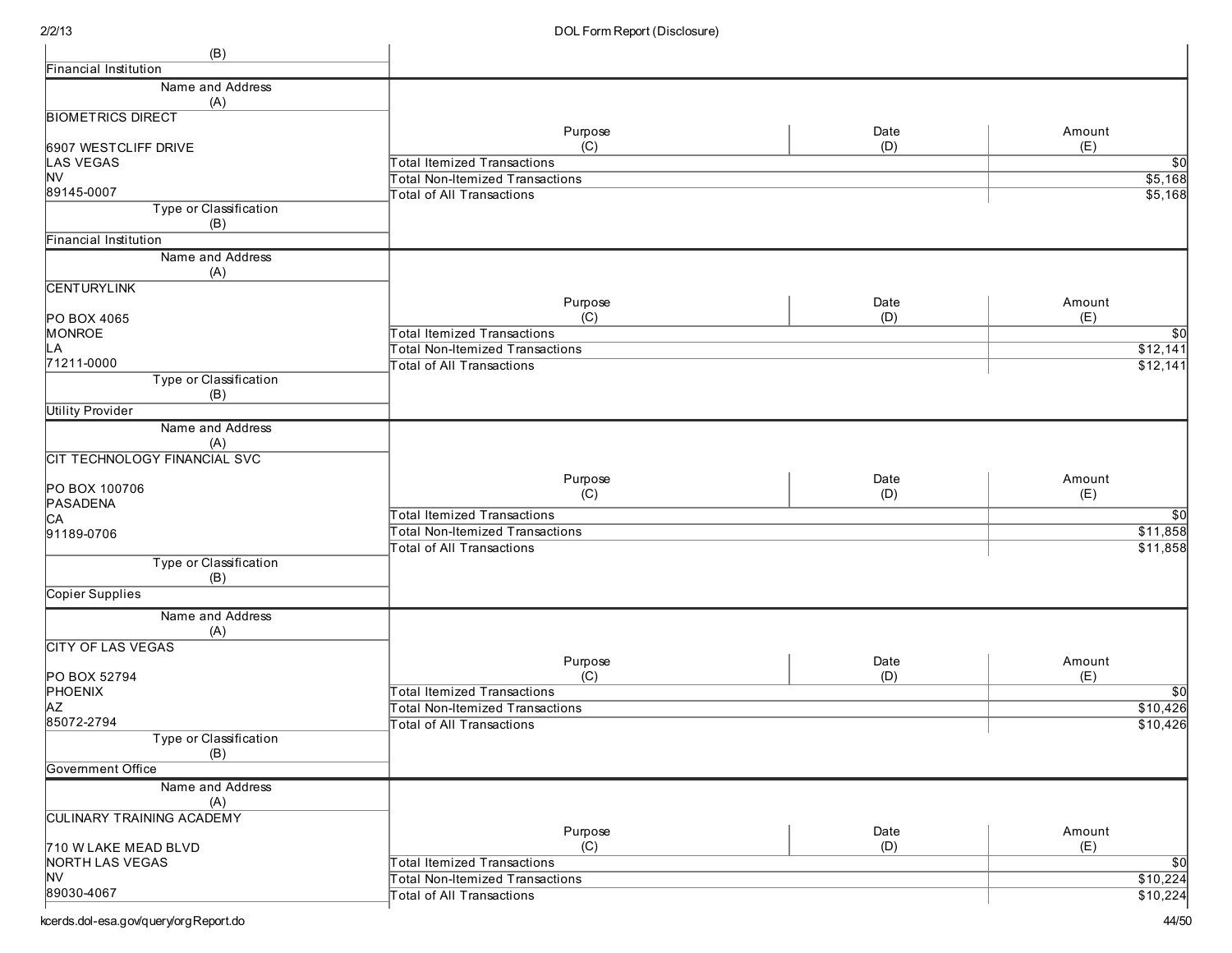| Type or Classification<br>(B) |                                           |            |          |
|-------------------------------|-------------------------------------------|------------|----------|
| <b>Food Supplier</b>          |                                           |            |          |
| Name and Address              |                                           |            |          |
| (A)                           |                                           |            |          |
| DAVIS, COWELL & BOWE, LLP     | Purpose                                   | Date       | Amount   |
| <b>Suite 1400</b>             | (C)                                       | (D)        | (E)      |
| 595 MARKET ST                 | Prof Fees - Legal                         | 11/30/2011 | \$6,622  |
| <b>SAN FRANCISCO</b>          | Prof Fees - Legal                         | 06/16/2011 | \$5,001  |
| CA                            | <b>Total Itemized Transactions</b>        |            | \$11,623 |
| 94105-2821                    | <b>Total Non-Itemized Transactions</b>    |            | \$68,622 |
| Type or Classification<br>(B) | <b>Total of All Transactions</b>          |            | \$80,245 |
| Legal Counsel                 |                                           |            |          |
| Name and Address              |                                           |            |          |
| (A)                           |                                           |            |          |
| FERNANDEZ JANITORIAL SVC INC  |                                           |            |          |
|                               | Purpose                                   | Date       | Amount   |
| 7165 LAREDO ST                | (C)                                       | (D)        | (E)      |
| <b>LAS VEGAS</b>              | <b>Total Itemized Transactions</b>        |            | \$0      |
| <b>NV</b>                     | <b>Total Non-Itemized Transactions</b>    |            | \$6,463  |
| 89117-0000                    | <b>Total of All Transactions</b>          |            | \$6,463  |
| Type or Classification        |                                           |            |          |
| (B)                           |                                           |            |          |
| <b>Building Maintenance</b>   |                                           |            |          |
| Name and Address<br>(A)       |                                           |            |          |
| <b>FLAVORS</b>                |                                           |            |          |
|                               | Purpose                                   | Date       | Amount   |
| 1300 LAS VEGAS BLVD N         | (C)<br><b>Total Itemized Transactions</b> | (D)        | (E)      |
| <b>LAS VEGAS</b><br><b>NV</b> | <b>Total Non-Itemized Transactions</b>    |            | \$0      |
| 89101-0000                    |                                           |            | \$5,300  |
| Type or Classification        | <b>Total of All Transactions</b>          |            | \$5,300  |
| (B)                           |                                           |            |          |
| <b>Food Supplier</b>          |                                           |            |          |
| Name and Address              |                                           |            |          |
| (A)                           |                                           |            |          |
| <b>G&amp;K SERVICES, INC</b>  |                                           |            |          |
|                               | Purpose                                   | Date       | Amount   |
| 4670 VANDENBERG DR            | (C)                                       | (D)        | (E)      |
| <b>NORTH LAS VEGAS</b>        | <b>Total Itemized Transactions</b>        |            | \$0      |
| <b>NV</b>                     | <b>Total Non-Itemized Transactions</b>    |            | \$7,607  |
| 89081-2730                    | Total of All Transactions                 |            | \$7,607  |
| Type or Classification<br>(B) |                                           |            |          |
| <b>Building Maintenance</b>   |                                           |            |          |
| Name and Address              |                                           |            |          |
| (A)                           |                                           |            |          |
| <b>INDOFF INC</b>             |                                           |            |          |
|                               | Purpose                                   | Date       | Amount   |
| PO BOX 842808                 | (C)                                       | (D)        | (E)      |
| <b>KANSAS CITY</b>            | <b>Total Itemized Transactions</b>        |            | \$0      |
| MO                            | <b>Total Non-Itemized Transactions</b>    |            | \$17,092 |
| 64184-2808                    |                                           |            |          |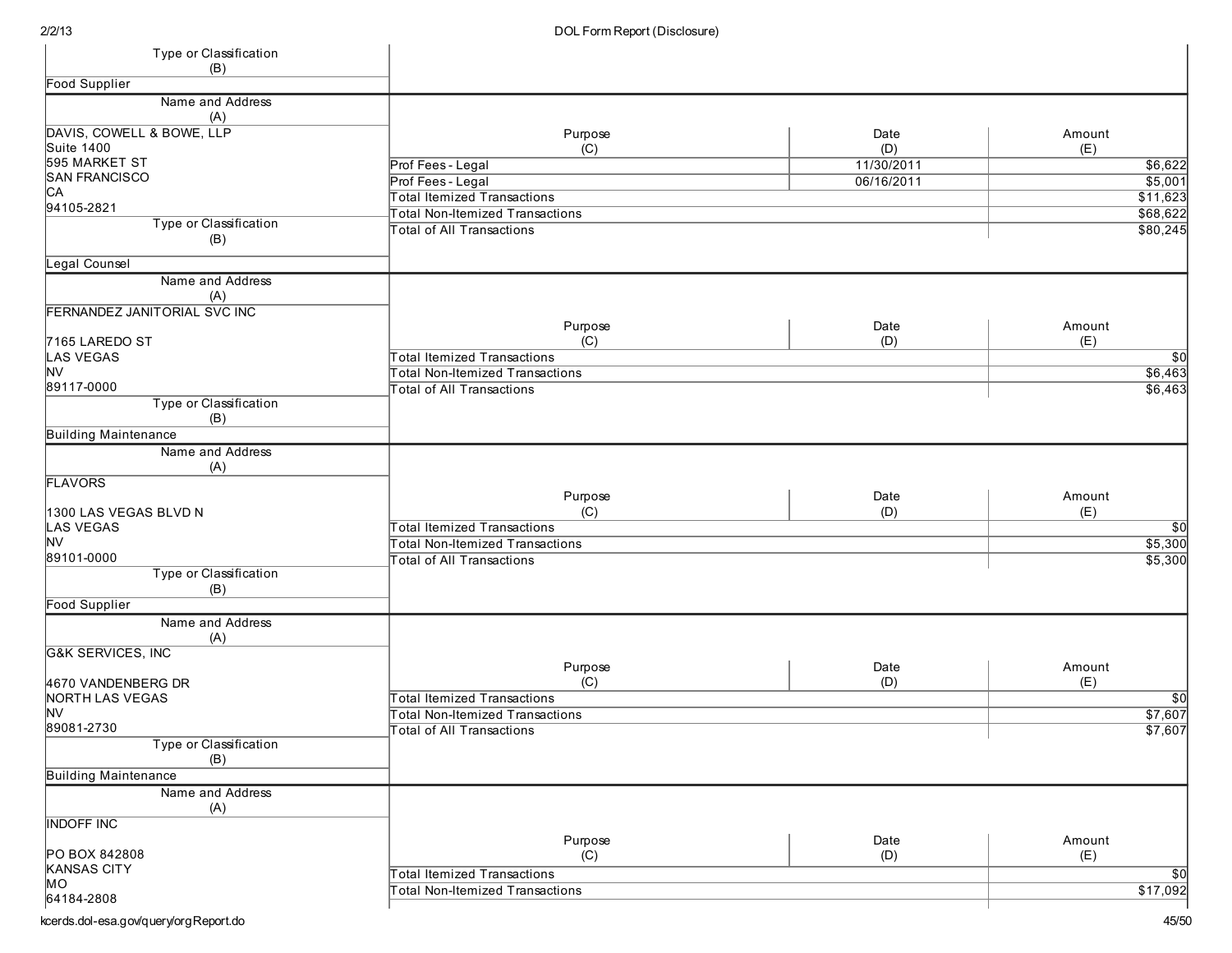| Type or Classification                | Total of All Transactions              |            | \$17,092         |
|---------------------------------------|----------------------------------------|------------|------------------|
| (B)                                   |                                        |            |                  |
| Office Supplier                       |                                        |            |                  |
|                                       |                                        |            |                  |
| Name and Address                      |                                        |            |                  |
| (A)                                   |                                        |            |                  |
| <b>JMT CONSULTING</b>                 | Purpose                                | Date       | Amount           |
| 2200 ROUTE 22                         | (C)                                    | (D)        | (E)              |
| PATTERSON                             | Prof Fees - Computer Support           | 03/28/2011 | \$6,918          |
| <b>NY</b>                             | <b>Total Itemized Transactions</b>     |            | \$6,918          |
| 12563-0000                            | <b>Total Non-Itemized Transactions</b> |            | \$1,690          |
| Type or Classification                | <b>Total of All Transactions</b>       |            | \$8,608          |
| (B)                                   |                                        |            |                  |
| <b>Subscription Provider</b>          |                                        |            |                  |
| Name and Address                      |                                        |            |                  |
| (A)                                   | Purpose                                | Date       | Amount           |
| <b>LAYTON LAYTON &amp; TOBLER LLP</b> | (C)                                    | (D)        | (E)              |
|                                       | Prof Fees - Audit                      | 03/17/2011 | $\sqrt{$14,050}$ |
| 606 S 9TH ST                          | Prof Fees - Audit                      | 12/02/2011 | \$12,825         |
| LAS VEGAS                             | Prof Fees - Audit                      | 07/13/2011 | \$10,325         |
| <b>NV</b>                             | Prof Fees - Audit                      | 05/12/2011 | \$7,222          |
| 89101-7013                            | Prof Fees - Audit                      | 12/12/2011 | \$5,630          |
| Type or Classification                | <b>Total Itemized Transactions</b>     |            | \$50,052         |
| (B)                                   | <b>Total Non-Itemized Transactions</b> |            | \$55,209         |
| <b>Professional Services</b>          | <b>Total of All Transactions</b>       |            | \$105,261        |
| Name and Address                      |                                        |            |                  |
| (A)                                   |                                        |            |                  |
| <b>MAILFINANCE</b>                    |                                        |            |                  |
|                                       |                                        |            |                  |
| PO BOX 45850                          | Purpose                                | Date       | Amount           |
| <b>SAN FRANCISCO</b>                  | (C)                                    | (D)        | (E)              |
| <b>CA</b>                             | <b>Total Itemized Transactions</b>     |            | $\overline{50}$  |
| 94145-0850                            | <b>Total Non-Itemized Transactions</b> |            | \$10,013         |
| Type or Classification                | <b>Total of All Transactions</b>       |            | \$10,013         |
| (B)                                   |                                        |            |                  |
| eases-Equipment                       |                                        |            |                  |
|                                       |                                        |            |                  |
| Name and Address                      |                                        |            |                  |
| (A)                                   |                                        |            |                  |
| <b>MARLIN BUSINESS BANK</b>           |                                        |            |                  |
|                                       | Purpose                                | Date       | Amount           |
| PO BOX 13604                          | (C)                                    | (D)        | (E)              |
| PHILADELPHIA                          | <b>Total Itemized Transactions</b>     |            | \$0              |
| PA                                    | Total Non-Itemized Transactions        |            | \$6,322          |
| 19101-3604                            | <b>Total of All Transactions</b>       |            | \$6,322          |
| Type or Classification                |                                        |            |                  |
| (B)                                   |                                        |            |                  |
| <b>Financial Institution</b>          |                                        |            |                  |
| Name and Address                      |                                        |            |                  |
| (A)                                   |                                        |            |                  |
| <b>MILAGROS CLEANING SVC, INC</b>     | Purpose                                | Date       | Amount           |
|                                       | (C)                                    | (D)        | (E)              |
| 7165 LAREDO ST                        | Repairs & Maint - Building             | 01/31/2011 | \$11,263         |
| LAS VEGAS                             | Repairs & Maint - Building             | 02/28/2011 | \$11,263         |
|                                       |                                        |            |                  |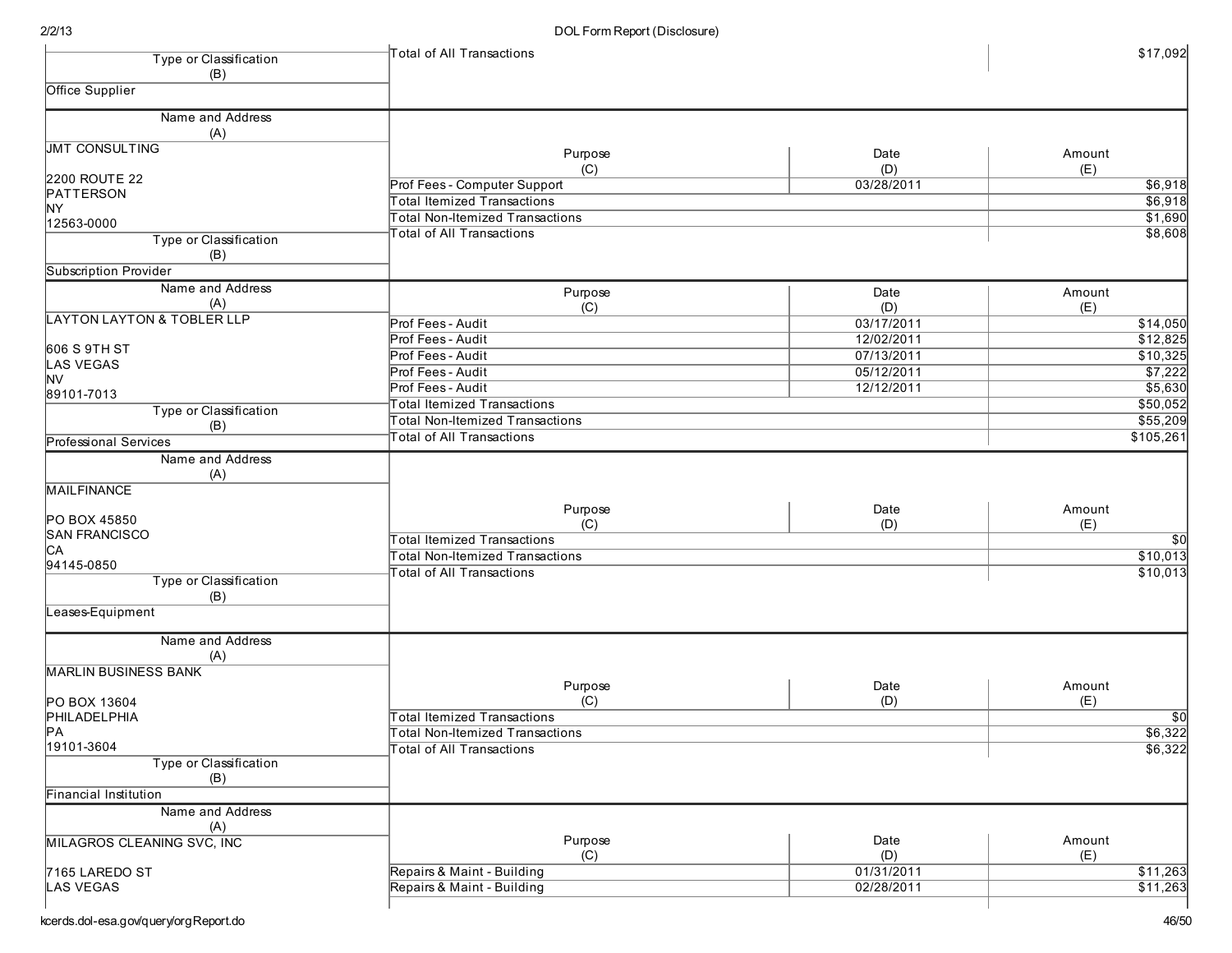| <b>NV</b>                    | Total Itemized Transactions            |            | \$22,526        |  |
|------------------------------|----------------------------------------|------------|-----------------|--|
| 89117-3023                   | <b>Total Non-Itemized Transactions</b> |            | \$5,683         |  |
| Type or Classification       | <b>Total of All Transactions</b>       |            | \$28,209        |  |
| (B)                          |                                        |            |                 |  |
| <b>Building Maintenance</b>  |                                        |            |                 |  |
| Name and Address             |                                        |            |                 |  |
| (A)                          |                                        |            |                 |  |
| <b>NUWEST INSURANCE SVCS</b> | Purpose                                | Date       | Amount          |  |
|                              | (C)                                    | (D)        | (E)             |  |
| PO BOX 18973                 | Insurance                              | 05/18/2011 | \$14,700        |  |
| <b>IRVINE</b>                | <b>Total Itemized Transactions</b>     |            | \$14,700        |  |
| CА                           | <b>Total Non-Itemized Transactions</b> |            | \$310           |  |
| 92623-0000                   | <b>Total of All Transactions</b>       |            | \$15,010        |  |
| Type or Classification       |                                        |            |                 |  |
| (B)                          |                                        |            |                 |  |
| Insurance Provider           |                                        |            |                 |  |
| Name and Address             |                                        |            |                 |  |
| (A)                          |                                        |            |                 |  |
| <b>NV ENERGY</b>             |                                        |            |                 |  |
| PO BOX 30086                 | Purpose                                | Date       | Amount          |  |
| <b>RENO</b>                  | (C)                                    | (D)        | (E)             |  |
| NV                           | <b>Total Itemized Transactions</b>     |            | $\overline{50}$ |  |
| 89520-3086                   | <b>Total Non-Itemized Transactions</b> |            | \$16,460        |  |
|                              |                                        |            |                 |  |
| Type or Classification       | <b>Total of All Transactions</b>       |            | \$16,460        |  |
| (B)                          |                                        |            |                 |  |
| <b>Utility Provider</b>      |                                        |            |                 |  |
|                              |                                        |            |                 |  |
| Name and Address             |                                        |            |                 |  |
| (A)                          |                                        |            |                 |  |
| OFFICE DEPOT INC             |                                        |            |                 |  |
|                              | Purpose                                | Date       | Amount          |  |
| PO BOX 70025                 | (C)                                    | (D)        | (E)             |  |
| LOS ANGELES                  | <b>Total Itemized Transactions</b>     |            | $\overline{50}$ |  |
| CА                           | <b>Total Non-Itemized Transactions</b> |            | \$14,248        |  |
| 90074-0025                   | <b>Total of All Transactions</b>       |            | \$14,248        |  |
| Type or Classification       |                                        |            |                 |  |
| (B)                          |                                        |            |                 |  |
| Office Supplier              |                                        |            |                 |  |
| Name and Address             |                                        |            |                 |  |
| (A)                          |                                        |            |                 |  |
| <b>OPTIMAL NETWORKS</b>      |                                        |            |                 |  |
| Suite 220                    | Purpose                                | Date       | Amount          |  |
| 15201 DIAMONDBACK DR         | (C)                                    | (D)        | (E)             |  |
| <b>ROCKVILLE</b>             | <b>Total Itemized Transactions</b>     |            | $\overline{50}$ |  |
| MD                           | <b>Total Non-Itemized Transactions</b> |            | \$7,000         |  |
| 20850-0000                   | <b>Total of All Transactions</b>       |            | \$7,000         |  |
| Type or Classification       |                                        |            |                 |  |
| (B)                          |                                        |            |                 |  |
| Computer Supplier            |                                        |            |                 |  |
| Name and Address             |                                        |            |                 |  |
| (A)                          | Purpose                                | Date       | Amount          |  |
| <b>POSTMASTER</b>            | (C)                                    | (D)        | (E)             |  |
|                              |                                        |            |                 |  |

2/ 2/ 1 3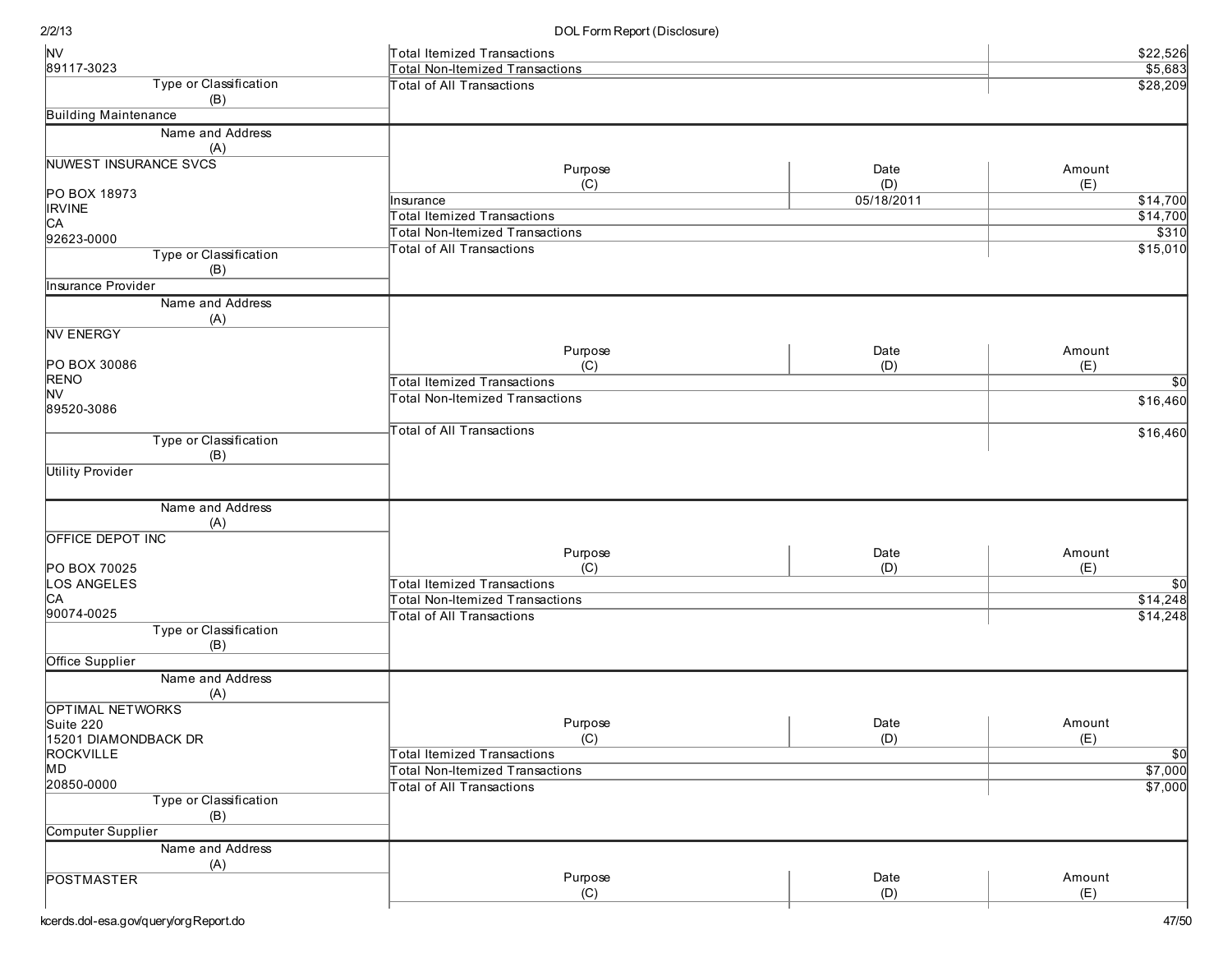DOL Form Report (Disclosure)

| 1001 E SUNSET RD                     | Postage & Mailing Expense              | 06/06/2011 | \$7,000     |
|--------------------------------------|----------------------------------------|------------|-------------|
| <b>LAS VEGAS</b>                     | Postage & Mailing Expense              | 05/25/2011 | \$5,000     |
| <b>NV</b>                            | <b>Total Itemized Transactions</b>     |            | \$12,000    |
| 89199-9651                           | <b>Total Non-Itemized Transactions</b> |            | \$13,132    |
| Type or Classification               | <b>Total of All Transactions</b>       |            | \$25,132    |
| (B)                                  |                                        |            |             |
| <b>Printing/Mailing Company</b>      |                                        |            |             |
| Name and Address                     |                                        |            |             |
| (A)                                  |                                        |            |             |
| RAIN FOREST FLOWERS, INC             |                                        |            |             |
| Suite B                              | Purpose                                | Date       | Amount      |
| 906 S 6TH ST                         | (C)                                    | (D)        | (E)         |
| <b>LAS VEGAS</b>                     | <b>Total Itemized Transactions</b>     |            | $\sqrt{50}$ |
| <b>NV</b>                            | <b>Total Non-Itemized Transactions</b> |            | \$5,458     |
| 89101-0000                           |                                        |            |             |
|                                      | <b>Total of All Transactions</b>       |            | \$5,458     |
| Type or Classification<br>(B)        |                                        |            |             |
| Office Supplier                      |                                        |            |             |
|                                      |                                        |            |             |
| Name and Address                     | Purpose                                | Date       | Amount      |
| (A)                                  |                                        |            |             |
| <b>REPUBLIC SVCS, INC</b>            | (C)                                    | (D)        | (E)         |
|                                      | Utilities                              | 07/13/2011 | \$6,807     |
| PO BOX 78040                         | <b>Utilities</b>                       | 10/13/2011 | \$6,807     |
| PHOENIX                              | <b>Utilities</b>                       | 01/12/2011 | \$6,697     |
| <b>AZ</b>                            | Utilities                              | 04/19/2011 | \$6,697     |
| 85062-8040                           | <b>Total Itemized Transactions</b>     |            | \$27,008    |
| Type or Classification               | <b>Total Non-Itemized Transactions</b> |            |             |
| (B)                                  | <b>Total of All Transactions</b>       |            | \$27,008    |
| <b>Utility Provider</b>              |                                        |            |             |
| Name and Address                     |                                        |            |             |
| (A)                                  |                                        |            |             |
| TIME PRINTING, INC                   |                                        |            |             |
|                                      | Purpose                                | Date       | Amount      |
| 1224 WESTERN AVE                     | (C)                                    | (D)        | (E)         |
| <b>LAS VEGAS</b>                     | <b>Total Itemized Transactions</b>     |            | \$0         |
| <b>NV</b>                            | <b>Total Non-Itemized Transactions</b> |            | \$10,957    |
| 89102-2534                           | <b>Total of All Transactions</b>       |            | \$10,957    |
| Type or Classification               |                                        |            |             |
| (B)                                  |                                        |            |             |
| Printing/Mailing Company             |                                        |            |             |
| Name and Address<br>(A)              |                                        |            |             |
| <b>TRAVELERS</b>                     |                                        |            |             |
|                                      | Purpose                                | Date       | Amount      |
|                                      | (C)                                    | (D)        | (E)         |
| REMITTANCE CENTER<br><b>HARTFORD</b> | Insurance                              | 04/19/2011 | \$11,323    |
| Iст                                  |                                        |            | \$11,323    |
|                                      | <b>Total Itemized Transactions</b>     |            |             |
| 06183-1008                           | Total Non-Itemized Transactions        |            | \$243       |
| Type or Classification               | <b>Total of All Transactions</b>       |            | \$11,566    |
| (B)                                  |                                        |            |             |
|                                      |                                        |            |             |
| Insurance Provider                   |                                        |            |             |
| Name and Address                     |                                        |            |             |
| (A)                                  |                                        |            |             |
| <b>ULICO CASUALTY COMPANY</b>        |                                        |            |             |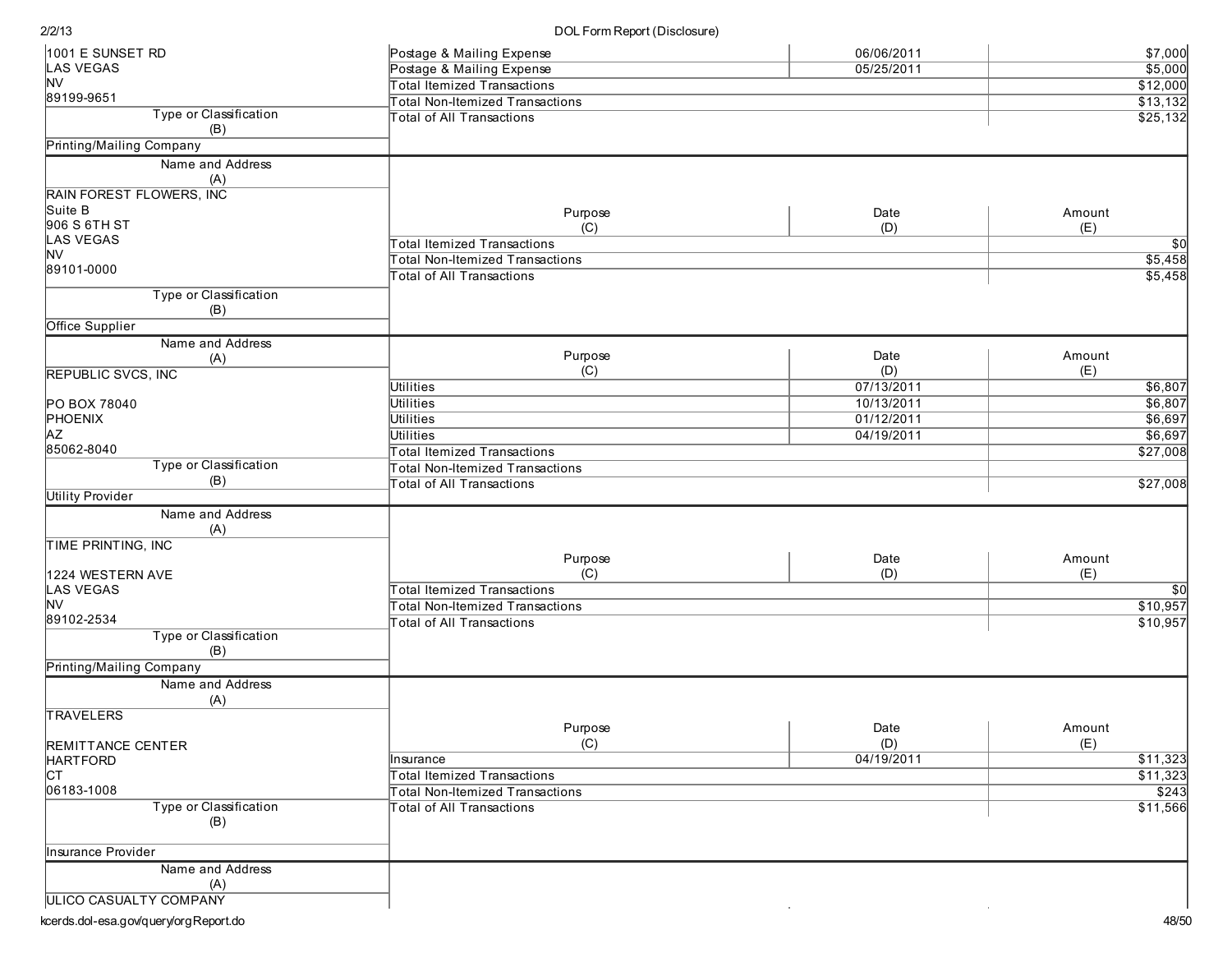|                               | Purpose                                | Date       | Amount          |
|-------------------------------|----------------------------------------|------------|-----------------|
| PO BOX 223660                 | (C)                                    | (D)        | (E)             |
| <b>PITTSBURGH</b>             | <b>Total Itemized Transactions</b>     |            | \$0∣            |
| PА                            | <b>Total Non-Itemized Transactions</b> |            | \$5,103         |
| 15251-2660                    | <b>Total of All Transactions</b>       |            | \$5,103         |
| Type or Classification<br>(B) |                                        |            |                 |
| Insurance Provider            |                                        |            |                 |
| Name and Address              |                                        |            |                 |
| (A)                           |                                        |            |                 |
| US POSTAL SERVICE (AMS-TMS)   |                                        |            |                 |
|                               | Purpose                                | Date       | Amount          |
| PO BOX 894757                 | (C)                                    | (D)        | (E)             |
| <b>LOS ANGELES</b>            | <b>Total Itemized Transactions</b>     |            | $\overline{50}$ |
| CА                            | <b>Total Non-Itemized Transactions</b> |            | \$20,000        |
| 90189-4757                    | <b>Total of All Transactions</b>       |            | \$20,000        |
| Type or Classification        |                                        |            |                 |
| (B)                           |                                        |            |                 |
| Postal Service                |                                        |            |                 |
| Name and Address              |                                        |            |                 |
| (A)                           |                                        |            |                 |
| <b>WELLS CARGO</b>            | Purpose                                | Date       | Amount          |
| Suite 210                     | (C)                                    | (D)        | (E)             |
| 9127 W RUSSELL RD             | Parking Lot Repairs                    | 12/27/2011 | \$108,348       |
| <b>LAS VEGAS</b>              | <b>Total Itemized Transactions</b>     |            | \$108,348       |
| <b>NV</b>                     | <b>Total Non-Itemized Transactions</b> |            |                 |
| 89148-0000                    | <b>Total of All Transactions</b>       |            | \$108,348       |
| Type or Classification        |                                        |            |                 |
| (B)                           |                                        |            |                 |
| <b>Building Maintenance</b>   |                                        |            |                 |
| Name and Address              |                                        |            |                 |
| (A)                           |                                        |            |                 |
| <b>ZONES</b>                  | Purpose                                | Date       | Amount          |
|                               |                                        | (D)        | (E)             |
| PO BOX 34740                  | (C)                                    |            |                 |
| <b>SEATTLE</b>                | <b>Total Itemized Transactions</b>     |            |                 |
| MА                            |                                        |            | \$0             |
| 98124-1740                    | <b>Total Non-Itemized Transactions</b> |            | \$7,544         |
| Type or Classification        | <b>Total of All Transactions</b>       |            | \$7,544         |
| (B)                           |                                        |            |                 |
| Computer Supplier             |                                        |            |                 |
|                               |                                        |            |                 |

Form LM-2 (Revised 2010)

SCHEDULE 19 - UNION ADMINISTRATION

FILE NUMBER: 027-462

| Name and Address<br>(A)       |                                 |             |               |
|-------------------------------|---------------------------------|-------------|---------------|
| A & B PRINTING<br>Suite B     | Purpose<br>ابا                  | Date<br>(D) | Amount<br>(E) |
| 2900 S HIGHLAND               | Nomination & Officer Election   | 03/10/2011  | \$14,900      |
| <b>LAS VEGAS</b><br><b>NV</b> | Total Itemized Transactions     |             | \$14,900      |
| 89109                         | Total Non-Itemized Transactions |             | \$3,723       |
| Type or Classification        |                                 |             |               |